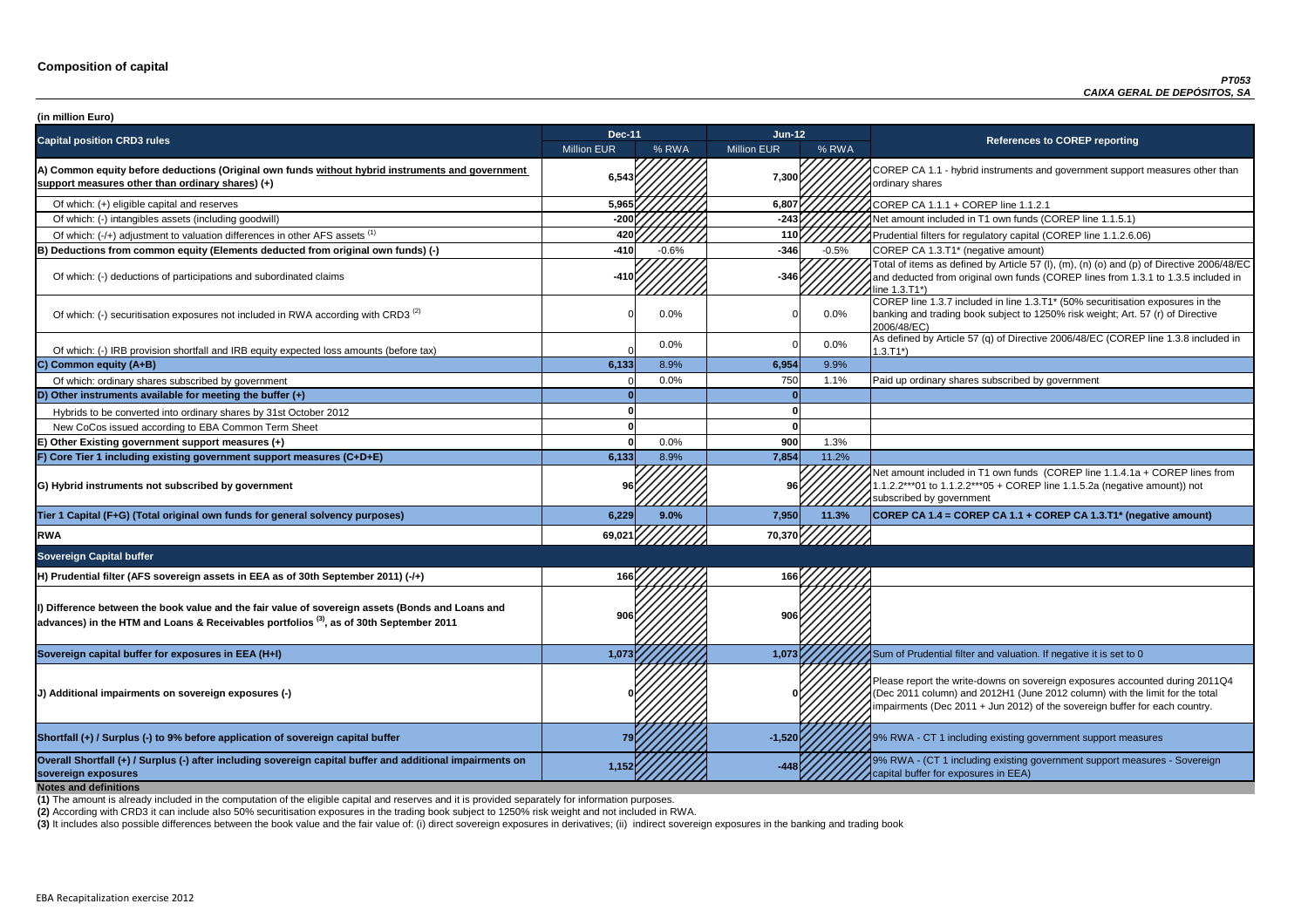### **Composition of RWA**

### **(in million Euro)**

|                                                  | <b>Dec-11</b> | $Jun-12$ |
|--------------------------------------------------|---------------|----------|
| Total RWA <sup>(1)</sup>                         | 69,021        | 70,370   |
| RWA for credit risk                              | 63,667        | 64,995   |
| <b>RWA Securitisation and re-securitisations</b> | 268           | 366      |
| <b>RWA Other credit risk</b>                     | 63,399        | 64,629   |
| <b>RWA</b> for market risk                       | 1,451         | 1,472    |
| RWA operational risk                             | 3,903         | 3,903    |
| <b>Transitional floors</b>                       | 0             | 0        |
| <b>RWA Other</b>                                 | 0             | 0        |

### **Notes and definitions**

**(1)** The RWA calculated according to CRD III can be based on models that have not yet been approved by the National Supervisory Authority.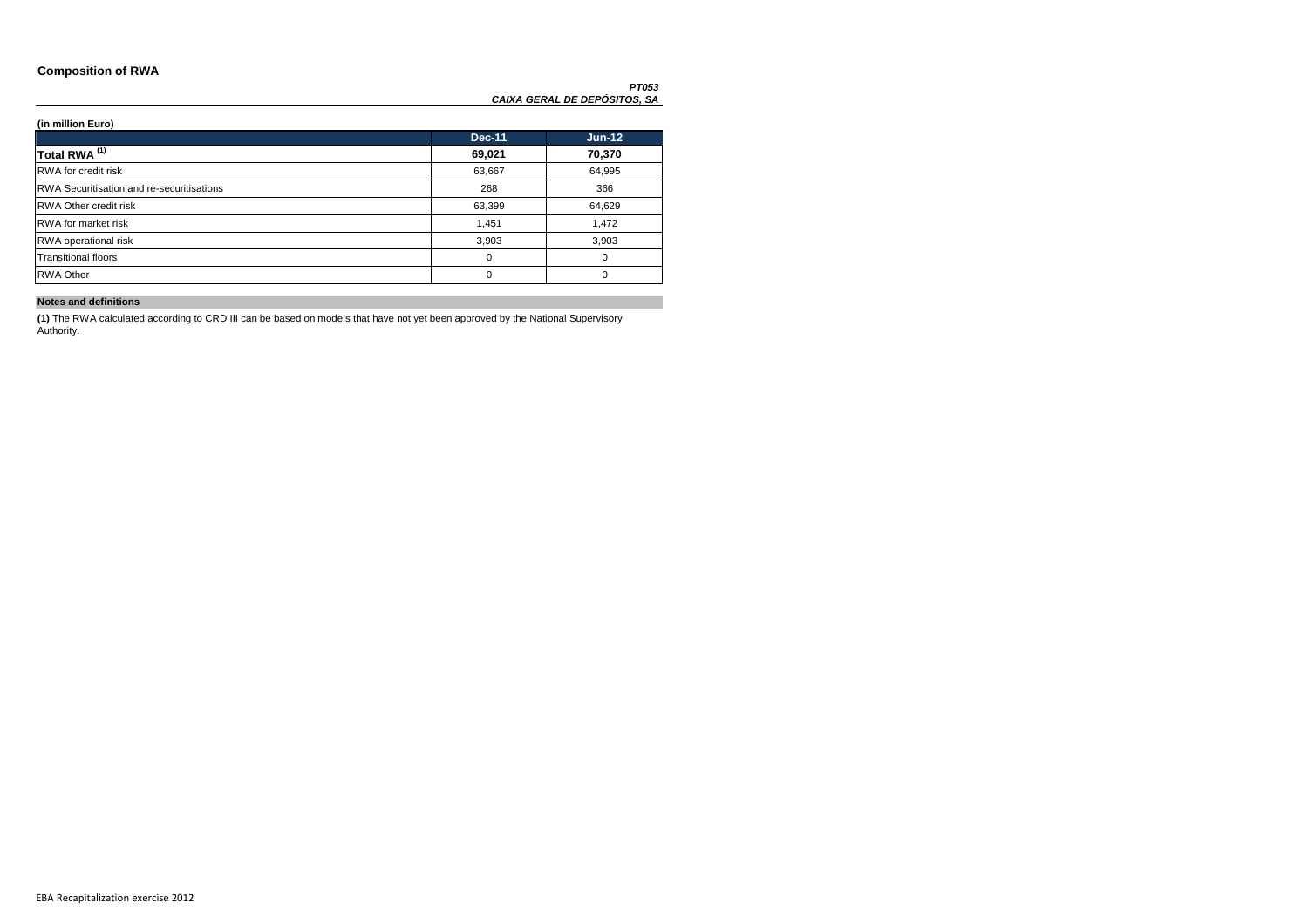#### *Dec-11 PT053 CAIXA GERAL DE DEPÓSITOS, SA*

| (in million Euro)                   |                |                          |                                                                                             |                          |                                                                            |                                                                                              |                                                                                                     |                                                                                                                    |                                                                                                                    |                                                                                              |                                                                          |                                                                                                             |                                                                                                         |                                                   |
|-------------------------------------|----------------|--------------------------|---------------------------------------------------------------------------------------------|--------------------------|----------------------------------------------------------------------------|----------------------------------------------------------------------------------------------|-----------------------------------------------------------------------------------------------------|--------------------------------------------------------------------------------------------------------------------|--------------------------------------------------------------------------------------------------------------------|----------------------------------------------------------------------------------------------|--------------------------------------------------------------------------|-------------------------------------------------------------------------------------------------------------|---------------------------------------------------------------------------------------------------------|---------------------------------------------------|
|                                     |                |                          | <b>GROSS DIRECT LONG EXPOSURES</b><br>(accounting value gross of provisions) <sup>(1)</sup> |                          | other counterparties only where there is maturity matching) <sup>(1)</sup> | <b>NET DIRECT POSITIONS</b>                                                                  | (gross of provisions and write-off exposures (long) net of cash short position of sovereign debt to | <b>DIRECT SOVEREIGN</b><br><b>EXPOSURES IN</b><br><b>DERIVATIVES (1)</b>                                           | <b>INDIRECT SOVEREIGN</b><br><b>EXPOSURES<sup>(3)</sup></b><br>(on and off balance sheet)                          | <b>Memo Item</b>                                                                             | Provisions and<br>write-off on                                           | <b>Prudential filter</b><br>AFS sovereign assets                                                            | Reserve<br>AFS sovereign assets                                                                         | Fair value<br>flow and f                          |
| <b>Residual Maturity</b>            | <b>Country</b> |                          | of which: loans and<br>advances in the HTM<br>and Loans and<br>receivables portfolios       |                          | of which: Available for<br>sale financial assets<br>(AFS)                  | of which: Financial<br>assets designated at fair<br>value through profit or<br>loss<br>(FVO) | of which: Financial assets<br>held for trading <sup>(2)</sup>                                       | Net position at fair values<br>(Derivatives with positive fair<br>value + Derivatives with<br>negative fair value) | Net position at fair values<br>(Derivatives with positive fair<br>value + Derivatives with<br>negative fair value) | <b>Nominal Value</b><br>Debt securities<br>in HTM and Loans<br>and Receivables<br>portfolios | Sovereign assets<br>(loans, advances<br>and debt<br>securities)<br>$(+)$ | (including the fair<br>value of Cash flow and<br>fair value hedging<br>contracts)<br>$(+/-)$ <sup>(4)</sup> | (gross the fair value of<br>Cash flow and fair<br>value hedging<br>contracts)<br>$(+/-)$ <sup>(4)</sup> | hedging o<br>on AFS <sub>s</sub><br>ass<br>$(+/-$ |
| $[0 - 3M]$                          |                | $\cap$                   | $\overline{0}$                                                                              | $\Omega$                 | $\overline{0}$                                                             | $\overline{0}$                                                                               | $\Omega$                                                                                            | $\Omega$                                                                                                           | $\cap$                                                                                                             | - 0                                                                                          | 1777777777                                                               | $\overline{0}$                                                                                              | $\overline{0}$                                                                                          |                                                   |
| $[3M - 1Y]$                         |                | $\cap$                   | $\Omega$                                                                                    | $\Omega$                 | $\Omega$                                                                   | $\Omega$                                                                                     | $\Omega$<br>$\Omega$                                                                                | $\Omega$<br>$\Omega$                                                                                               | $\Omega$                                                                                                           | $\overline{0}$                                                                               |                                                                          | $\Omega$                                                                                                    | $\overline{0}$                                                                                          |                                                   |
| $[1Y - 2Y]$<br>$[2Y - 3Y]$          |                | $\cap$                   | $\Omega$<br>$\Omega$                                                                        | $\Omega$<br>6            | $\Omega$<br>$\Omega$                                                       | $\Omega$<br>$\Omega$                                                                         |                                                                                                     | $\Omega$                                                                                                           | $\cap$<br>$\cap$                                                                                                   | $\cap$<br>$\Omega$                                                                           |                                                                          | $\Omega$<br>$\Omega$                                                                                        | $\Omega$<br>$\Omega$                                                                                    |                                                   |
| $[3Y - 5Y]$                         | Austria        | $\Omega$                 | $\Omega$                                                                                    | $\Omega$                 | $\overline{0}$                                                             | $\Omega$                                                                                     | $\Omega$                                                                                            | $\Omega$                                                                                                           | $\Omega$                                                                                                           | $\Omega$                                                                                     |                                                                          | $\Omega$                                                                                                    | $\Omega$                                                                                                |                                                   |
| [5Y - 10Y [                         |                | $\cap$<br>$\cap$         | $\Omega$                                                                                    | - റ                      | $\Omega$                                                                   | $\Omega$                                                                                     | $\cap$<br>$\Omega$                                                                                  | $\Omega$<br>$\Omega$                                                                                               | $\cap$<br>$\cap$                                                                                                   | $\Omega$                                                                                     |                                                                          | $\Omega$                                                                                                    | $\Omega$                                                                                                |                                                   |
| [10Y - more [<br><b>Total</b>       |                |                          | $\Omega$<br>$\cap$                                                                          | $\Omega$                 | $\overline{0}$<br>$\Omega$                                                 | $\Omega$<br>$\cap$                                                                           |                                                                                                     |                                                                                                                    |                                                                                                                    | $\overline{0}$<br>- 0                                                                        | <u>VIIIIIII</u> II                                                       | $\overline{0}$<br>$\Omega$                                                                                  | $\Omega$<br>$\Omega$                                                                                    |                                                   |
| $[0 - 3M]$                          |                | $\Omega$                 | $\Omega$                                                                                    | $\Omega$                 | $\Omega$                                                                   | $\Omega$                                                                                     | $\Omega$                                                                                            | $\Omega$                                                                                                           | $\cap$                                                                                                             | $\overline{0}$                                                                               | 777777777                                                                | $\Omega$                                                                                                    | $\Omega$                                                                                                |                                                   |
| $[3M - 1Y]$                         |                | $\Omega$                 | $\Omega$                                                                                    | $\Omega$                 | $\overline{0}$                                                             | $\Omega$                                                                                     | $\Omega$                                                                                            | $\Omega$                                                                                                           | $\Omega$                                                                                                           | $\Omega$                                                                                     |                                                                          | $\Omega$                                                                                                    | $\overline{0}$                                                                                          |                                                   |
| $[1Y - 2Y]$<br>$[2Y - 3Y]$          |                | $\Omega$<br>$\Omega$     | $\overline{0}$<br>$\Omega$                                                                  | $\Omega$<br>$\Omega$     | $\overline{0}$<br>$\overline{0}$                                           | $\overline{0}$<br>$\Omega$                                                                   | $\Omega$<br>$\Omega$                                                                                | $\Omega$<br>$\Omega$                                                                                               | $\Omega$<br>$\Omega$                                                                                               | $\overline{0}$<br>$\Omega$                                                                   |                                                                          | $\overline{0}$<br>$\overline{0}$                                                                            | $\overline{0}$<br>$\Omega$                                                                              |                                                   |
| $[3Y - 5Y]$                         | Belgium        | $\cap$                   | $\Omega$                                                                                    | $\Omega$                 | $\Omega$                                                                   | $\Omega$                                                                                     | $\cap$                                                                                              | $\Omega$                                                                                                           | $\cap$                                                                                                             | $\Omega$                                                                                     |                                                                          | $\Omega$                                                                                                    | $\Omega$                                                                                                |                                                   |
| $[5Y - 10Y]$                        |                |                          | $\Omega$                                                                                    | $\Omega$                 | $\Omega$                                                                   | $\Omega$                                                                                     |                                                                                                     |                                                                                                                    |                                                                                                                    | $\Omega$                                                                                     | <i>7777777</i> 7                                                         | $\Omega$                                                                                                    | $\Omega$                                                                                                |                                                   |
| [10Y - more [<br><b>Total</b>       |                | $\cap$<br>$\overline{0}$ | $\Omega$<br>$\Omega$                                                                        | $\Omega$<br>- 0          | $\cap$<br>$\Omega$                                                         | $\Omega$<br>$\Omega$                                                                         | $\cap$<br>$\Omega$                                                                                  | $\Omega$                                                                                                           | $\cap$<br>$\Omega$                                                                                                 | $\cap$<br>$\overline{0}$                                                                     | 777777777                                                                | $\Omega$<br>$\overline{0}$                                                                                  | $\Omega$<br>$\Omega$                                                                                    |                                                   |
| $[0 - 3M]$                          |                | $\Omega$                 | $\Omega$                                                                                    | $\Omega$                 | $\Omega$                                                                   | $\Omega$                                                                                     | $\Omega$                                                                                            | $\Omega$                                                                                                           | $\cap$                                                                                                             | $\Omega$                                                                                     |                                                                          | $\Omega$                                                                                                    | $\Omega$                                                                                                |                                                   |
| $[3M - 1Y]$                         |                | $\cap$                   | $\Omega$                                                                                    | $\Omega$                 | $\Omega$                                                                   | $\Omega$                                                                                     | $\cap$                                                                                              | $\Omega$                                                                                                           | റ                                                                                                                  | $\Omega$                                                                                     |                                                                          | $\overline{0}$                                                                                              | $\Omega$                                                                                                |                                                   |
| $[1Y - 2Y]$<br>$[2Y - 3Y]$          |                | $\cap$<br>$\cap$         | $\Omega$<br>$\Omega$                                                                        | $\Omega$<br>$\Omega$     | $\Omega$<br>$\Omega$                                                       | $\Omega$<br>$\Omega$                                                                         | $\cap$<br>$\cap$                                                                                    | $\Omega$<br>$\Omega$                                                                                               | $\cap$<br>$\cap$                                                                                                   | $\Omega$<br>$\Omega$                                                                         | <i>ШЩЩ</i>                                                               | $\overline{0}$<br>$\Omega$                                                                                  | $\Omega$<br>$\overline{0}$                                                                              |                                                   |
| [3Y - 5Y                            | Bulgaria       |                          |                                                                                             |                          |                                                                            |                                                                                              |                                                                                                     |                                                                                                                    |                                                                                                                    |                                                                                              | \ <i>\HHHH</i>                                                           |                                                                                                             |                                                                                                         |                                                   |
| $[5Y - 10Y]$                        |                | $\cap$                   | $\Omega$                                                                                    | $\Omega$                 | $\Omega$                                                                   | $\Omega$                                                                                     |                                                                                                     | $\Omega$                                                                                                           | $\cap$                                                                                                             | $\cap$                                                                                       |                                                                          | $\Omega$                                                                                                    | $\Omega$                                                                                                |                                                   |
| [10Y - more ]<br><b>Total</b>       |                | $\Omega$<br>$\Omega$     | $\Omega$<br>$\Omega$                                                                        | $\Omega$<br>$\Omega$     | $\Omega$<br>$\Omega$                                                       | $\Omega$<br>$\cap$                                                                           |                                                                                                     |                                                                                                                    | $\cap$                                                                                                             | $\cap$<br>$\Omega$                                                                           | <u>7777777</u>                                                           | $\Omega$<br>$\overline{0}$                                                                                  | $\Omega$<br>$\Omega$                                                                                    |                                                   |
| $[0 - 3M]$                          |                | $\Omega$                 | $\Omega$                                                                                    | $\Omega$                 | $\Omega$                                                                   | $\Omega$                                                                                     | $\cap$                                                                                              | $\Omega$                                                                                                           | $\cap$                                                                                                             | $\cap$                                                                                       |                                                                          | $\Omega$                                                                                                    | $\Omega$                                                                                                |                                                   |
| $[3M - 1Y]$                         |                |                          | $\Omega$                                                                                    | $\Omega$                 | $\Omega$                                                                   | $\Omega$                                                                                     |                                                                                                     | ∩                                                                                                                  |                                                                                                                    | $\cap$                                                                                       | <b>17777</b>                                                             | $\Omega$                                                                                                    | $\Omega$                                                                                                |                                                   |
| $\overline{[1Y-2Y]}$<br>$[2Y - 3Y]$ |                |                          | - 0<br>$\Omega$                                                                             | $\Omega$<br>$\Omega$     | $\Omega$<br>$\Omega$                                                       | - 0<br>- 0                                                                                   | $\Omega$                                                                                            |                                                                                                                    | $\Omega$                                                                                                           | - 0                                                                                          |                                                                          | $\Omega$<br>$\Omega$                                                                                        | $\Omega$<br>$\Omega$                                                                                    |                                                   |
| $[3Y - 5Y]$                         | Cyprus         | $\cap$                   | $\Omega$                                                                                    | $\Omega$                 | $\Omega$                                                                   | - 0                                                                                          | $\Omega$                                                                                            | $\Omega$                                                                                                           | $\Omega$                                                                                                           | $\cap$                                                                                       |                                                                          | $\Omega$                                                                                                    | $\Omega$                                                                                                |                                                   |
| $[5Y - 10Y]$                        |                |                          | $\Omega$                                                                                    | $\Omega$                 | $\Omega$                                                                   | $\Omega$                                                                                     | $\Omega$                                                                                            | ∩                                                                                                                  | ∩                                                                                                                  | $\cap$                                                                                       |                                                                          | $\Omega$                                                                                                    | $\Omega$                                                                                                |                                                   |
| [10Y - more [<br><b>Total</b>       |                | $\cap$<br>$\Omega$       | $\Omega$<br>- റ                                                                             | $\Omega$<br>$\Omega$     | $\Omega$<br>- 0                                                            | $\Omega$                                                                                     | $\Omega$                                                                                            | $\cap$                                                                                                             | $\Omega$                                                                                                           | $\cap$<br>$\Omega$                                                                           |                                                                          | $\Omega$<br>$\Omega$                                                                                        | $\Omega$<br>$\Omega$                                                                                    |                                                   |
| $[0 - 3M]$                          |                | $\cap$                   | $\Omega$                                                                                    | $\Omega$                 | $\Omega$                                                                   | $\Omega$                                                                                     | $\Omega$                                                                                            | ∩                                                                                                                  | $\Omega$                                                                                                           | റ                                                                                            |                                                                          | $\Omega$                                                                                                    | $\Omega$                                                                                                |                                                   |
| $\sqrt{3M-1Y}$                      |                | $\Omega$                 | $\Omega$                                                                                    | $\Omega$                 | $\Omega$                                                                   | $\Omega$                                                                                     | $\Omega$                                                                                            | $\Omega$                                                                                                           | $\Omega$                                                                                                           | $\overline{0}$                                                                               | ///////////                                                              | $\overline{0}$                                                                                              | $\Omega$                                                                                                |                                                   |
| $[1Y - 2Y]$                         |                | $\Omega$                 | $\Omega$                                                                                    | $\Omega$                 | $\overline{0}$                                                             | $\Omega$                                                                                     | - 0                                                                                                 | $\Omega$                                                                                                           | $\Omega$<br>$\Omega$                                                                                               | $\overline{0}$<br>$\Omega$                                                                   |                                                                          | $\overline{0}$                                                                                              | $\overline{0}$<br>$\Omega$                                                                              |                                                   |
| $[2Y - 3Y]$<br>$[3Y - 5Y]$          | Czech Republic |                          | $\Omega$<br>$\Omega$                                                                        | $\Omega$<br>$\Omega$     | $\Omega$<br>$\overline{0}$                                                 | $\Omega$<br>$\Omega$                                                                         | ∩                                                                                                   |                                                                                                                    |                                                                                                                    | $\Omega$                                                                                     | 77777777                                                                 | $\Omega$<br>$\overline{0}$                                                                                  | $\overline{0}$                                                                                          |                                                   |
| $[5Y - 10Y]$                        |                |                          | $\Omega$                                                                                    | $\Omega$                 | $\Omega$                                                                   | $\Omega$                                                                                     | $\Omega$                                                                                            | ∩                                                                                                                  | ∩                                                                                                                  | $\Omega$                                                                                     |                                                                          | $\Omega$                                                                                                    | $\Omega$                                                                                                |                                                   |
| [10Y - more [                       |                |                          | $\Omega$                                                                                    | $\Omega$                 | $\Omega$                                                                   | $\Omega$                                                                                     |                                                                                                     | ∩                                                                                                                  | ∩                                                                                                                  | $\cap$                                                                                       | 77777777                                                                 | $\Omega$                                                                                                    | $\Omega$                                                                                                |                                                   |
| <b>Total</b><br>$[0 - 3M]$          |                | $\Omega$<br>$\cap$       | $\overline{0}$<br>$\Omega$                                                                  | $\Omega$<br>$\Omega$     | $\Omega$<br>$\Omega$                                                       | $\Omega$<br>$\Omega$                                                                         | $\Omega$<br>$\cap$                                                                                  | $\Omega$                                                                                                           | $\Omega$<br>$\cap$                                                                                                 | $\Omega$<br>$\cap$                                                                           |                                                                          | $\overline{0}$<br>$\Omega$                                                                                  | $\Omega$<br>$\Omega$                                                                                    |                                                   |
| $[3M - 1Y]$                         |                | $\cap$                   | $\Omega$                                                                                    | - റ                      | $\Omega$                                                                   | $\Omega$                                                                                     | $\cap$                                                                                              | $\Omega$                                                                                                           | $\cap$                                                                                                             | $\Omega$                                                                                     |                                                                          | $\overline{0}$                                                                                              | $\Omega$                                                                                                |                                                   |
| $[1Y - 2Y]$                         |                | $\cap$                   | $\overline{0}$                                                                              | $\Omega$                 | $\overline{0}$                                                             | $\Omega$                                                                                     | $\Omega$                                                                                            | $\Omega$                                                                                                           | $\cap$                                                                                                             | $\Omega$                                                                                     |                                                                          | $\overline{0}$                                                                                              | $\Omega$                                                                                                |                                                   |
| $\boxed{2Y - 3Y}$<br>$[3Y - 5Y]$    | Denmark        | $\cap$<br>$\cap$         | $\Omega$<br>$\Omega$                                                                        | $\Omega$<br>$\Omega$     | $\overline{0}$<br>$\Omega$                                                 | $\Omega$<br>$\Omega$                                                                         | $\Omega$<br>$\cap$                                                                                  | $\Omega$<br>$\Omega$                                                                                               | $\cap$<br>$\cap$                                                                                                   | $\Omega$<br>. വ                                                                              |                                                                          | $\overline{0}$<br>$\Omega$                                                                                  | $\Omega$<br>$\Omega$                                                                                    |                                                   |
| $[5Y - 10Y]$                        |                | $\Omega$                 | $\overline{0}$                                                                              | $\Omega$                 | $\overline{0}$                                                             | $\overline{0}$                                                                               | $\Omega$                                                                                            | $\Omega$                                                                                                           | $\cap$                                                                                                             | $\Omega$                                                                                     | ШША.                                                                     | $\overline{0}$                                                                                              | $\Omega$                                                                                                |                                                   |
| [10Y - more ]                       |                | $\Omega$                 | $\Omega$                                                                                    | $\Omega$                 | $\overline{0}$                                                             | $\Omega$                                                                                     | $\Omega$                                                                                            | $\Omega$                                                                                                           | $\cap$                                                                                                             | $\Omega$                                                                                     | 77777777                                                                 | $\overline{0}$                                                                                              | $\Omega$                                                                                                |                                                   |
| <b>Total</b><br>$[0 - 3M]$          |                | $\Omega$<br>$\cap$       | $\Omega$<br>$\Omega$                                                                        | - 0<br>$\Omega$          | $\Omega$<br>$\Omega$                                                       | $\Omega$<br>$\Omega$                                                                         | $\Omega$<br>$\Omega$                                                                                | $\Omega$                                                                                                           | $\Omega$<br>∩                                                                                                      | $\Omega$<br>$\Omega$                                                                         |                                                                          | $\overline{0}$<br>$\Omega$                                                                                  | $\Omega$<br>$\Omega$                                                                                    |                                                   |
| $[3M - 1Y]$                         |                |                          | $\Omega$                                                                                    | $\Omega$                 | $\Omega$                                                                   | $\Omega$                                                                                     |                                                                                                     |                                                                                                                    |                                                                                                                    | $\Omega$                                                                                     |                                                                          | $\Omega$                                                                                                    | $\Omega$                                                                                                |                                                   |
| $[1Y - 2Y]$                         |                |                          | $\Omega$                                                                                    | $\Omega$                 | $\Omega$                                                                   | $\Omega$                                                                                     | $\Omega$                                                                                            | $\Omega$                                                                                                           | $\cap$                                                                                                             | $\cap$                                                                                       | レク<br>レンシン                                                               | $\Omega$                                                                                                    | $\Omega$                                                                                                |                                                   |
| $[2Y - 3Y]$                         | Estonia        | റ                        | $\Omega$                                                                                    | $\Omega$                 | $\Omega$                                                                   | $\Omega$                                                                                     | $\Omega$<br>$\Omega$                                                                                | $\Omega$                                                                                                           | $\Omega$                                                                                                           | $\cap$                                                                                       |                                                                          | $\Omega$                                                                                                    | $\Omega$                                                                                                |                                                   |
| $[3Y - 5Y]$<br>$[5Y - 10Y]$         |                |                          | $\Omega$<br>$\Omega$                                                                        | $\Omega$<br>$\Omega$     | $\Omega$<br>$\Omega$                                                       | - 0<br>$\Omega$                                                                              | $\Omega$                                                                                            | $\Omega$                                                                                                           | $\Omega$<br>$\Omega$                                                                                               | $\Omega$<br>$\cap$                                                                           | レンプ                                                                      | $\Omega$<br>$\Omega$                                                                                        | $\Omega$<br>$\Omega$                                                                                    |                                                   |
| $\boxed{10Y}$ - more $\boxed{}$     |                | $\cap$                   | . റ                                                                                         | റ                        | $\Omega$                                                                   | $\Omega$                                                                                     | $\cap$                                                                                              | $\Omega$                                                                                                           | റ                                                                                                                  | $\cap$                                                                                       | <u>/////</u>                                                             | $\Omega$                                                                                                    | $\Omega$                                                                                                |                                                   |
| <b>Total</b>                        |                | $\Omega$                 | - 0                                                                                         | $\Omega$                 | - റ                                                                        |                                                                                              |                                                                                                     |                                                                                                                    |                                                                                                                    |                                                                                              |                                                                          | $\Omega$                                                                                                    | $\Omega$                                                                                                |                                                   |
| $[0 - 3M]$<br>$[3M - 1Y]$           |                | $\Omega$                 | $\Omega$<br>$\Omega$                                                                        | $\cap$<br>$\overline{0}$ | $\Omega$<br>$\overline{0}$                                                 | $\Omega$<br>$\Omega$                                                                         | $\Omega$                                                                                            | $\Omega$                                                                                                           | $\Omega$                                                                                                           | $\Omega$                                                                                     | <i><u>VIIIIIIII</u></i>                                                  | $\Omega$<br>$\overline{0}$                                                                                  | $\cap$<br>$\overline{0}$                                                                                |                                                   |
| $[1Y - 2Y]$                         |                | $\Omega$                 | $\overline{0}$                                                                              | $\overline{0}$           | $\overline{0}$                                                             | $\overline{0}$                                                                               | $\Omega$                                                                                            | $\Omega$                                                                                                           | $\Omega$                                                                                                           | $\overline{0}$                                                                               | <b>Contractor</b>                                                        | $\overline{0}$                                                                                              | $\overline{0}$                                                                                          |                                                   |
| $[2Y - 3Y]$                         | Finland        | $\Omega$                 | $\overline{0}$                                                                              | $\Omega$                 | $\overline{0}$                                                             | $\Omega$                                                                                     | $\Omega$                                                                                            | $\Omega$                                                                                                           | $\Omega$                                                                                                           | $\overline{0}$                                                                               |                                                                          | $\overline{0}$                                                                                              | $\Omega$                                                                                                |                                                   |
| [3Y - 5Y [                          |                | $\Omega$                 | $\overline{0}$                                                                              | - 0<br>$\Omega$          | $\overline{0}$                                                             | - 0                                                                                          | $\Omega$                                                                                            | $\Omega$<br>$\Omega$                                                                                               | $\Omega$                                                                                                           | $\Omega$<br>$\Omega$                                                                         |                                                                          | $\overline{0}$<br>$\Omega$                                                                                  | $\Omega$<br>$\Omega$                                                                                    | $\cap$<br>$\cap$                                  |
| $[5Y - 10Y]$<br>$[10Y - more]$      |                |                          | $\overline{0}$<br>$\Omega$                                                                  | $\Omega$                 | $\Omega$<br>$\Omega$                                                       | $\Omega$<br>$\Omega$                                                                         |                                                                                                     | ∩                                                                                                                  | $\Omega$<br>$\Omega$                                                                                               |                                                                                              |                                                                          | $\Omega$                                                                                                    | $\Omega$                                                                                                | $\cap$                                            |
| <b>Total</b>                        |                | $\Omega$                 | $\Omega$                                                                                    |                          | $\overline{0}$                                                             |                                                                                              |                                                                                                     |                                                                                                                    |                                                                                                                    |                                                                                              |                                                                          | $\Omega$                                                                                                    |                                                                                                         |                                                   |

| <b>DIRECT SOVEREIGN</b><br><b>EXPOSURES IN</b><br><b>DERIVATIVES<sup>(1)</sup></b><br>Net position at fair values<br>(Derivatives with positive fair<br>value + Derivatives with<br>negative fair value) | <b>INDIRECT SOVEREIGN</b><br>EXPOSURES <sup>(3)</sup><br>(on and off balance sheet)<br>Net position at fair values<br>(Derivatives with positive fair<br>value + Derivatives with<br>negative fair value) | <b>Memo Item</b><br><b>Nominal Value</b><br>Debt securities<br>in HTM and Loans<br>and Receivables<br>portfolios | Provisions and<br>write-off on<br>Sovereign assets<br>(loans, advances<br>and debt<br>securities)<br>$(+)$ | <b>Prudential filter</b><br>AFS sovereign assets<br>(including the fair<br>value of Cash flow and<br>fair value hedging<br>contracts)<br>$(+/-)$ <sup>(4)</sup> | Reserve<br>AFS sovereign assets<br>(gross the fair value of<br>Cash flow and fair<br>value hedging<br>contracts)<br>$(+/-)$ <sup>(4)</sup> | Fair value of Cash<br>flow and fair value<br>hedging contracts<br>on AFS sovereign<br>assets<br>$(+/-)$ <sup>(4)</sup> |
|----------------------------------------------------------------------------------------------------------------------------------------------------------------------------------------------------------|-----------------------------------------------------------------------------------------------------------------------------------------------------------------------------------------------------------|------------------------------------------------------------------------------------------------------------------|------------------------------------------------------------------------------------------------------------|-----------------------------------------------------------------------------------------------------------------------------------------------------------------|--------------------------------------------------------------------------------------------------------------------------------------------|------------------------------------------------------------------------------------------------------------------------|
| 0                                                                                                                                                                                                        | $\mathbf 0$                                                                                                                                                                                               | $\mathbf 0$                                                                                                      |                                                                                                            | $\mathbf 0$                                                                                                                                                     | $\mathbf 0$                                                                                                                                | 0                                                                                                                      |
| $\mathbf 0$                                                                                                                                                                                              | $\mathbf 0$                                                                                                                                                                                               | $\pmb{0}$                                                                                                        |                                                                                                            | $\mathbf 0$                                                                                                                                                     | $\mathbf 0$                                                                                                                                | $\mathbf 0$                                                                                                            |
| $\mathbf 0$                                                                                                                                                                                              | $\mathbf 0$                                                                                                                                                                                               | $\pmb{0}$                                                                                                        |                                                                                                            | $\pmb{0}$                                                                                                                                                       | $\mathbf 0$                                                                                                                                | $\pmb{0}$                                                                                                              |
| $\mathbf 0$                                                                                                                                                                                              | $\mathbf 0$                                                                                                                                                                                               | $\mathbf 0$                                                                                                      |                                                                                                            | $\mathbf 0$                                                                                                                                                     | $\mathbf 0$                                                                                                                                | $\mathbf 0$                                                                                                            |
| $\mathbf 0$                                                                                                                                                                                              | $\mathbf 0$                                                                                                                                                                                               | $\pmb{0}$                                                                                                        |                                                                                                            | $\mathbf 0$                                                                                                                                                     | $\mathbf 0$                                                                                                                                | $\mathbf 0$                                                                                                            |
| $\mathbf 0$<br>$\mathbf 0$                                                                                                                                                                               | $\mathbf 0$<br>$\mathbf 0$                                                                                                                                                                                | $\pmb{0}$<br>$\pmb{0}$                                                                                           |                                                                                                            | $\mathbf 0$<br>0                                                                                                                                                | $\mathbf 0$<br>$\mathbf 0$                                                                                                                 | $\mathbf 0$<br>$\mathbf 0$                                                                                             |
| $\overline{0}$                                                                                                                                                                                           | $\overline{0}$                                                                                                                                                                                            | $\overline{0}$                                                                                                   | $\Omega$                                                                                                   | $\overline{0}$                                                                                                                                                  | $\overline{0}$                                                                                                                             | $\overline{0}$                                                                                                         |
| $\boldsymbol{0}$                                                                                                                                                                                         | $\boldsymbol{0}$                                                                                                                                                                                          | $\pmb{0}$                                                                                                        |                                                                                                            | $\pmb{0}$                                                                                                                                                       | $\mathbf 0$                                                                                                                                | $\mathbf 0$                                                                                                            |
| $\mathbf 0$                                                                                                                                                                                              | $\mathbf 0$                                                                                                                                                                                               | $\mathbf 0$                                                                                                      |                                                                                                            | $\mathbf 0$                                                                                                                                                     | $\mathbf 0$                                                                                                                                | $\mathbf 0$                                                                                                            |
| $\pmb{0}$                                                                                                                                                                                                | $\mathbf 0$                                                                                                                                                                                               | $\pmb{0}$                                                                                                        |                                                                                                            | $\mathbf 0$                                                                                                                                                     | $\mathbf 0$                                                                                                                                | $\mathbf 0$                                                                                                            |
| $\mathbf 0$                                                                                                                                                                                              | $\mathbf 0$                                                                                                                                                                                               | $\mathbf 0$                                                                                                      |                                                                                                            | $\mathbf 0$                                                                                                                                                     | $\mathbf 0$                                                                                                                                | $\mathbf 0$                                                                                                            |
| $\mathbf 0$<br>$\mathbf 0$                                                                                                                                                                               | $\mathbf 0$<br>$\mathbf 0$                                                                                                                                                                                | $\mathbf 0$<br>$\pmb{0}$                                                                                         |                                                                                                            | $\mathbf 0$<br>$\mathbf 0$                                                                                                                                      | $\mathbf 0$<br>$\mathbf 0$                                                                                                                 | $\mathbf 0$<br>$\mathbf 0$                                                                                             |
| $\mathbf 0$                                                                                                                                                                                              | $\mathbf 0$                                                                                                                                                                                               | $\pmb{0}$                                                                                                        |                                                                                                            | $\mathbf 0$                                                                                                                                                     | $\pmb{0}$                                                                                                                                  | $\pmb{0}$                                                                                                              |
| $\overline{0}$                                                                                                                                                                                           | $\overline{0}$                                                                                                                                                                                            | $\overline{0}$                                                                                                   | $\Omega$                                                                                                   | $\overline{0}$                                                                                                                                                  | $\overline{0}$                                                                                                                             | $\overline{0}$                                                                                                         |
| $\mathbf 0$                                                                                                                                                                                              | $\mathbf 0$                                                                                                                                                                                               | $\mathsf 0$                                                                                                      |                                                                                                            | $\mathbf 0$                                                                                                                                                     | $\mathbf 0$                                                                                                                                | $\mathbf 0$                                                                                                            |
| $\mathbf 0$                                                                                                                                                                                              | $\mathbf 0$                                                                                                                                                                                               | $\pmb{0}$                                                                                                        |                                                                                                            | $\mathbf 0$                                                                                                                                                     | $\mathbf 0$                                                                                                                                | $\mathbf 0$                                                                                                            |
| $\mathbf 0$                                                                                                                                                                                              | $\mathbf 0$                                                                                                                                                                                               | $\pmb{0}$                                                                                                        |                                                                                                            | $\mathbf 0$                                                                                                                                                     | $\mathbf 0$                                                                                                                                | $\mathbf 0$                                                                                                            |
| 0<br>$\mathbf 0$                                                                                                                                                                                         | 0<br>$\mathbf 0$                                                                                                                                                                                          | $\pmb{0}$<br>$\mathbf 0$                                                                                         |                                                                                                            | $\mathbf 0$<br>$\mathbf 0$                                                                                                                                      | 0<br>$\overline{0}$                                                                                                                        | $\mathbf 0$<br>$\mathbf 0$                                                                                             |
| 0                                                                                                                                                                                                        | 0                                                                                                                                                                                                         | 0                                                                                                                |                                                                                                            | 0                                                                                                                                                               | O                                                                                                                                          | 0                                                                                                                      |
| $\mathbf 0$                                                                                                                                                                                              | 0                                                                                                                                                                                                         | $\mathbf 0$                                                                                                      |                                                                                                            | $\mathbf 0$                                                                                                                                                     | 0                                                                                                                                          | 0                                                                                                                      |
| $\overline{0}$                                                                                                                                                                                           | $\overline{0}$                                                                                                                                                                                            | $\mathbf{0}$                                                                                                     | $\overline{0}$                                                                                             | $\overline{0}$                                                                                                                                                  | $\overline{0}$                                                                                                                             | $\overline{0}$                                                                                                         |
| $\mathbf 0$<br>$\mathbf 0$                                                                                                                                                                               | 0<br>$\mathbf 0$                                                                                                                                                                                          | $\mathbf 0$<br>$\mathbf 0$                                                                                       |                                                                                                            | 0<br>$\mathbf 0$                                                                                                                                                | 0<br>$\mathbf 0$                                                                                                                           | 0<br>0                                                                                                                 |
| $\mathbf 0$                                                                                                                                                                                              | $\mathbf 0$                                                                                                                                                                                               | $\pmb{0}$                                                                                                        |                                                                                                            | $\mathbf 0$                                                                                                                                                     | $\mathbf 0$                                                                                                                                | $\mathbf 0$                                                                                                            |
| $\mathbf 0$                                                                                                                                                                                              | $\mathbf 0$                                                                                                                                                                                               | $\pmb{0}$                                                                                                        |                                                                                                            | $\mathbf 0$                                                                                                                                                     | $\mathbf 0$                                                                                                                                | $\mathbf 0$                                                                                                            |
| $\mathbf 0$                                                                                                                                                                                              | $\mathbf 0$                                                                                                                                                                                               | $\mathbf 0$                                                                                                      |                                                                                                            | 0                                                                                                                                                               | 0                                                                                                                                          | 0                                                                                                                      |
| 0                                                                                                                                                                                                        | 0                                                                                                                                                                                                         | $\pmb{0}$                                                                                                        |                                                                                                            | 0                                                                                                                                                               | 0                                                                                                                                          | 0<br>$\mathbf 0$                                                                                                       |
| $\mathbf 0$<br>$\overline{0}$                                                                                                                                                                            | $\mathbf 0$<br>$\overline{0}$                                                                                                                                                                             | $\pmb{0}$<br>$\overline{0}$                                                                                      | $\overline{0}$                                                                                             | 0<br>$\overline{0}$                                                                                                                                             | 0<br>$\overline{0}$                                                                                                                        | $\overline{0}$                                                                                                         |
| $\mathbf 0$                                                                                                                                                                                              | 0                                                                                                                                                                                                         | $\pmb{0}$                                                                                                        |                                                                                                            | 0                                                                                                                                                               | 0                                                                                                                                          | $\mathbf 0$                                                                                                            |
| $\mathbf 0$                                                                                                                                                                                              | 0                                                                                                                                                                                                         | $\pmb{0}$                                                                                                        |                                                                                                            | $\mathbf 0$                                                                                                                                                     | $\mathbf 0$                                                                                                                                | $\pmb{0}$                                                                                                              |
| $\boldsymbol{0}$                                                                                                                                                                                         | 0                                                                                                                                                                                                         | $\pmb{0}$                                                                                                        |                                                                                                            | $\mathbf 0$                                                                                                                                                     | $\mathbf 0$                                                                                                                                | $\mathbf 0$                                                                                                            |
| $\mathbf 0$<br>0                                                                                                                                                                                         | $\mathbf 0$<br>0                                                                                                                                                                                          | $\mathbf 0$<br>0                                                                                                 |                                                                                                            | $\mathbf 0$<br>$\mathbf 0$                                                                                                                                      | $\mathbf 0$<br>$\mathbf 0$                                                                                                                 | $\mathbf 0$<br>$\mathbf 0$                                                                                             |
| 0                                                                                                                                                                                                        | 0                                                                                                                                                                                                         | 0                                                                                                                |                                                                                                            | 0                                                                                                                                                               | 0                                                                                                                                          | 0                                                                                                                      |
| $\mathbf 0$                                                                                                                                                                                              | 0                                                                                                                                                                                                         | 0                                                                                                                |                                                                                                            | 0                                                                                                                                                               | $\mathbf 0$                                                                                                                                | $\mathbf 0$                                                                                                            |
| $\mathbf{0}$                                                                                                                                                                                             | $\overline{0}$                                                                                                                                                                                            | $\overline{0}$                                                                                                   | $\overline{0}$                                                                                             | $\overline{0}$                                                                                                                                                  | $\overline{0}$                                                                                                                             | $\overline{0}$                                                                                                         |
| $\mathbf 0$<br>0                                                                                                                                                                                         | 0<br>0                                                                                                                                                                                                    | $\mathbf 0$<br>0                                                                                                 |                                                                                                            | 0<br>0                                                                                                                                                          | 0<br>0                                                                                                                                     | 0<br>$\mathbf 0$                                                                                                       |
| 0                                                                                                                                                                                                        | 0                                                                                                                                                                                                         | 0                                                                                                                |                                                                                                            | 0                                                                                                                                                               | 0                                                                                                                                          | $\mathbf 0$                                                                                                            |
| $\mathbf 0$                                                                                                                                                                                              | $\mathbf 0$                                                                                                                                                                                               | 0                                                                                                                |                                                                                                            | 0                                                                                                                                                               | 0                                                                                                                                          | 0                                                                                                                      |
| $\mathbf 0$                                                                                                                                                                                              | 0                                                                                                                                                                                                         | $\pmb{0}$                                                                                                        |                                                                                                            | 0                                                                                                                                                               | $\mathbf 0$                                                                                                                                | 0                                                                                                                      |
| $\boldsymbol{0}$<br>$\mathbf 0$                                                                                                                                                                          | $\mathbf 0$<br>0                                                                                                                                                                                          | $\pmb{0}$<br>$\pmb{0}$                                                                                           |                                                                                                            | $\mathbf 0$<br>0                                                                                                                                                | 0<br>$\mathbf 0$                                                                                                                           | 0<br>0                                                                                                                 |
| $\mathbf{0}$                                                                                                                                                                                             | $\overline{0}$                                                                                                                                                                                            | $\mathbf{0}$                                                                                                     | <u> 777   </u><br>$\overline{0}$                                                                           | $\mathbf{0}$                                                                                                                                                    | $\overline{0}$                                                                                                                             | $\overline{0}$                                                                                                         |
| 0                                                                                                                                                                                                        | 0                                                                                                                                                                                                         | 0                                                                                                                |                                                                                                            | 0                                                                                                                                                               | 0                                                                                                                                          | 0                                                                                                                      |
| 0                                                                                                                                                                                                        | 0                                                                                                                                                                                                         | 0                                                                                                                |                                                                                                            | 0                                                                                                                                                               | 0                                                                                                                                          | 0                                                                                                                      |
| $\mathbf 0$                                                                                                                                                                                              | 0                                                                                                                                                                                                         | $\mathbf 0$                                                                                                      |                                                                                                            | 0                                                                                                                                                               | 0                                                                                                                                          | 0                                                                                                                      |
| $\mathbf 0$<br>0                                                                                                                                                                                         | 0<br>$\mathbf 0$                                                                                                                                                                                          | $\pmb{0}$<br>$\mathbf 0$                                                                                         |                                                                                                            | 0<br>0                                                                                                                                                          | 0<br>$\mathbf 0$                                                                                                                           | 0<br>0                                                                                                                 |
| 0                                                                                                                                                                                                        | $\mathbf 0$                                                                                                                                                                                               | 0                                                                                                                |                                                                                                            | 0                                                                                                                                                               | 0                                                                                                                                          | 0                                                                                                                      |
| 0                                                                                                                                                                                                        | $\mathbf 0$                                                                                                                                                                                               | 0                                                                                                                |                                                                                                            | 0                                                                                                                                                               | 0                                                                                                                                          | 0                                                                                                                      |
| $\overline{0}$                                                                                                                                                                                           | $\overline{0}$                                                                                                                                                                                            | $\mathbf{0}$                                                                                                     | $\overline{0}$                                                                                             | $\overline{0}$                                                                                                                                                  | $\overline{0}$                                                                                                                             | $\overline{0}$                                                                                                         |
| $\mathbf 0$                                                                                                                                                                                              | 0                                                                                                                                                                                                         | $\mathbf 0$                                                                                                      |                                                                                                            | 0                                                                                                                                                               | 0                                                                                                                                          | 0                                                                                                                      |
| $\Omega$<br>$\mathbf 0$                                                                                                                                                                                  | $\Omega$<br>$\overline{0}$                                                                                                                                                                                | 0<br>$\mathbf 0$                                                                                                 |                                                                                                            | 0<br>$\overline{0}$                                                                                                                                             | $\Omega$<br>$\mathbf 0$                                                                                                                    | $\mathbf 0$<br>$\mathbf 0$                                                                                             |
| $\mathbf 0$                                                                                                                                                                                              | $\overline{0}$                                                                                                                                                                                            | $\mathbf 0$                                                                                                      |                                                                                                            | $\overline{0}$                                                                                                                                                  | $\overline{0}$                                                                                                                             | $\overline{0}$                                                                                                         |
| $\mathbf 0$                                                                                                                                                                                              | $\mathbf 0$                                                                                                                                                                                               | $\mathbf 0$                                                                                                      |                                                                                                            | $\overline{0}$                                                                                                                                                  | $\overline{0}$                                                                                                                             | $\overline{0}$                                                                                                         |
| $\mathbf 0$                                                                                                                                                                                              | $\mathbf 0$                                                                                                                                                                                               | $\mathbf 0$                                                                                                      |                                                                                                            | $\overline{0}$                                                                                                                                                  | $\overline{0}$                                                                                                                             | $\overline{0}$                                                                                                         |
| $\mathbf 0$                                                                                                                                                                                              | $\mathbf 0$                                                                                                                                                                                               | $\mathbf 0$                                                                                                      |                                                                                                            | $\mathbf 0$                                                                                                                                                     | $\overline{0}$                                                                                                                             | $\overline{0}$                                                                                                         |
| $\overline{0}$                                                                                                                                                                                           | $\overline{0}$                                                                                                                                                                                            | $\overline{0}$                                                                                                   | $\Omega$                                                                                                   | $\overline{0}$                                                                                                                                                  | $\overline{0}$                                                                                                                             | $\overline{0}$                                                                                                         |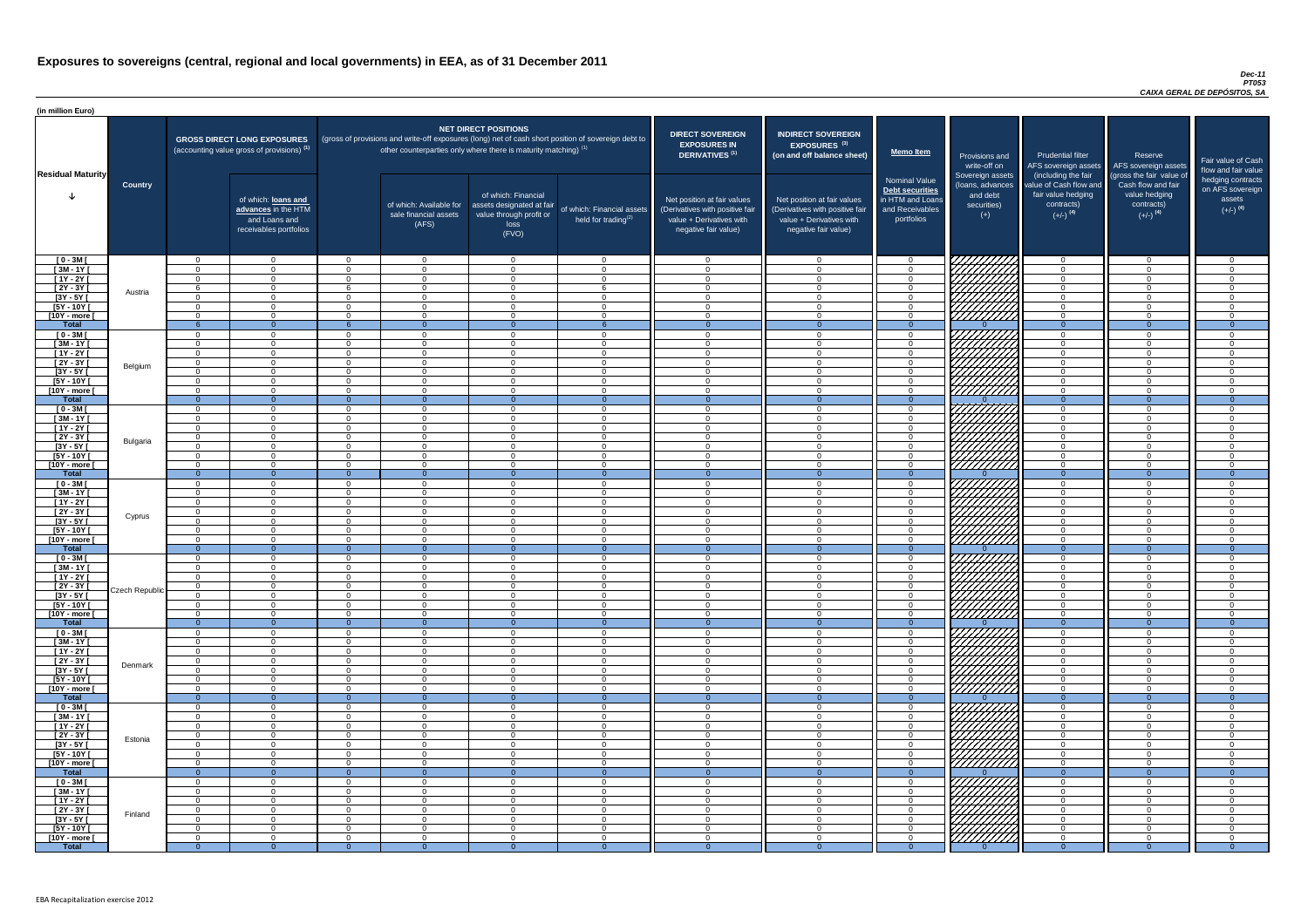#### *Dec-11 PT053 CAIXA GERAL DE DEPÓSITOS, SA*

| (in million Euro)             |                       |                                  |                                                                                             |                             |                                                                                                                                                                          |                                                                                              |                                                      |                                                                                                                    |                                                                                                                    |                                                                                              |                                                                          |                                                                                                             |                                                                                                         |                                                                           |
|-------------------------------|-----------------------|----------------------------------|---------------------------------------------------------------------------------------------|-----------------------------|--------------------------------------------------------------------------------------------------------------------------------------------------------------------------|----------------------------------------------------------------------------------------------|------------------------------------------------------|--------------------------------------------------------------------------------------------------------------------|--------------------------------------------------------------------------------------------------------------------|----------------------------------------------------------------------------------------------|--------------------------------------------------------------------------|-------------------------------------------------------------------------------------------------------------|---------------------------------------------------------------------------------------------------------|---------------------------------------------------------------------------|
| <b>Residual Maturity</b>      |                       |                                  | <b>GROSS DIRECT LONG EXPOSURES</b><br>(accounting value gross of provisions) <sup>(1)</sup> |                             | (gross of provisions and write-off exposures (long) net of cash short position of sovereign debt to<br>other counterparties only where there is maturity matching) $(1)$ | <b>NET DIRECT POSITIONS</b>                                                                  |                                                      | <b>DIRECT SOVEREIGN</b><br><b>EXPOSURES IN</b><br><b>DERIVATIVES (1)</b>                                           | <b>INDIRECT SOVEREIGN</b><br>EXPOSURES <sup>(3)</sup><br>(on and off balance sheet)                                | <b>Memo Item</b>                                                                             | Provisions and<br>write-off on                                           | <b>Prudential filter</b>                                                                                    | Reserve<br>AFS sovereign assets AFS sovereign assets                                                    | Fair value of Cash<br>flow and fair value                                 |
|                               | <b>Country</b>        |                                  | of which: loans and<br>advances in the HTM<br>and Loans and<br>receivables portfolios       |                             | of which: Available for<br>sale financial assets<br>(AFS)                                                                                                                | of which: Financial<br>assets designated at fair<br>value through profit or<br>loss<br>(FVO) | of which: Financial assets<br>held for trading $(2)$ | Net position at fair values<br>(Derivatives with positive fair<br>value + Derivatives with<br>negative fair value) | Net position at fair values<br>(Derivatives with positive fair<br>value + Derivatives with<br>negative fair value) | <b>Nominal Value</b><br>Debt securities<br>in HTM and Loans<br>and Receivables<br>portfolios | Sovereign assets<br>(Ioans, advances<br>and debt<br>securities)<br>$(+)$ | (including the fair<br>value of Cash flow and<br>fair value hedging<br>contracts)<br>$(+/-)$ <sup>(4)</sup> | (gross the fair value of<br>Cash flow and fair<br>value hedging<br>contracts)<br>$(+/-)$ <sup>(4)</sup> | hedging contracts<br>on AFS sovereign<br>assets<br>$(+/-)$ <sup>(4)</sup> |
| $[0 - 3M]$                    |                       | $\Omega$                         | $\Omega$                                                                                    | $\Omega$                    | $\overline{0}$                                                                                                                                                           | $\Omega$                                                                                     | $\overline{0}$                                       | $\Omega$                                                                                                           | $\cap$                                                                                                             | $\overline{0}$                                                                               |                                                                          | $\overline{0}$                                                                                              | $\Omega$                                                                                                | - 0                                                                       |
| $[3M-1Y]$                     |                       | 13                               | $\Omega$<br>$\Omega$                                                                        | 13 <sup>7</sup><br>$\Omega$ | $\Omega$                                                                                                                                                                 | $\Omega$<br>$\Omega$                                                                         | 13                                                   | - 0<br>$\cap$                                                                                                      | $\Omega$                                                                                                           | $\Omega$                                                                                     |                                                                          | $\Omega$                                                                                                    | $\Omega$                                                                                                | $\cap$<br>$\cap$                                                          |
| $[1Y - 2Y]$<br>$[2Y - 3Y]$    |                       | $\Omega$<br>$\Omega$             | $\Omega$                                                                                    | $\Omega$                    | $\Omega$<br>$\Omega$                                                                                                                                                     | $\Omega$                                                                                     | $\overline{0}$<br>$\overline{0}$                     | $\cap$                                                                                                             | $\Omega$                                                                                                           | $\Omega$<br>$\Omega$                                                                         |                                                                          | $\Omega$<br>$\overline{0}$                                                                                  | $\Omega$                                                                                                | $\cap$                                                                    |
| $[3Y - 5Y]$                   | France                | $\Omega$                         | $\Omega$                                                                                    | $\Omega$                    | $\Omega$                                                                                                                                                                 | $\Omega$                                                                                     | $\overline{0}$                                       | $\cap$                                                                                                             | $\Omega$                                                                                                           | $\Omega$                                                                                     | HAHARA KU                                                                | $\overline{0}$                                                                                              | $\Omega$                                                                                                | $\cap$                                                                    |
| $[5Y - 10Y]$                  |                       | 207                              | $\Omega$                                                                                    | 207                         | $\Omega$                                                                                                                                                                 | $\Omega$                                                                                     | 207                                                  | $\cap$                                                                                                             | $\Omega$                                                                                                           | $\Omega$                                                                                     |                                                                          | $\overline{0}$                                                                                              | $\Omega$                                                                                                | $\Omega$                                                                  |
| [10Y - more [                 |                       | $\Omega$                         | $\Omega$                                                                                    | $\Omega$                    | $\overline{0}$                                                                                                                                                           | $\Omega$                                                                                     | $\overline{0}$                                       | $\Omega$                                                                                                           | $\Omega$                                                                                                           | $\overline{0}$                                                                               |                                                                          | $\overline{0}$                                                                                              | $\Omega$                                                                                                | $\Omega$                                                                  |
| <b>Total</b>                  |                       | 220                              | $\overline{0}$                                                                              | 220<br>$\Omega$             | $\Omega$                                                                                                                                                                 | $\Omega$<br>$\Omega$                                                                         | 220                                                  | $\overline{0}$<br>$\Omega$                                                                                         | $\Omega$                                                                                                           | $\Omega$                                                                                     |                                                                          | $\overline{0}$                                                                                              | $\Omega$<br>$\Omega$                                                                                    | $\overline{0}$<br>_റ                                                      |
| $[0 - 3M]$<br>$[3M - 1Y]$     |                       | $\Omega$<br>$\overline{0}$       | $\overline{0}$<br>$\overline{0}$                                                            | $\Omega$                    | $\Omega$<br>$\Omega$                                                                                                                                                     | $\Omega$                                                                                     | $\overline{0}$<br>$\overline{0}$                     | $\Omega$                                                                                                           | $\Omega$                                                                                                           | $\overline{0}$<br>$\overline{0}$                                                             | FIFEHRALD                                                                | $\overline{0}$<br>$\overline{0}$                                                                            | $\Omega$                                                                                                | $\Omega$                                                                  |
| $[1Y - 2Y]$                   |                       | $\overline{0}$                   | $\overline{0}$                                                                              | $\Omega$                    | $\Omega$                                                                                                                                                                 | $\Omega$                                                                                     | $\overline{0}$                                       | - 0                                                                                                                | $\cap$                                                                                                             | $\overline{0}$                                                                               |                                                                          | $\overline{0}$                                                                                              | $\Omega$                                                                                                | $\cap$                                                                    |
| [2Y - 3Y [                    | Germany               | $\overline{0}$                   | $\Omega$                                                                                    | $\Omega$                    | $\Omega$                                                                                                                                                                 | $\Omega$                                                                                     | $\overline{0}$                                       | - 0                                                                                                                | $\Omega$                                                                                                           | $\Omega$                                                                                     |                                                                          | $\overline{0}$                                                                                              | $\Omega$                                                                                                | $\Omega$                                                                  |
| $[3Y - 5Y]$                   |                       | $\Omega$                         | $\overline{0}$                                                                              | $\Omega$                    | $\Omega$                                                                                                                                                                 | $\Omega$                                                                                     | $\overline{0}$                                       | $\Omega$                                                                                                           | $\Omega$                                                                                                           | $\overline{0}$                                                                               |                                                                          | $\overline{0}$                                                                                              | $\Omega$                                                                                                | - 0                                                                       |
| $[5Y - 10Y]$<br>[10Y - more [ |                       | $\Omega$<br>$\Omega$             | $\Omega$<br>$\Omega$                                                                        | $\Omega$<br>$\Omega$        | $\Omega$<br>$\Omega$                                                                                                                                                     | $\Omega$<br>$\cap$                                                                           | $\Omega$<br>$\Omega$                                 | $\Omega$<br>$\cap$                                                                                                 | - വ<br>$\cap$                                                                                                      | $\Omega$<br>$\Omega$                                                                         | <u>777777777</u>                                                         | $\overline{0}$<br>$\Omega$                                                                                  | $\Omega$<br>$\cap$                                                                                      | $\cap$<br>$\cap$                                                          |
| <b>Total</b>                  |                       | $\Omega$                         | $\Omega$                                                                                    |                             | $\Omega$                                                                                                                                                                 |                                                                                              | $\Omega$                                             | _റ                                                                                                                 |                                                                                                                    | $\Omega$                                                                                     |                                                                          | $\overline{0}$                                                                                              |                                                                                                         | - 0                                                                       |
| $[0 - 3M]$                    |                       | 21                               | $\Omega$                                                                                    | 21                          | 21                                                                                                                                                                       | $\cap$                                                                                       | $\Omega$                                             | റ                                                                                                                  | $\Omega$                                                                                                           | $\Omega$                                                                                     | HAHARA KU                                                                | $\overline{0}$                                                                                              | $\cap$                                                                                                  | $\cap$                                                                    |
| $[3M-1Y]$                     |                       | $\Omega$                         | $\Omega$                                                                                    | $\Omega$                    | $\Omega$                                                                                                                                                                 | $\Omega$                                                                                     | $\Omega$                                             | $\cap$                                                                                                             | $\Omega$                                                                                                           | $\Omega$                                                                                     |                                                                          | $\overline{0}$                                                                                              | $\Omega$                                                                                                | $\cap$                                                                    |
| $[1Y - 2Y]$                   |                       | $\Omega$<br>$\Omega$             | $\Omega$<br>$\Omega$                                                                        | $\Omega$<br>$\Omega$        | $\Omega$<br>$\Omega$                                                                                                                                                     | $\Omega$<br>$\Omega$                                                                         | $\overline{0}$<br>$\Omega$                           | $\Omega$<br>$\cap$                                                                                                 | $\Omega$<br>$\Omega$                                                                                               | $\Omega$<br>$\Omega$                                                                         |                                                                          | $\Omega$<br>$\overline{0}$                                                                                  | $\Omega$<br>$\Omega$                                                                                    | $\cap$<br>$\sqrt{ }$                                                      |
| $[2Y - 3Y]$<br>$[3Y - 5Y]$    | Greece <sup>(5)</sup> |                                  |                                                                                             |                             |                                                                                                                                                                          |                                                                                              |                                                      |                                                                                                                    |                                                                                                                    |                                                                                              |                                                                          |                                                                                                             |                                                                                                         |                                                                           |
| $[5Y - 10Y]$                  |                       |                                  | $\Omega$                                                                                    |                             | -5                                                                                                                                                                       | $\Omega$                                                                                     | $\Omega$                                             |                                                                                                                    |                                                                                                                    | $\Omega$                                                                                     | HHHA.                                                                    | $\Omega$                                                                                                    | ∩                                                                                                       |                                                                           |
| [10Y - more [                 |                       | $\Omega$                         | $\cap$                                                                                      | $\Omega$                    | $\Omega$                                                                                                                                                                 | $\Omega$                                                                                     | $\Omega$                                             |                                                                                                                    |                                                                                                                    | $\Omega$                                                                                     |                                                                          | $\Omega$                                                                                                    | $\Omega$                                                                                                |                                                                           |
| <b>Total</b>                  |                       | 26                               | $\overline{0}$                                                                              | 26                          | 26                                                                                                                                                                       | $\Omega$                                                                                     | $\Omega$                                             | $\Omega$                                                                                                           |                                                                                                                    | $\Omega$                                                                                     | 15.                                                                      | $\overline{0}$                                                                                              | $\Omega$                                                                                                | $\Omega$                                                                  |
| $[0 - 3M]$<br>$[3M - 1Y]$     |                       | $\Omega$<br>$\Omega$             | $\Omega$<br>$\Omega$                                                                        | $\Omega$<br>$\Omega$        | $\Omega$<br>$\Omega$                                                                                                                                                     | $\Omega$<br>$\Omega$                                                                         | $\Omega$<br>$\Omega$                                 | - വ<br>- 0                                                                                                         | $\Omega$                                                                                                           | $\Omega$<br>$\Omega$                                                                         |                                                                          | $\Omega$<br>$\Omega$                                                                                        | $\Omega$<br>$\Omega$                                                                                    | $\cap$                                                                    |
| $[1Y - 2Y]$                   |                       | $\Omega$                         | $\Omega$                                                                                    | $\Omega$                    | $\Omega$                                                                                                                                                                 | $\Omega$                                                                                     | $\overline{0}$                                       | $\cap$                                                                                                             | $\Omega$                                                                                                           | $\Omega$                                                                                     |                                                                          | $\overline{0}$                                                                                              | $\Omega$                                                                                                | $\Omega$                                                                  |
| $[2Y - 3Y]$                   | Hungary               | 17 <sup>2</sup>                  | $\Omega$                                                                                    | 17                          | $\Omega$                                                                                                                                                                 | $\Omega$                                                                                     | 17                                                   | $\cap$                                                                                                             |                                                                                                                    | $\Omega$                                                                                     |                                                                          | $\Omega$                                                                                                    | $\Omega$                                                                                                | $\cap$                                                                    |
| $[3Y - 5Y]$                   |                       | $\Omega$                         | $\overline{0}$                                                                              | $\Omega$                    | $\Omega$                                                                                                                                                                 | $\Omega$                                                                                     | $\overline{0}$                                       | $\cap$                                                                                                             | $\cap$                                                                                                             | $\Omega$                                                                                     |                                                                          | $\overline{0}$                                                                                              | $\Omega$                                                                                                | $\cap$                                                                    |
| $[5Y - 10Y]$<br>[10Y - more [ |                       | $\Omega$<br>$\Omega$             | $\overline{0}$<br>$\Omega$                                                                  | $\Omega$<br>$\Omega$        | $\Omega$<br>$\Omega$                                                                                                                                                     | $\Omega$<br>$\Omega$                                                                         | $\overline{0}$<br>$\overline{0}$                     | $\cap$<br>$\cap$                                                                                                   | $\Omega$<br>$\Omega$                                                                                               | $\Omega$<br>$\Omega$                                                                         | 777777777                                                                | $\overline{0}$<br>$\overline{0}$                                                                            | $\Omega$<br>$\Omega$                                                                                    | $\cap$<br>$\Omega$                                                        |
| <b>Total</b>                  |                       | 17                               | $\overline{0}$                                                                              | 17                          | $\Omega$                                                                                                                                                                 | $\Omega$                                                                                     | 17 <sup>2</sup>                                      | $\Omega$                                                                                                           |                                                                                                                    | $\Omega$                                                                                     |                                                                          | $\overline{0}$                                                                                              | $\overline{0}$                                                                                          | $\overline{0}$                                                            |
| $[0 - 3M]$                    |                       | $\overline{0}$                   | $\overline{0}$                                                                              | $\overline{0}$              | $\overline{0}$                                                                                                                                                           | $\Omega$                                                                                     | $\overline{0}$                                       | - 0                                                                                                                | $\Omega$                                                                                                           | $\overline{0}$                                                                               |                                                                          | $\overline{0}$                                                                                              | $\mathbf{0}$                                                                                            | $\cap$                                                                    |
| $[3M - 1Y]$                   |                       | $\Omega$                         | $\Omega$                                                                                    | $\Omega$                    | $\Omega$                                                                                                                                                                 | $\Omega$                                                                                     | $\overline{0}$                                       | - 0                                                                                                                |                                                                                                                    | $\Omega$                                                                                     |                                                                          | $\overline{0}$                                                                                              | $\Omega$                                                                                                | $\cap$                                                                    |
| $[1Y - 2Y]$<br>$[2Y - 3Y]$    |                       | $\overline{0}$<br>$\overline{0}$ | $\Omega$<br>$\overline{0}$                                                                  | $\Omega$<br>$\mathbf{0}$    | $\Omega$<br>$\Omega$                                                                                                                                                     | $\Omega$<br>$\Omega$                                                                         | $\overline{0}$<br>$\mathbf{0}$                       | $\Omega$<br>$\Omega$                                                                                               |                                                                                                                    | $\Omega$<br>$\Omega$                                                                         | 777777777                                                                | $\overline{0}$<br>$\overline{0}$                                                                            | $\Omega$<br>$\Omega$                                                                                    | $\cap$                                                                    |
| $[3Y - 5Y]$                   | Iceland               | - 0                              | $\Omega$                                                                                    | $\Omega$                    | - ೧                                                                                                                                                                      | $\Omega$                                                                                     | $\Omega$                                             | - 0                                                                                                                |                                                                                                                    | $\Omega$                                                                                     | 777777777                                                                | $\Omega$                                                                                                    |                                                                                                         |                                                                           |
| $[5Y - 10Y]$                  |                       | - 0                              | $\Omega$                                                                                    | $\Omega$                    | $\Omega$                                                                                                                                                                 | $\Omega$                                                                                     | $\overline{0}$                                       | - 0                                                                                                                |                                                                                                                    | $\Omega$                                                                                     | 77777777                                                                 | $\Omega$                                                                                                    | $\Omega$                                                                                                |                                                                           |
| [10Y - more [                 |                       | $\Omega$                         | $\Omega$                                                                                    | $\Omega$                    | $\Omega$                                                                                                                                                                 | $\Omega$                                                                                     | $\overline{0}$                                       | $\cap$                                                                                                             | $\cap$                                                                                                             | $\Omega$                                                                                     | <u>//////////</u>                                                        | $\overline{0}$                                                                                              | $\Omega$                                                                                                | $\Omega$                                                                  |
| <b>Total</b>                  |                       | - റ<br>$\Omega$                  | $\overline{0}$<br>$\overline{0}$                                                            | $\Omega$                    | - 0<br>$\Omega$                                                                                                                                                          | $\Omega$                                                                                     | $\Omega$<br>$\overline{0}$                           | $\cap$                                                                                                             | $\cap$                                                                                                             | $\Omega$<br>$\Omega$                                                                         |                                                                          | $\Omega$<br>$\overline{0}$                                                                                  | $\cap$                                                                                                  | $\Omega$<br>$\cap$                                                        |
| $[0 - 3M]$<br>$[3M - 1Y]$     |                       | $\Omega$                         | $\overline{0}$                                                                              | $\overline{0}$              | $\overline{0}$                                                                                                                                                           | $\overline{0}$                                                                               | $\overline{0}$                                       | $\overline{0}$                                                                                                     | $\cap$                                                                                                             | $\overline{0}$                                                                               | HHHHH                                                                    | $\overline{0}$                                                                                              | $\Omega$                                                                                                | $\Omega$                                                                  |
| $[1Y - 2Y]$                   |                       | $\Omega$                         | $\overline{0}$                                                                              | $\Omega$                    | $\overline{0}$                                                                                                                                                           | $\Omega$                                                                                     | $\overline{0}$                                       | - 0                                                                                                                | $\cap$                                                                                                             | $\overline{0}$                                                                               |                                                                          | $\Omega$                                                                                                    | $\Omega$                                                                                                | - 0                                                                       |
| $[2Y - 3Y]$                   | Ireland               | 24                               | $\overline{0}$                                                                              | 24                          | 24                                                                                                                                                                       | $\Omega$                                                                                     | $\overline{0}$                                       | $\cap$                                                                                                             | $\cap$                                                                                                             | $\Omega$                                                                                     | HANNI S                                                                  | $\overline{2}$                                                                                              | $-2$                                                                                                    | $\Omega$                                                                  |
| $[3Y - 5Y]$<br>$[5Y - 10Y]$   |                       | $\Omega$<br>$\Omega$             | $\overline{0}$<br>$\overline{0}$                                                            | $\overline{0}$<br>$\Omega$  | $\overline{0}$<br>$\Omega$                                                                                                                                               | $\overline{0}$<br>$\Omega$                                                                   | $\overline{0}$<br>$\Omega$                           | - 0<br>- വ                                                                                                         | $\Omega$                                                                                                           | $\overline{0}$<br>$\Omega$                                                                   |                                                                          | $\overline{0}$<br>$\overline{0}$                                                                            | $\Omega$<br>$\Omega$                                                                                    | $\Omega$<br>ി                                                             |
| [10Y - more [                 |                       | $\Omega$                         | $\Omega$                                                                                    | $\Omega$                    | $\Omega$                                                                                                                                                                 | $\Omega$                                                                                     | $\Omega$                                             | $\cap$                                                                                                             |                                                                                                                    | $\Omega$                                                                                     | Hittitti                                                                 | $\Omega$                                                                                                    | $\Omega$                                                                                                | $\sqrt{ }$                                                                |
| <b>Total</b>                  |                       | 24                               | $\overline{0}$                                                                              | 24                          | $\overline{24}$                                                                                                                                                          |                                                                                              | $\overline{0}$                                       |                                                                                                                    |                                                                                                                    | $\Omega$                                                                                     |                                                                          | $\overline{2}$                                                                                              | $-2$                                                                                                    | $\Omega$                                                                  |
| $[0 - 3M]$                    |                       | $\Omega$                         | $\Omega$                                                                                    | $\Omega$                    | $\Omega$                                                                                                                                                                 | $\Omega$                                                                                     | $\overline{0}$                                       | - വ                                                                                                                |                                                                                                                    | $\Omega$                                                                                     | 777777777                                                                | $\overline{0}$                                                                                              | $\Omega$                                                                                                | $\cap$                                                                    |
| $[3M - 1Y]$                   |                       | $\Omega$                         | $\Omega$<br>$\Omega$                                                                        | $\Omega$                    | $\Omega$                                                                                                                                                                 | $\Omega$<br>$\Omega$                                                                         | $\Omega$                                             | - 0<br>$\Omega$                                                                                                    | $\Omega$                                                                                                           | $\Omega$                                                                                     |                                                                          | $\Omega$                                                                                                    | $\Omega$<br>$\Omega$                                                                                    | $\cap$<br>$\cap$                                                          |
| $[1Y - 2Y]$<br>$[2Y - 3Y]$    |                       | $\Omega$<br>$\Omega$             | $\Omega$                                                                                    | $\Omega$<br>$\Omega$        | $\Omega$<br>$\Omega$                                                                                                                                                     | $\Omega$                                                                                     | $\overline{0}$<br>$\Omega$                           | $\cap$                                                                                                             | $\Omega$                                                                                                           | $\Omega$<br>$\Omega$                                                                         |                                                                          | $\overline{0}$<br>$\Omega$                                                                                  | $\Omega$                                                                                                | $\cap$                                                                    |
| $[3Y - 5Y]$                   | Italy                 | $\Omega$                         | $\Omega$                                                                                    | $\Omega$                    | $\Omega$                                                                                                                                                                 | $\Omega$                                                                                     | $\Omega$                                             | $\Omega$                                                                                                           | ∩                                                                                                                  | $\Omega$                                                                                     |                                                                          | $\Omega$                                                                                                    | $\Omega$                                                                                                | ി                                                                         |
| $[5Y - 10Y]$                  |                       | $\Omega$                         | $\Omega$                                                                                    | $\Omega$                    | $\Omega$                                                                                                                                                                 | $\Omega$                                                                                     | $\Omega$                                             | $\cap$                                                                                                             | $\Omega$                                                                                                           | $\Omega$                                                                                     |                                                                          | $\Omega$                                                                                                    | $\Omega$                                                                                                | $\Omega$                                                                  |
| [10Y - more [                 |                       | $\Omega$                         | $\Omega$                                                                                    | $\Omega$                    | $\Omega$                                                                                                                                                                 | $\Omega$                                                                                     | $\overline{0}$                                       | $\Omega$                                                                                                           | $\Omega$                                                                                                           | $\Omega$                                                                                     | ////////////                                                             | $\overline{0}$                                                                                              | $\Omega$                                                                                                | $\cap$                                                                    |
| <b>Total</b><br>$[0 - 3M]$    |                       | $\Omega$<br>$\Omega$             | $\overline{0}$<br>$\overline{0}$                                                            | $\Omega$<br>$\Omega$        | $\Omega$<br>$\Omega$                                                                                                                                                     | $\Omega$<br>$\Omega$                                                                         | $\overline{0}$<br>$\Omega$                           | $\Omega$<br>$\Omega$                                                                                               | $\Omega$<br>$\Omega$                                                                                               | $\Omega$<br>$\Omega$                                                                         | VIIIIIIII                                                                | $\Omega$<br>$\Omega$                                                                                        | $\theta$<br>$\Omega$                                                                                    | $\overline{0}$                                                            |
| $[3M-1Y]$                     |                       | $\Omega$                         | $\Omega$                                                                                    | $\Omega$                    | $\Omega$                                                                                                                                                                 | $\Omega$                                                                                     | $\overline{0}$                                       | - വ                                                                                                                | $-1$                                                                                                               | $\Omega$                                                                                     |                                                                          | $\Omega$                                                                                                    | $\Omega$                                                                                                |                                                                           |
| $[1Y - 2Y]$                   |                       | $\overline{0}$                   | $\overline{0}$                                                                              | $\Omega$                    | $\Omega$                                                                                                                                                                 | $\overline{0}$                                                                               | $\overline{0}$                                       | $\Omega$                                                                                                           | $\Omega$                                                                                                           | $\overline{0}$                                                                               | <b>MATHA</b>                                                             | $\overline{0}$                                                                                              | $\Omega$                                                                                                | $\Omega$                                                                  |
| $[2Y - 3Y]$                   | Latvia                | $\overline{0}$                   | $\overline{0}$                                                                              | $\Omega$                    | $\Omega$                                                                                                                                                                 | $\Omega$                                                                                     | $\overline{0}$                                       | $\overline{0}$                                                                                                     | $-2$                                                                                                               | $\overline{0}$                                                                               |                                                                          | $\overline{0}$                                                                                              | $\Omega$                                                                                                | $\Omega$                                                                  |
| $[3Y - 5Y]$<br>$[5Y - 10Y]$   |                       | - 0<br>- 0                       | $\Omega$<br>$\Omega$                                                                        | $\Omega$<br>$\Omega$        | - 0<br>- 0                                                                                                                                                               | $\Omega$<br>$\Omega$                                                                         | $\overline{0}$<br>$\overline{0}$                     | - ೧<br>- 0                                                                                                         | $\Omega$<br>$\Omega$                                                                                               | $\Omega$<br>$\Omega$                                                                         | HAAAB                                                                    | $\overline{0}$<br>$\overline{0}$                                                                            | $\Omega$<br>$\Omega$                                                                                    | $\Omega$                                                                  |
| [10Y - more [                 |                       | - 0                              | $\overline{0}$                                                                              | $\Omega$                    | $\Omega$                                                                                                                                                                 | $\Omega$                                                                                     | $\overline{0}$                                       | $\overline{0}$                                                                                                     | $\Omega$                                                                                                           | $\Omega$                                                                                     |                                                                          | $\overline{0}$                                                                                              | $\Omega$                                                                                                | $\Omega$                                                                  |
| <b>Total</b>                  |                       | -0-                              | $\Omega$                                                                                    | $\Omega$                    | -0                                                                                                                                                                       | $\Omega$                                                                                     | $\Omega$                                             |                                                                                                                    | -3                                                                                                                 | $\Omega$                                                                                     |                                                                          | - റ                                                                                                         |                                                                                                         | - 0                                                                       |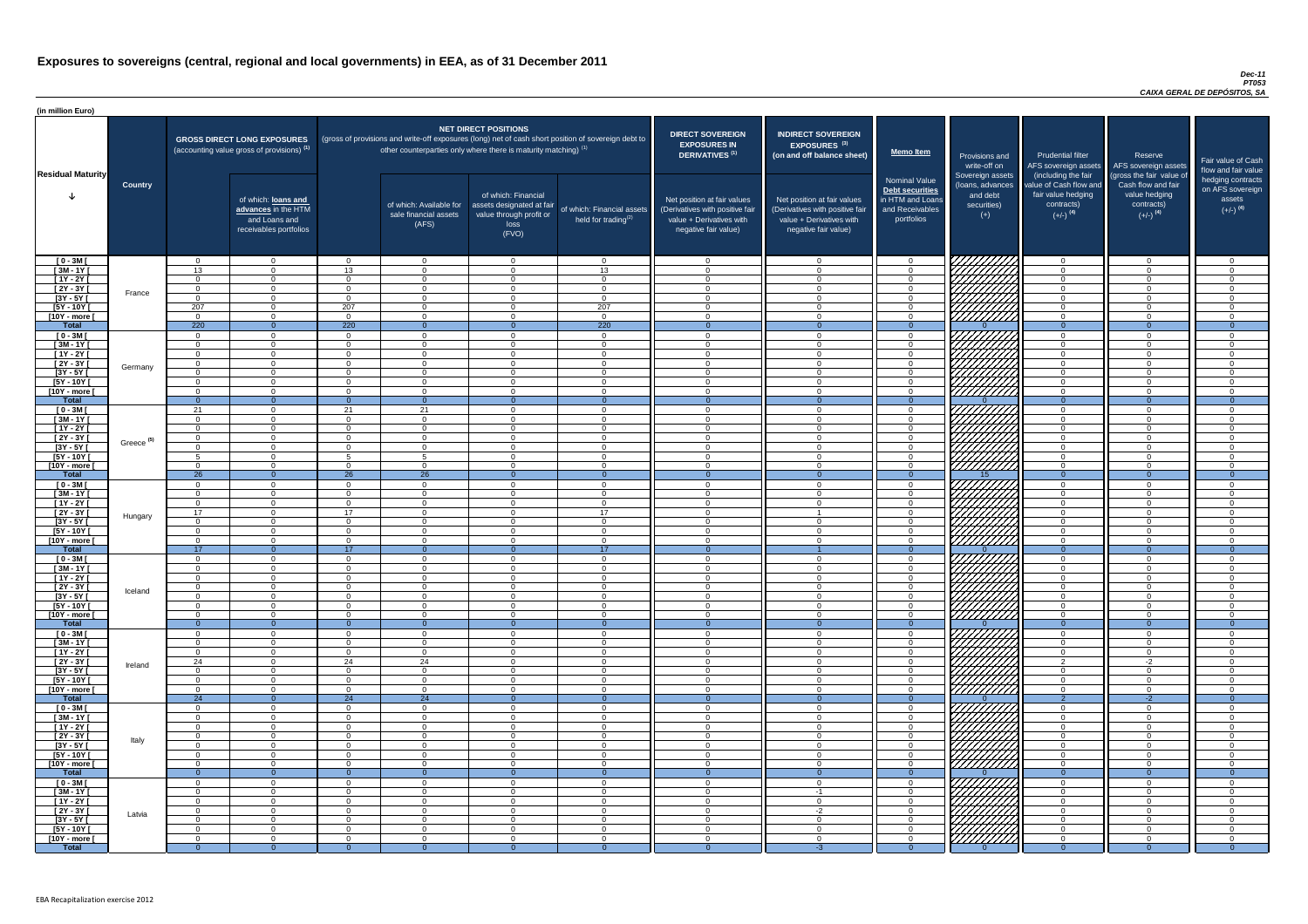#### *Dec-11 PT053 CAIXA GERAL DE DEPÓSITOS, SA*

| <b>DIRECT SOVEREIGN</b><br><b>EXPOSURES IN</b><br><b>DERIVATIVES<sup>(1)</sup></b><br>Net position at fair values<br>(Derivatives with positive fair<br>value + Derivatives with<br>negative fair value) | <b>INDIRECT SOVEREIGN</b><br>EXPOSURES <sup>(3)</sup><br>(on and off balance sheet)<br>Net position at fair values<br>(Derivatives with positive fair<br>value + Derivatives with<br>negative fair value) | <b>Memo Item</b><br><b>Nominal Value</b><br>Debt securities<br>in HTM and Loans<br>and Receivables<br>portfolios | Provisions and<br>write-off on<br>Sovereign assets<br>(loans, advances<br>and debt<br>securities)<br>$(+)$ | <b>Prudential filter</b><br>AFS sovereign assets<br>(including the fair<br>value of Cash flow and<br>fair value hedging<br>contracts)<br>$(+/-)$ <sup>(4)</sup> | Reserve<br>AFS sovereign assets<br>(gross the fair value of<br>Cash flow and fair<br>value hedging<br>contracts)<br>$(+/-)$ <sup>(4)</sup> | Fair value of Cash<br>flow and fair value<br>hedging contracts<br>on AFS sovereign<br>assets<br>$(+/-)$ <sup>(4)</sup> |
|----------------------------------------------------------------------------------------------------------------------------------------------------------------------------------------------------------|-----------------------------------------------------------------------------------------------------------------------------------------------------------------------------------------------------------|------------------------------------------------------------------------------------------------------------------|------------------------------------------------------------------------------------------------------------|-----------------------------------------------------------------------------------------------------------------------------------------------------------------|--------------------------------------------------------------------------------------------------------------------------------------------|------------------------------------------------------------------------------------------------------------------------|
| $\mathbf 0$                                                                                                                                                                                              | $\overline{0}$                                                                                                                                                                                            | $\mathbf 0$                                                                                                      |                                                                                                            | $\mathbf 0$                                                                                                                                                     | $\mathbf 0$                                                                                                                                | 0                                                                                                                      |
| $\mathbf 0$                                                                                                                                                                                              | $\mathbf 0$                                                                                                                                                                                               | $\mathbf 0$                                                                                                      |                                                                                                            | 0                                                                                                                                                               | $\mathbf 0$                                                                                                                                | 0                                                                                                                      |
| $\mathbf 0$                                                                                                                                                                                              | $\mathbf 0$                                                                                                                                                                                               | $\mathbf 0$                                                                                                      |                                                                                                            | $\mathbf 0$                                                                                                                                                     | $\mathbf 0$                                                                                                                                | 0                                                                                                                      |
| $\pmb{0}$                                                                                                                                                                                                | $\mathbf 0$                                                                                                                                                                                               | $\mathbf 0$                                                                                                      |                                                                                                            | $\mathbf 0$                                                                                                                                                     | $\mathbf 0$                                                                                                                                | 0                                                                                                                      |
| $\mathbf 0$                                                                                                                                                                                              | $\mathbf 0$                                                                                                                                                                                               | $\mathbf 0$                                                                                                      |                                                                                                            | $\mathbf 0$                                                                                                                                                     | $\mathbf 0$                                                                                                                                | 0                                                                                                                      |
| $\mathbf 0$                                                                                                                                                                                              | $\mathbf 0$                                                                                                                                                                                               | $\mathbf 0$                                                                                                      |                                                                                                            | $\mathbf 0$                                                                                                                                                     | $\mathbf 0$                                                                                                                                | $\overline{0}$                                                                                                         |
| $\mathbf 0$<br>$\mathbf{0}$                                                                                                                                                                              | $\mathbf 0$<br>$\overline{0}$                                                                                                                                                                             | $\mathsf 0$<br>$\overline{0}$                                                                                    |                                                                                                            | $\mathbf 0$<br>$\overline{0}$                                                                                                                                   | $\overline{0}$<br>$\overline{0}$                                                                                                           | 0<br>$\overline{0}$                                                                                                    |
| $\mathbf 0$                                                                                                                                                                                              | $\mathbf 0$                                                                                                                                                                                               | $\mathbf 0$                                                                                                      |                                                                                                            | $\mathbf 0$                                                                                                                                                     | $\mathbf 0$                                                                                                                                | 0                                                                                                                      |
| $\mathbf 0$                                                                                                                                                                                              | $\mathbf 0$                                                                                                                                                                                               | $\mathbf 0$                                                                                                      |                                                                                                            | $\mathbf 0$                                                                                                                                                     | $\mathbf 0$                                                                                                                                | 0                                                                                                                      |
| $\mathbf 0$                                                                                                                                                                                              | $\mathbf 0$                                                                                                                                                                                               | $\mathbf 0$                                                                                                      |                                                                                                            | $\mathbf 0$                                                                                                                                                     | $\mathbf 0$                                                                                                                                | 0                                                                                                                      |
| $\mathbf 0$                                                                                                                                                                                              | $\mathbf 0$                                                                                                                                                                                               | $\mathbf 0$                                                                                                      |                                                                                                            | $\mathbf 0$                                                                                                                                                     | $\mathbf 0$                                                                                                                                | 0                                                                                                                      |
| $\mathbf 0$                                                                                                                                                                                              | $\mathbf 0$                                                                                                                                                                                               | $\mathbf 0$                                                                                                      |                                                                                                            | $\mathbf 0$                                                                                                                                                     | $\mathbf 0$                                                                                                                                | 0                                                                                                                      |
| $\mathbf 0$                                                                                                                                                                                              | $\mathbf 0$                                                                                                                                                                                               | $\mathbf 0$                                                                                                      |                                                                                                            | $\mathbf 0$                                                                                                                                                     | $\mathbf 0$                                                                                                                                | 0                                                                                                                      |
| $\mathbf 0$<br>$\mathbf{0}$                                                                                                                                                                              | 0<br>$\overline{0}$                                                                                                                                                                                       | $\mathbf 0$<br>$\overline{0}$                                                                                    | ∩                                                                                                          | $\mathbf 0$<br>$\overline{0}$                                                                                                                                   | 0<br>$\overline{0}$                                                                                                                        | 0<br>$\overline{0}$                                                                                                    |
| 0                                                                                                                                                                                                        | $\mathbf 0$                                                                                                                                                                                               | $\mathbf 0$                                                                                                      |                                                                                                            | $\mathbf 0$                                                                                                                                                     | 0                                                                                                                                          | 0                                                                                                                      |
| $\mathbf 0$                                                                                                                                                                                              | $\mathbf 0$                                                                                                                                                                                               | $\mathbf 0$                                                                                                      |                                                                                                            | $\mathbf 0$                                                                                                                                                     | $\mathbf 0$                                                                                                                                | 0                                                                                                                      |
| $\mathbf 0$                                                                                                                                                                                              | $\mathbf 0$                                                                                                                                                                                               | $\mathsf 0$                                                                                                      |                                                                                                            | $\mathbf 0$                                                                                                                                                     | $\mathbf 0$                                                                                                                                | 0                                                                                                                      |
| $\mathbf 0$                                                                                                                                                                                              | $\mathbf 0$                                                                                                                                                                                               | $\mathbf 0$                                                                                                      |                                                                                                            | $\mathbf 0$                                                                                                                                                     | $\mathbf 0$                                                                                                                                | 0                                                                                                                      |
| $\mathbf 0$                                                                                                                                                                                              | $\mathbf 0$                                                                                                                                                                                               | $\mathbf 0$                                                                                                      |                                                                                                            | 0                                                                                                                                                               | $\mathbf 0$                                                                                                                                | 0                                                                                                                      |
| 0                                                                                                                                                                                                        | 0                                                                                                                                                                                                         | 0                                                                                                                |                                                                                                            | 0                                                                                                                                                               | 0                                                                                                                                          | 0                                                                                                                      |
| $\mathbf 0$<br>$\mathbf{0}$                                                                                                                                                                              | $\mathbf{0}$<br>$\overline{0}$                                                                                                                                                                            | $\mathbf 0$<br>$\overline{0}$                                                                                    | $\overline{0}$                                                                                             | 0<br>$\overline{0}$                                                                                                                                             | $\overline{0}$<br>$\overline{0}$                                                                                                           | 0<br>$\mathbf{0}$                                                                                                      |
| 0                                                                                                                                                                                                        | 0                                                                                                                                                                                                         | $\mathbf 0$                                                                                                      |                                                                                                            | $\mathbf 0$                                                                                                                                                     | 0                                                                                                                                          | 0                                                                                                                      |
| $\mathbf 0$                                                                                                                                                                                              | $\boldsymbol{0}$                                                                                                                                                                                          | $\boldsymbol{0}$                                                                                                 |                                                                                                            | $\mathbf 0$                                                                                                                                                     | $\mathbf 0$                                                                                                                                | 0                                                                                                                      |
| $\mathbf 0$                                                                                                                                                                                              | $\boldsymbol{0}$                                                                                                                                                                                          | $\boldsymbol{0}$                                                                                                 |                                                                                                            | $\mathbf 0$                                                                                                                                                     | $\mathbf 0$                                                                                                                                | 0                                                                                                                      |
| $\mathbf 0$                                                                                                                                                                                              | $\mathbf 0$                                                                                                                                                                                               | $\boldsymbol{0}$                                                                                                 |                                                                                                            | $\pmb{0}$                                                                                                                                                       | $\mathbf 0$                                                                                                                                | 0                                                                                                                      |
| $\mathbf 0$<br>$\mathbf 0$                                                                                                                                                                               | $\mathbf 0$<br>$\boldsymbol{0}$                                                                                                                                                                           | $\mathbf 0$<br>$\mathbf 0$                                                                                       |                                                                                                            | $\mathbf 0$<br>$\pmb{0}$                                                                                                                                        | $\overline{0}$<br>$\overline{0}$                                                                                                           | 0<br>0                                                                                                                 |
| $\mathbf 0$                                                                                                                                                                                              | $\mathbf 0$                                                                                                                                                                                               | $\mathbf 0$                                                                                                      | $Z\!Z$                                                                                                     | $\mathbf 0$                                                                                                                                                     | $\mathbf 0$                                                                                                                                | 0                                                                                                                      |
| $\overline{0}$                                                                                                                                                                                           | $\overline{0}$                                                                                                                                                                                            | $\mathbf{0}$                                                                                                     | $\overline{0}$                                                                                             | $\overline{0}$                                                                                                                                                  | $\overline{0}$                                                                                                                             | $\mathbf{0}$                                                                                                           |
| $\mathbf 0$                                                                                                                                                                                              | $\mathbf 0$                                                                                                                                                                                               | $\mathbf 0$                                                                                                      |                                                                                                            | $\pmb{0}$                                                                                                                                                       | $\mathbf 0$                                                                                                                                | 0                                                                                                                      |
| $\mathbf 0$                                                                                                                                                                                              | $\mathbf 0$                                                                                                                                                                                               | $\mathbf 0$                                                                                                      |                                                                                                            | $\mathbf 0$                                                                                                                                                     | $\mathbf 0$                                                                                                                                | 0                                                                                                                      |
| $\mathbf 0$                                                                                                                                                                                              | $\mathbf 0$                                                                                                                                                                                               | $\mathbf 0$                                                                                                      |                                                                                                            | $\mathbf 0$                                                                                                                                                     | $\mathbf 0$                                                                                                                                | 0                                                                                                                      |
| 0<br>0                                                                                                                                                                                                   | $\mathbf 0$<br>$\mathbf 0$                                                                                                                                                                                | $\boldsymbol{0}$<br>$\mathbf 0$                                                                                  |                                                                                                            | $\mathbf 0$<br>0                                                                                                                                                | $\mathbf 0$<br>$\mathbf 0$                                                                                                                 | 0<br>0                                                                                                                 |
| $\mathbf 0$                                                                                                                                                                                              | $\mathbf 0$                                                                                                                                                                                               | $\pmb{0}$                                                                                                        |                                                                                                            | 0                                                                                                                                                               | $\mathbf 0$                                                                                                                                | 0                                                                                                                      |
| $\mathbf 0$                                                                                                                                                                                              | $\mathbf 0$                                                                                                                                                                                               | $\mathbf 0$                                                                                                      |                                                                                                            | $\mathbf 0$                                                                                                                                                     | $\mathbf 0$                                                                                                                                | 0                                                                                                                      |
| $\overline{0}$                                                                                                                                                                                           | $\overline{0}$                                                                                                                                                                                            | $\overline{0}$                                                                                                   | $\overline{0}$                                                                                             | $\overline{0}$                                                                                                                                                  | $\overline{0}$                                                                                                                             | $\boldsymbol{0}$                                                                                                       |
| $\mathbf 0$                                                                                                                                                                                              | $\mathbf 0$                                                                                                                                                                                               | $\mathbf 0$                                                                                                      |                                                                                                            | $\mathbf 0$                                                                                                                                                     | 0                                                                                                                                          | 0                                                                                                                      |
| 0                                                                                                                                                                                                        | $\mathbf 0$                                                                                                                                                                                               | $\mathsf 0$                                                                                                      |                                                                                                            | $\mathbf 0$                                                                                                                                                     | $\mathbf 0$                                                                                                                                | 0                                                                                                                      |
| 0<br>$\mathbf 0$                                                                                                                                                                                         | 0<br>$\mathbf 0$                                                                                                                                                                                          | $\mathbf 0$<br>$\mathsf 0$                                                                                       |                                                                                                            | 0<br>$\mathbf 0$                                                                                                                                                | 0<br>0                                                                                                                                     | 0<br>0                                                                                                                 |
| $\mathbf 0$                                                                                                                                                                                              | $\mathbf 0$                                                                                                                                                                                               | $\mathbf 0$                                                                                                      |                                                                                                            | $\mathbf 0$                                                                                                                                                     | $\mathbf 0$                                                                                                                                | 0                                                                                                                      |
| 0                                                                                                                                                                                                        | 0                                                                                                                                                                                                         | $\mathbf 0$                                                                                                      |                                                                                                            | 0                                                                                                                                                               | 0                                                                                                                                          | 0                                                                                                                      |
| 0                                                                                                                                                                                                        | 0                                                                                                                                                                                                         | $\mathbf 0$                                                                                                      |                                                                                                            | 0                                                                                                                                                               | 0                                                                                                                                          | 0                                                                                                                      |
| $\mathbf{0}$                                                                                                                                                                                             | $\overline{0}$                                                                                                                                                                                            | $\overline{0}$                                                                                                   | $\overline{0}$                                                                                             | $\overline{0}$                                                                                                                                                  | $\overline{0}$                                                                                                                             | $\overline{0}$                                                                                                         |
| 0                                                                                                                                                                                                        | 0                                                                                                                                                                                                         | $\mathbf 0$                                                                                                      |                                                                                                            | 0                                                                                                                                                               | 0                                                                                                                                          | 0                                                                                                                      |
| $\mathbf 0$<br>$\mathbf 0$                                                                                                                                                                               | $\mathbf 0$<br>$\mathbf 0$                                                                                                                                                                                | $\mathbf 0$<br>$\mathbf 0$                                                                                       |                                                                                                            | 0<br>$\mathbf 0$                                                                                                                                                | $\mathbf 0$<br>$\mathbf 0$                                                                                                                 | 0<br>0                                                                                                                 |
| $\mathbf 0$                                                                                                                                                                                              | $\mathbf 0$                                                                                                                                                                                               | $\mathbf 0$                                                                                                      |                                                                                                            | $\mathbf 0$                                                                                                                                                     | $\overline{0}$                                                                                                                             | 0                                                                                                                      |
| $\mathbf 0$                                                                                                                                                                                              | $\mathbf 0$                                                                                                                                                                                               | $\mathbf 0$                                                                                                      |                                                                                                            | $\mathbf 0$                                                                                                                                                     | $\mathbf 0$                                                                                                                                | 0                                                                                                                      |
| $\mathbf 0$                                                                                                                                                                                              | $\mathbf 0$                                                                                                                                                                                               | $\mathbf 0$                                                                                                      |                                                                                                            | $\mathbf 0$                                                                                                                                                     | $\overline{0}$                                                                                                                             | 0                                                                                                                      |
| $\mathbf 0$                                                                                                                                                                                              | $\mathbf 0$                                                                                                                                                                                               | $\mathbf 0$                                                                                                      |                                                                                                            | $\mathbf 0$                                                                                                                                                     | 0                                                                                                                                          | 0                                                                                                                      |
| $\mathbf{0}$                                                                                                                                                                                             | $-1$                                                                                                                                                                                                      | $\overline{0}$                                                                                                   | $\mathbf{0}$                                                                                               | $\overline{O}$                                                                                                                                                  | $\overline{0}$                                                                                                                             | $\overline{0}$                                                                                                         |
| $\mathbf 0$<br>$\mathbf 0$                                                                                                                                                                               | $\mathbf 0$<br>$\Omega$                                                                                                                                                                                   | $\mathbf 0$<br>$\mathbf 0$                                                                                       |                                                                                                            | 1<br>15                                                                                                                                                         | $-1$<br>$-15$                                                                                                                              | 0<br>0                                                                                                                 |
| $\mathbf 0$                                                                                                                                                                                              | -1                                                                                                                                                                                                        | $\mathbf 0$                                                                                                      |                                                                                                            | 33                                                                                                                                                              | $-33$                                                                                                                                      | 0                                                                                                                      |
| $\mathbf 0$                                                                                                                                                                                              | $\mathbf 0$                                                                                                                                                                                               | $\mathbf 0$                                                                                                      |                                                                                                            | 86                                                                                                                                                              | $-86$                                                                                                                                      | $\overline{0}$                                                                                                         |
| $\mathbf 0$                                                                                                                                                                                              | $\overline{0}$                                                                                                                                                                                            | $\mathbf 0$                                                                                                      |                                                                                                            | 161                                                                                                                                                             | $-161$                                                                                                                                     | 0                                                                                                                      |
| $\mathsf 0$                                                                                                                                                                                              | $\mathbf 0$                                                                                                                                                                                               | $\pmb{0}$                                                                                                        |                                                                                                            | 117                                                                                                                                                             | $-117$                                                                                                                                     | 0                                                                                                                      |
| $\mathsf 0$                                                                                                                                                                                              | $\boldsymbol{0}$                                                                                                                                                                                          | $\mathsf{O}\xspace$                                                                                              |                                                                                                            | $\overline{4}$                                                                                                                                                  | $-4$                                                                                                                                       | 0                                                                                                                      |
| $\overline{0}$                                                                                                                                                                                           | $-1$                                                                                                                                                                                                      | $\overline{0}$                                                                                                   | $\Omega$                                                                                                   | 416                                                                                                                                                             | $-416$                                                                                                                                     | $\overline{0}$                                                                                                         |

| (in million Euro)             |                |                            |                                                                                             |                      |                                                                      |                                                                                              |                                                                                                     |                                                                                                                    |                                                                                                                    |                                                                                       |                                                                          |                                                                                                             |                                                                                                         |                                                   |
|-------------------------------|----------------|----------------------------|---------------------------------------------------------------------------------------------|----------------------|----------------------------------------------------------------------|----------------------------------------------------------------------------------------------|-----------------------------------------------------------------------------------------------------|--------------------------------------------------------------------------------------------------------------------|--------------------------------------------------------------------------------------------------------------------|---------------------------------------------------------------------------------------|--------------------------------------------------------------------------|-------------------------------------------------------------------------------------------------------------|---------------------------------------------------------------------------------------------------------|---------------------------------------------------|
|                               |                |                            | <b>GROSS DIRECT LONG EXPOSURES</b><br>(accounting value gross of provisions) <sup>(1)</sup> |                      | other counterparties only where there is maturity matching) $^{(1)}$ | <b>NET DIRECT POSITIONS</b>                                                                  | (gross of provisions and write-off exposures (long) net of cash short position of sovereign debt to | <b>DIRECT SOVEREIGN</b><br><b>EXPOSURES IN</b><br>DERIVATIVES <sup>(1)</sup>                                       | <b>INDIRECT SOVEREIGN</b><br><b>EXPOSURES<sup>(3)</sup></b><br>(on and off balance sheet)                          | <b>Memo Item</b>                                                                      | Provisions and<br>write-off on                                           | <b>Prudential filter</b><br>AFS sovereign assets                                                            | Reserve<br>AFS sovereign assets                                                                         | Fair value<br>flow and f                          |
| <b>Residual Maturity</b>      | <b>Country</b> |                            | of which: loans and<br>advances in the HTM<br>and Loans and<br>receivables portfolios       |                      | of which: Available for<br>sale financial assets<br>(AFS)            | of which: Financial<br>assets designated at fair<br>value through profit or<br>loss<br>(FVO) | of which: Financial assets<br>held for trading <sup>(2)</sup>                                       | Net position at fair values<br>(Derivatives with positive fair<br>value + Derivatives with<br>negative fair value) | Net position at fair values<br>(Derivatives with positive fair<br>value + Derivatives with<br>negative fair value) | Nominal Value<br>Debt securities<br>in HTM and Loans<br>and Receivables<br>portfolios | Sovereign assets<br>(loans, advances<br>and debt<br>securities)<br>$(+)$ | (including the fair<br>value of Cash flow and<br>fair value hedging<br>contracts)<br>$(+/-)$ <sup>(4)</sup> | (gross the fair value of<br>Cash flow and fair<br>value hedging<br>contracts)<br>$(+/-)$ <sup>(4)</sup> | hedging o<br>on AFS <sub>s</sub><br>ass<br>$(+/-$ |
| $[0 - 3M]$                    |                | $\Omega$                   | $\Omega$                                                                                    | $\Omega$             | $\Omega$                                                             | $\Omega$                                                                                     | $\cap$                                                                                              | $\cap$                                                                                                             | $\Omega$                                                                                                           | $\Omega$                                                                              | 777777777                                                                | $\Omega$                                                                                                    | $\Omega$                                                                                                |                                                   |
| $\sqrt{3M-1Y}$                |                | $\cap$<br>$\Omega$         | $\Omega$<br>$\Omega$                                                                        | $\Omega$<br>$\Omega$ | $\Omega$<br>$\Omega$                                                 | $\Omega$<br>$\Omega$                                                                         | $\Omega$<br>$\Omega$                                                                                | $\Omega$                                                                                                           | $\Omega$<br>$\cap$                                                                                                 | $\Omega$<br>$\Omega$                                                                  |                                                                          | $\Omega$<br>$\overline{0}$                                                                                  | $\Omega$<br>$\Omega$                                                                                    |                                                   |
| $[1Y - 2Y]$<br>$[2Y - 3Y]$    |                | $\Omega$                   | $\Omega$                                                                                    | $\Omega$             | $\Omega$                                                             | $\Omega$                                                                                     | $\cap$                                                                                              | $\Omega$                                                                                                           | $\cap$                                                                                                             | $\Omega$                                                                              |                                                                          | $\Omega$                                                                                                    | $\Omega$                                                                                                |                                                   |
| $[3Y - 5Y]$                   | Liechtenstein  | $\Omega$                   | $\Omega$                                                                                    | $\Omega$             | $\Omega$                                                             | $\Omega$                                                                                     | $\Omega$                                                                                            | $\Omega$                                                                                                           | $\cap$                                                                                                             | $\Omega$                                                                              | HAAA<br>HAAAA                                                            | $\overline{0}$                                                                                              | $\Omega$                                                                                                |                                                   |
| $[5Y - 10Y]$                  |                | $\Omega$                   | $\Omega$                                                                                    | $\Omega$             | $\overline{0}$                                                       | $\Omega$                                                                                     | $\Omega$                                                                                            | $\Omega$                                                                                                           | $\Omega$                                                                                                           | $\Omega$                                                                              |                                                                          | $\Omega$                                                                                                    | $\Omega$                                                                                                |                                                   |
| [10Y - more [<br><b>Total</b> |                | $\Omega$<br>$\overline{0}$ | $\Omega$<br>$\Omega$                                                                        | $\Omega$<br>- 0      | $\overline{0}$<br>$\Omega$                                           | $\Omega$<br>$\Omega$                                                                         | $\Omega$<br>$\Omega$                                                                                | $\Omega$                                                                                                           | $\Omega$                                                                                                           | $\Omega$<br>$\Omega$                                                                  | /////////                                                                | $\overline{0}$<br>$\overline{0}$                                                                            | $\Omega$<br>$\Omega$                                                                                    |                                                   |
| $[0 - 3M]$                    |                | $\Omega$                   | $\Omega$                                                                                    | $\Omega$             | $\Omega$                                                             | $\Omega$                                                                                     | $\Omega$                                                                                            | $\Omega$                                                                                                           | $\cap$                                                                                                             | $\Omega$                                                                              |                                                                          | $\Omega$                                                                                                    | $\Omega$                                                                                                |                                                   |
| $[3M - 1Y]$                   |                | $\Omega$                   | $\Omega$                                                                                    | $\Omega$             | $\Omega$                                                             | $\Omega$                                                                                     | $\Omega$                                                                                            | $\cap$                                                                                                             | $\cap$                                                                                                             | $\Omega$                                                                              |                                                                          | $\Omega$                                                                                                    | $\Omega$                                                                                                |                                                   |
| $[1Y - 2Y]$                   |                | $\cap$                     | $\Omega$                                                                                    | $\Omega$             | $\Omega$                                                             | $\Omega$                                                                                     |                                                                                                     |                                                                                                                    | $\Omega$                                                                                                           | $\Omega$                                                                              |                                                                          | $\Omega$                                                                                                    | $\Omega$                                                                                                |                                                   |
| $[2Y - 3Y]$<br>$[3Y - 5Y]$    | Lithuania      | $\Omega$<br>$\Omega$       | $\Omega$<br>$\Omega$                                                                        | $\Omega$<br>$\Omega$ | $\Omega$<br>$\Omega$                                                 | $\Omega$<br>$\Omega$                                                                         | $\cap$                                                                                              | $\cap$                                                                                                             | $\cap$<br>$\Omega$                                                                                                 | $\Omega$<br>$\Omega$                                                                  |                                                                          | $\Omega$<br>$\Omega$                                                                                        | $\Omega$<br>$\Omega$                                                                                    |                                                   |
| $[5Y - 10Y]$                  |                | $\cap$                     | $\Omega$                                                                                    | $\Omega$             | $\Omega$                                                             | $\Omega$                                                                                     |                                                                                                     | $\Omega$                                                                                                           | $\cap$                                                                                                             | $\Omega$                                                                              |                                                                          | $\Omega$                                                                                                    | $\Omega$                                                                                                |                                                   |
| [10Y - more [                 |                | $\cap$                     | $\Omega$                                                                                    | $\Omega$             | $\Omega$                                                             | $\Omega$                                                                                     | $\Omega$                                                                                            | $\Omega$                                                                                                           | $\cap$                                                                                                             | $\Omega$                                                                              |                                                                          | $\overline{0}$                                                                                              | $\Omega$                                                                                                |                                                   |
| <b>Total</b>                  |                | $\overline{0}$             | റ                                                                                           | - 0                  | $\Omega$                                                             | $\Omega$                                                                                     |                                                                                                     |                                                                                                                    |                                                                                                                    | $\Omega$                                                                              | 77777777                                                                 | $\Omega$                                                                                                    | $\Omega$                                                                                                |                                                   |
| $[0 - 3M]$<br>$[3M - 1Y]$     |                | $\Omega$<br>$\Omega$       | $\Omega$<br>$\Omega$                                                                        | $\Omega$<br>$\Omega$ | $\Omega$<br>$\Omega$                                                 | $\Omega$<br>$\Omega$                                                                         | $\Omega$<br>$\Omega$                                                                                | $\Omega$<br>$\Omega$                                                                                               | $\Omega$<br>$\cap$                                                                                                 | . വ<br>$\Omega$                                                                       |                                                                          | $\Omega$<br>$\Omega$                                                                                        | $\Omega$<br>$\Omega$                                                                                    |                                                   |
| $[1Y - 2Y]$                   |                | $\Omega$                   | $\Omega$                                                                                    | $\Omega$             | $\overline{0}$                                                       | $\Omega$                                                                                     | $\cap$                                                                                              | $\Omega$                                                                                                           | $\Omega$                                                                                                           | $\Omega$                                                                              |                                                                          | $\Omega$                                                                                                    | $\overline{0}$                                                                                          |                                                   |
| $[2Y - 3Y]$                   | Luxembourg     | $\Omega$                   | $\cap$                                                                                      | $\Omega$             | $\Omega$                                                             | $\Omega$                                                                                     |                                                                                                     |                                                                                                                    | $\cap$                                                                                                             | $\Omega$                                                                              | <i>VIIIII</i> IA                                                         | $\Omega$                                                                                                    | $\Omega$                                                                                                |                                                   |
| $[3Y - 5Y]$                   |                |                            |                                                                                             |                      |                                                                      |                                                                                              |                                                                                                     |                                                                                                                    |                                                                                                                    |                                                                                       | 1 <i>0/////////</i>                                                      |                                                                                                             |                                                                                                         |                                                   |
| [5Y - 10Y [<br>[10Y - more [  |                | $\cap$                     | $\Omega$<br>$\Omega$                                                                        | - 0<br>$\Omega$      | $\overline{0}$<br>$\Omega$                                           | $\overline{0}$<br>$\Omega$                                                                   |                                                                                                     |                                                                                                                    | $\Omega$<br>∩                                                                                                      | $\Omega$<br>$\cap$                                                                    | <u>777777777</u>                                                         | $\Omega$<br>$\Omega$                                                                                        | $\Omega$<br>$\Omega$                                                                                    |                                                   |
| <b>Total</b>                  |                | $\Omega$                   | $\Omega$                                                                                    | $\Omega$             | $\Omega$                                                             | - 0                                                                                          | $\Omega$                                                                                            |                                                                                                                    | $\Omega$                                                                                                           | $\Omega$                                                                              |                                                                          | $\Omega$                                                                                                    | $\Omega$                                                                                                |                                                   |
| $[0 - 3M]$                    |                | $\Omega$                   | $\Omega$                                                                                    | $\Omega$             | $\overline{0}$                                                       | - 0                                                                                          | $\Omega$                                                                                            | $\Omega$                                                                                                           | $\Omega$                                                                                                           | $\Omega$                                                                              |                                                                          | $\Omega$                                                                                                    | $\Omega$                                                                                                |                                                   |
| $[3M - 1Y]$                   |                | റ<br>$\cap$                | $\Omega$                                                                                    | - 0                  | $\Omega$                                                             | $\Omega$                                                                                     | $\cap$<br>$\Omega$                                                                                  | $\cap$<br>$\cap$                                                                                                   | $\Omega$                                                                                                           | $\Omega$                                                                              |                                                                          | $\Omega$                                                                                                    | $\Omega$                                                                                                |                                                   |
| $[1Y - 2Y]$<br>$[2Y - 3Y]$    |                | $\cap$                     | $\Omega$<br>$\Omega$                                                                        | $\Omega$<br>$\Omega$ | $\overline{0}$<br>$\overline{0}$                                     | - റ<br>$\Omega$                                                                              | $\Omega$                                                                                            | $\Omega$                                                                                                           | $\Omega$<br>$\Omega$                                                                                               | $\Omega$<br>$\Omega$                                                                  | ⊬                                                                        | $\overline{0}$<br>$\Omega$                                                                                  | $\Omega$<br>$\Omega$                                                                                    |                                                   |
| $[3Y - 5Y]$                   | Malta          | $\Omega$                   | $\Omega$                                                                                    | $\Omega$             | $\overline{0}$                                                       | $\Omega$                                                                                     | $\Omega$                                                                                            | $\Omega$                                                                                                           | $\Omega$                                                                                                           | $\Omega$                                                                              |                                                                          | $\overline{0}$                                                                                              | $\Omega$                                                                                                |                                                   |
| $[5Y - 10Y]$                  |                | $\Omega$                   | $\overline{0}$                                                                              | $\Omega$             | $\overline{0}$                                                       | $\Omega$                                                                                     | $\Omega$                                                                                            | $\Omega$                                                                                                           | $\Omega$                                                                                                           | $\Omega$                                                                              |                                                                          | $\overline{0}$                                                                                              | $\Omega$                                                                                                |                                                   |
| [10Y - more [<br><b>Total</b> |                | $\Omega$<br>$\overline{0}$ | $\Omega$<br>$\Omega$                                                                        | $\Omega$<br>$\Omega$ | $\Omega$<br>$\Omega$                                                 | $\Omega$<br>$\Omega$                                                                         | $\Omega$<br>$\overline{0}$                                                                          |                                                                                                                    | $\Omega$<br>$\Omega$                                                                                               | $\Omega$<br>$\Omega$                                                                  | ////////////                                                             | $\Omega$<br>$\overline{0}$                                                                                  | $\Omega$<br>$\Omega$                                                                                    |                                                   |
| $[0 - 3M]$                    |                | $\Omega$                   | $\Omega$                                                                                    | $\Omega$             | $\overline{0}$                                                       | $\Omega$                                                                                     | $\Omega$                                                                                            | $\cap$                                                                                                             | $\Omega$                                                                                                           | $\Omega$                                                                              |                                                                          | $\Omega$                                                                                                    | $\Omega$                                                                                                |                                                   |
| $[3M - 1Y]$                   |                |                            | $\Omega$                                                                                    | $\Omega$             | $\Omega$                                                             | $\Omega$                                                                                     |                                                                                                     |                                                                                                                    |                                                                                                                    | $\Omega$                                                                              |                                                                          | $\Omega$                                                                                                    | $\Omega$                                                                                                |                                                   |
| $[1Y - 2Y]$                   |                |                            | $\Omega$                                                                                    | $\Omega$             | $\Omega$                                                             | $\Omega$                                                                                     |                                                                                                     |                                                                                                                    | $\Omega$                                                                                                           | $\Omega$                                                                              |                                                                          | $\Omega$                                                                                                    | $\Omega$                                                                                                |                                                   |
| $[2Y - 3Y]$                   | Netherlands    | $\Omega$<br>$\cap$         | $\overline{0}$                                                                              | $\Omega$<br>$\Omega$ | $\overline{0}$                                                       | $\Omega$                                                                                     |                                                                                                     |                                                                                                                    | $\Omega$<br>$\cap$                                                                                                 | റ<br>$\Omega$                                                                         |                                                                          | $\Omega$<br>$\Omega$                                                                                        | $\Omega$<br>$\Omega$                                                                                    |                                                   |
| $[3Y - 5Y]$<br>[5Y - 10Y [    |                | $\cap$                     | $\Omega$<br>$\Omega$                                                                        | $\Omega$             | $\Omega$<br>$\Omega$                                                 | $\Omega$<br>$\Omega$                                                                         | $\cap$                                                                                              |                                                                                                                    | $\cap$                                                                                                             | $\Omega$                                                                              |                                                                          | $\Omega$                                                                                                    | $\Omega$                                                                                                |                                                   |
| [10Y - more [                 |                | $\Omega$                   | $\Omega$                                                                                    | $\Omega$             | $\Omega$                                                             | $\Omega$                                                                                     | ∩                                                                                                   | $\cap$                                                                                                             | $\cap$                                                                                                             | $\Omega$                                                                              |                                                                          | $\overline{0}$                                                                                              | $\Omega$                                                                                                |                                                   |
| <b>Total</b>                  |                | $\overline{0}$             | $\overline{0}$                                                                              | - ೧                  | $\Omega$                                                             | $\Omega$                                                                                     | - 0                                                                                                 |                                                                                                                    |                                                                                                                    | $\Omega$                                                                              |                                                                          | $\overline{0}$                                                                                              | $\Omega$                                                                                                |                                                   |
| $[0 - 3M]$<br>$[3M - 1Y]$     |                | $\cap$<br>$\Omega$         | $\Omega$<br>$\Omega$                                                                        | - റ<br>$\Omega$      | $\overline{0}$<br>$\overline{0}$                                     | $\Omega$<br>$\Omega$                                                                         | $\Omega$<br>$\Omega$                                                                                | ∩<br>$\Omega$                                                                                                      | $\cap$<br>$\Omega$                                                                                                 | $\Omega$<br>$\Omega$                                                                  | 777777                                                                   | $\Omega$<br>$\overline{0}$                                                                                  | $\Omega$<br>$\Omega$                                                                                    |                                                   |
| $[1Y - 2Y]$                   |                | $\Omega$                   | $\Omega$                                                                                    | $\Omega$             | $\Omega$                                                             | $\Omega$                                                                                     | $\Omega$                                                                                            | $\Omega$                                                                                                           | $\Omega$                                                                                                           | $\Omega$                                                                              |                                                                          | $\Omega$                                                                                                    | $\Omega$                                                                                                |                                                   |
| $[2Y - 3Y]$                   | Norway         | $\Omega$                   | $\Omega$                                                                                    | - റ                  | $\overline{0}$                                                       | $\Omega$                                                                                     |                                                                                                     |                                                                                                                    | $\Omega$                                                                                                           | $\overline{0}$                                                                        |                                                                          | $\Omega$                                                                                                    | $\Omega$                                                                                                |                                                   |
| $\overline{3Y - 5Y}$          |                | $\Omega$                   | $\Omega$                                                                                    | - ೧                  | $\Omega$                                                             | $\Omega$                                                                                     |                                                                                                     |                                                                                                                    | $\Omega$                                                                                                           | $\Omega$                                                                              |                                                                          | $\Omega$                                                                                                    | $\Omega$                                                                                                |                                                   |
| $[5Y - 10Y]$<br>[10Y - more ] |                | $\cap$<br>$\Omega$         | $\Omega$<br>$\Omega$                                                                        | $\Omega$<br>$\Omega$ | $\Omega$<br>$\Omega$                                                 | $\Omega$<br>$\Omega$                                                                         |                                                                                                     |                                                                                                                    | $\Omega$<br>$\Omega$                                                                                               | $\cap$<br>$\Omega$                                                                    | HIIII B                                                                  | $\Omega$<br>$\Omega$                                                                                        | $\Omega$<br>$\Omega$                                                                                    |                                                   |
| <b>Total</b>                  |                | $\Omega$                   |                                                                                             |                      | $\Omega$                                                             |                                                                                              |                                                                                                     |                                                                                                                    |                                                                                                                    |                                                                                       |                                                                          | $\overline{0}$                                                                                              | -0                                                                                                      |                                                   |
| $[0 - 3M]$                    |                | $\cap$                     | $\Omega$                                                                                    | $\Omega$             | $\Omega$                                                             | $\Omega$                                                                                     | $\cap$                                                                                              |                                                                                                                    | $\cap$                                                                                                             | റ                                                                                     |                                                                          | $\Omega$                                                                                                    | $\Omega$                                                                                                |                                                   |
| $[3M - 1Y]$                   |                | $\cap$                     | $\Omega$                                                                                    | $\Omega$             | $\Omega$                                                             | $\Omega$                                                                                     | $\cap$                                                                                              |                                                                                                                    | $\Omega$                                                                                                           | $\Omega$                                                                              |                                                                          | $\Omega$                                                                                                    | $\Omega$                                                                                                |                                                   |
| $[1Y - 2Y]$<br>$[2Y - 3Y]$    |                | $\Omega$<br>$\Omega$       | $\Omega$<br>$\Omega$                                                                        | $\Omega$<br>$\Omega$ | $\overline{0}$<br>$\Omega$                                           | $\Omega$<br>$\Omega$                                                                         | $\Omega$<br>$\cap$                                                                                  | $\Omega$<br>$\cap$                                                                                                 | $\Omega$<br>$\Omega$                                                                                               | $\Omega$<br>$\Omega$                                                                  | ⊬                                                                        | $\overline{0}$<br>$\overline{0}$                                                                            | $\Omega$<br>$\Omega$                                                                                    |                                                   |
| $[3Y - 5Y]$                   | Poland         | $\Omega$                   | $\Omega$                                                                                    | $\Omega$             | $\Omega$                                                             | $\Omega$                                                                                     | $\Omega$                                                                                            |                                                                                                                    | $\Omega$                                                                                                           | $\Omega$                                                                              |                                                                          | $\Omega$                                                                                                    | $\Omega$                                                                                                |                                                   |
| $[5Y - 10Y]$                  |                | $\Omega$                   | $\Omega$                                                                                    | $\Omega$             | $\overline{0}$                                                       | $\Omega$                                                                                     | $\Omega$                                                                                            | ∩                                                                                                                  | $\Omega$                                                                                                           | $\Omega$                                                                              |                                                                          | $\Omega$                                                                                                    | $\Omega$                                                                                                |                                                   |
| [10Y - more [<br><b>Total</b> |                | $\Omega$<br>$\overline{0}$ | $\Omega$                                                                                    | $\Omega$             | $\Omega$<br>$\Omega$                                                 | $\Omega$                                                                                     | $\Omega$                                                                                            | $\cap$                                                                                                             | $\cap$                                                                                                             | $\Omega$<br>$\Omega$                                                                  | 7777777777                                                               | $\Omega$<br>$\overline{0}$                                                                                  | $\Omega$                                                                                                |                                                   |
| $[0 - 3M]$                    |                | 3,059                      | $\Omega$<br>101                                                                             | $\Omega$<br>3,059    | 2,845                                                                | $\Omega$                                                                                     | $\overline{0}$<br>112                                                                               |                                                                                                                    | $-1$                                                                                                               | $\Omega$                                                                              | 1 <i>77777777</i> 7                                                      |                                                                                                             | - 0<br>-1                                                                                               |                                                   |
| $[3M-1Y]$                     |                | 1,021                      | 38                                                                                          | 1,021                | 945                                                                  | $\overline{0}$                                                                               | 37                                                                                                  | ∩                                                                                                                  | $\Omega$                                                                                                           | $\Omega$                                                                              |                                                                          | 15 <sub>1</sub>                                                                                             | $-15$                                                                                                   |                                                   |
| $[1Y - 2Y]$                   |                | 200                        | 67                                                                                          | 200                  | 133                                                                  | $\overline{0}$                                                                               | $\overline{1}$                                                                                      | $\cap$                                                                                                             | -1                                                                                                                 | $\Omega$                                                                              |                                                                          | 33                                                                                                          | $-33$                                                                                                   |                                                   |
| $[2Y - 3Y]$                   | Portugal       | 402<br>463                 | 128                                                                                         | 402                  | 239                                                                  | $\overline{0}$                                                                               | 36                                                                                                  | $\Omega$                                                                                                           | $\Omega$<br>$\Omega$                                                                                               | $\overline{0}$<br>$\Omega$                                                            |                                                                          | 86                                                                                                          | $-86$                                                                                                   |                                                   |
| $[3Y - 5Y]$<br>[5Y - 10Y [    |                | 1,171                      | 90<br>977                                                                                   | 463<br>1,171         | 363<br>193                                                           | $\overline{0}$<br>$\Omega$                                                                   | 11<br>$\cap$                                                                                        | $\cap$                                                                                                             | $\Omega$                                                                                                           | $\Omega$                                                                              | <i>VIIIIIIII</i>                                                         | 161<br>117                                                                                                  | $-161$<br>$-117$                                                                                        |                                                   |
| [10Y - more [                 |                | 1,050                      | 1,043                                                                                       | 1,050                | $\overline{7}$                                                       | $\overline{0}$                                                                               | $\Omega$                                                                                            | $\cap$                                                                                                             | $\Omega$                                                                                                           | $\Omega$                                                                              | <i>VIIIIII</i> A                                                         | $\overline{4}$                                                                                              | $-4$                                                                                                    |                                                   |
| <b>Total</b>                  |                | 7,367                      | 2,444                                                                                       | 7,367                | 4,726                                                                | - റ                                                                                          | 198                                                                                                 |                                                                                                                    |                                                                                                                    |                                                                                       |                                                                          | 416                                                                                                         | $-416$                                                                                                  |                                                   |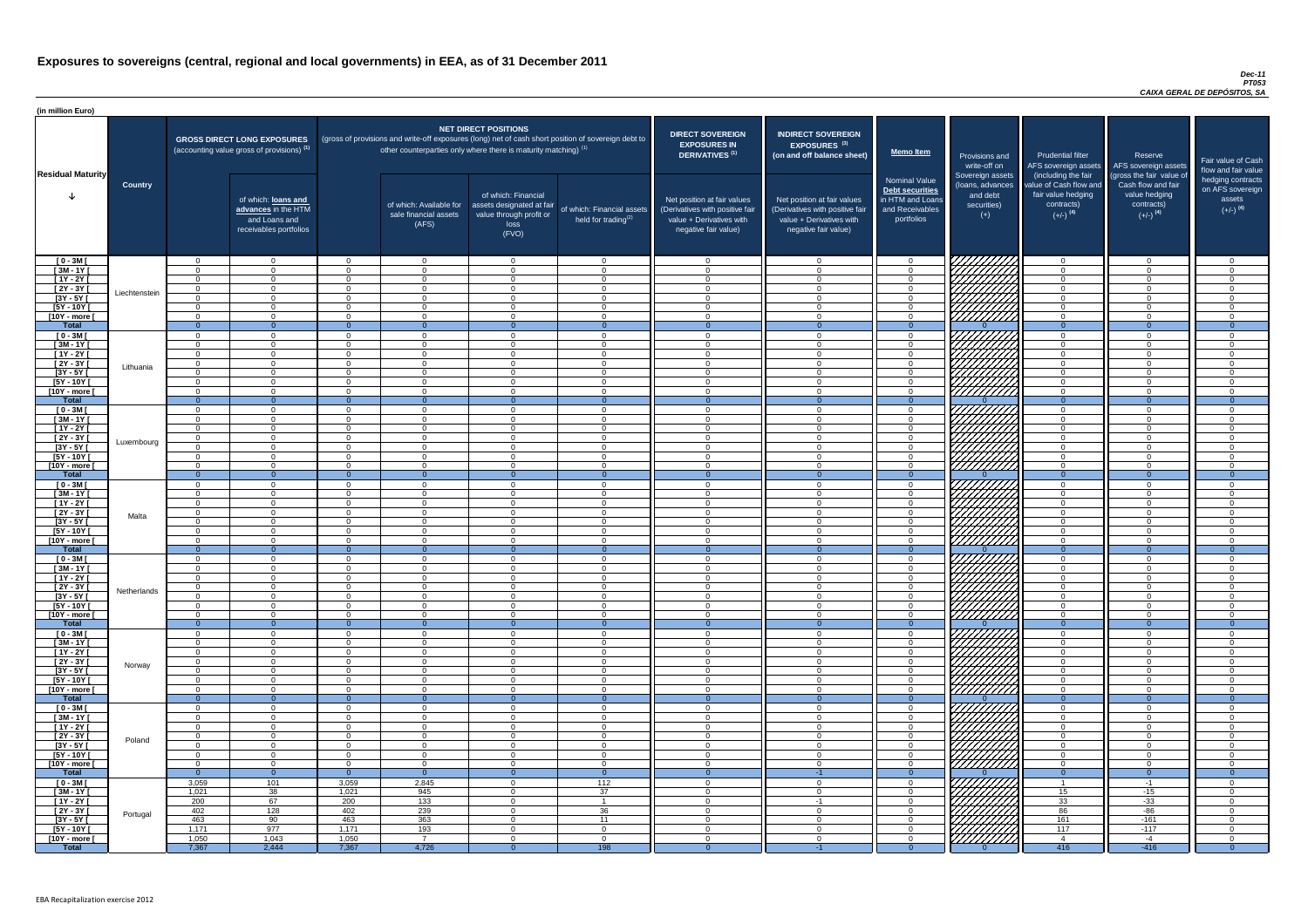#### *Dec-11 PT053 CAIXA GERAL DE DEPÓSITOS, SA*

(4) According with CEBS Guidelines on prudential filters it is required a consistent treatment of gains and losses resulting from a transaction whereby a cash flow hedge is created for an available for sale instrument: i.e item are recognised in additional own funds, so should the results of the corresponding cash flow hedging derivative. Moreover if fair-value hedging contracts on sovereign assets are taken in consideration for the computat (before their removal), the FV of such contracts must be reported in the column AB.

| (in million Euro)          |                     |                      |                                                                                             |                      |                                                                                                                                                                                                                  |                                                                                              |                                                         |                                                                                                                    |                                                                                                                    |                                                                                              |                                                                                                                                                                                                                                  |                                                                                      |                                                                                                         |                                                                           |
|----------------------------|---------------------|----------------------|---------------------------------------------------------------------------------------------|----------------------|------------------------------------------------------------------------------------------------------------------------------------------------------------------------------------------------------------------|----------------------------------------------------------------------------------------------|---------------------------------------------------------|--------------------------------------------------------------------------------------------------------------------|--------------------------------------------------------------------------------------------------------------------|----------------------------------------------------------------------------------------------|----------------------------------------------------------------------------------------------------------------------------------------------------------------------------------------------------------------------------------|--------------------------------------------------------------------------------------|---------------------------------------------------------------------------------------------------------|---------------------------------------------------------------------------|
| <b>Residual Maturity</b>   |                     |                      | <b>GROSS DIRECT LONG EXPOSURES</b><br>(accounting value gross of provisions) <sup>(1)</sup> |                      | <b>NET DIRECT POSITIONS</b><br>(gross of provisions and write-off exposures (long) net of cash short position of sovereign debt to<br>other counterparties only where there is maturity matching) <sup>(1)</sup> |                                                                                              |                                                         | <b>DIRECT SOVEREIGN</b><br><b>EXPOSURES IN</b><br><b>DERIVATIVES (1)</b>                                           | <b>INDIRECT SOVEREIGN</b><br><b>EXPOSURES<sup>(3)</sup></b><br>(on and off balance sheet)                          | <b>Memo Item</b>                                                                             | Provisions and<br>write-off on                                                                                                                                                                                                   | Prudential filter<br>AFS sovereign assets<br>(including the fair                     | Reserve<br>AFS sovereign assets                                                                         | Fair value of Cash<br>flow and fair value                                 |
|                            | <b>Country</b>      |                      | of which: loans and<br>advances in the HTM<br>and Loans and<br>receivables portfolios       |                      | of which: Available for<br>sale financial assets<br>(AFS)                                                                                                                                                        | of which: Financial<br>assets designated at fair<br>value through profit or<br>loss<br>(FVO) | of which: Financial assets<br>held for trading $^{(2)}$ | Net position at fair values<br>(Derivatives with positive fair<br>value + Derivatives with<br>negative fair value) | Net position at fair values<br>(Derivatives with positive fair<br>value + Derivatives with<br>negative fair value) | <b>Nominal Value</b><br>Debt securities<br>in HTM and Loans<br>and Receivables<br>portfolios | Sovereign assets<br>(loans, advances<br>and debt<br>securities)<br>$(+)$                                                                                                                                                         | value of Cash flow and<br>fair value hedging<br>contracts)<br>$(+/-)$ <sup>(4)</sup> | (gross the fair value of<br>Cash flow and fair<br>value hedging<br>contracts)<br>$(+/-)$ <sup>(4)</sup> | hedging contracts<br>on AFS sovereign<br>assets<br>$(+/-)$ <sup>(4)</sup> |
| $[0 - 3M]$                 |                     | $\Omega$             | $\Omega$                                                                                    | _റ                   | $\Omega$                                                                                                                                                                                                         | $\Omega$                                                                                     | $\overline{0}$                                          | റ                                                                                                                  |                                                                                                                    | $\Omega$                                                                                     | 777777772                                                                                                                                                                                                                        | $\overline{0}$                                                                       | റ                                                                                                       | $\overline{0}$                                                            |
| $[3M - 1Y]$                |                     | $\Omega$             | $\Omega$                                                                                    | $\cap$               | $\Omega$                                                                                                                                                                                                         | $\cap$                                                                                       | $\overline{0}$                                          | $\sqrt{ }$                                                                                                         |                                                                                                                    | $\overline{0}$                                                                               |                                                                                                                                                                                                                                  | $\overline{0}$                                                                       | $\sim$                                                                                                  | $\overline{0}$                                                            |
| $[1Y - 2Y]$                |                     | $\Omega$             | $\cap$                                                                                      | $\Omega$             | $\Omega$                                                                                                                                                                                                         | $\cap$                                                                                       | $\Omega$                                                | $\cap$                                                                                                             |                                                                                                                    | $\Omega$                                                                                     |                                                                                                                                                                                                                                  | $\overline{0}$                                                                       |                                                                                                         | $\Omega$                                                                  |
| [2Y - 3Y [                 | Romania             | $\Omega$             | $\cap$                                                                                      | $\cap$               | $\Omega$                                                                                                                                                                                                         | $\cap$                                                                                       | $\Omega$                                                | $\cap$<br>$\cap$                                                                                                   | $-1$                                                                                                               | $\Omega$                                                                                     |                                                                                                                                                                                                                                  | $\overline{0}$                                                                       |                                                                                                         | $\Omega$                                                                  |
| $[3Y - 5Y]$<br>[5Y - 10Y [ |                     | $\Omega$<br>$\Omega$ | $\cap$                                                                                      | $\Omega$<br>$\Omega$ | $\Omega$<br>$\Omega$                                                                                                                                                                                             | $\Omega$                                                                                     | $\Omega$<br>$\Omega$                                    | $\cap$                                                                                                             |                                                                                                                    | $\Omega$<br>$\Omega$                                                                         |                                                                                                                                                                                                                                  | $\overline{0}$<br>$\overline{0}$                                                     |                                                                                                         | $\Omega$<br>$\Omega$                                                      |
| [10Y - more [              |                     | $\Omega$             | റ                                                                                           | $\Omega$             | $\Omega$                                                                                                                                                                                                         | $\cap$                                                                                       | $\Omega$                                                | - 0                                                                                                                |                                                                                                                    | $\Omega$                                                                                     | VIIIIIII                                                                                                                                                                                                                         | $\overline{0}$                                                                       |                                                                                                         | $\Omega$                                                                  |
| <b>Total</b>               |                     | $\Omega$             | $\Omega$                                                                                    |                      | $\Omega$                                                                                                                                                                                                         | $\Omega$                                                                                     | $\Omega$                                                | - 0                                                                                                                | $-1$                                                                                                               | $\Omega$                                                                                     |                                                                                                                                                                                                                                  | $\Omega$                                                                             | $\Omega$                                                                                                | $\Omega$                                                                  |
| $[0 - 3M]$                 |                     | $\Omega$             | $\Omega$                                                                                    | $\Omega$             | $\Omega$                                                                                                                                                                                                         | $\cap$                                                                                       | $\Omega$                                                | $\cap$                                                                                                             | $\Omega$                                                                                                           | $\Omega$                                                                                     | HAHARA KATALANG KATALOGI KANG PANGHANGGAN PANGGANGGAN PANGGANGGAN PANGGANGGAN PANGGANGGAN PANGGANGGAN PANGGANG<br>PALIMANGGAN PANGGANGGAN PANGGANGGAN PANGGANGGAN PANGGAN PANGGAN PANGGAN PANGGAN PANGGAN PANGGAN PANGGAN PANGGA | $\overline{0}$                                                                       |                                                                                                         | $\Omega$                                                                  |
| $[3M-1Y]$                  |                     | $\Omega$             | $\Omega$                                                                                    | $\cap$               | $\Omega$                                                                                                                                                                                                         | $\cap$                                                                                       | $\overline{0}$                                          | $\cap$                                                                                                             | $\Omega$                                                                                                           | $\Omega$                                                                                     |                                                                                                                                                                                                                                  | $\overline{0}$                                                                       | $\Omega$                                                                                                | $\overline{0}$                                                            |
| $[1Y - 2Y]$                |                     | $\Omega$             | $\Omega$                                                                                    | $\cap$               | $\Omega$                                                                                                                                                                                                         | $\cap$                                                                                       | $\Omega$                                                | $\cap$                                                                                                             | $\Omega$                                                                                                           | $\overline{0}$                                                                               |                                                                                                                                                                                                                                  | $\overline{0}$                                                                       | $\Omega$                                                                                                | $\overline{0}$                                                            |
| $[2Y - 3Y]$                | Slovakia            | $\Omega$             | $\Omega$                                                                                    | $\cap$               | $\Omega$                                                                                                                                                                                                         | $\cap$                                                                                       | $\overline{0}$                                          | $\cap$                                                                                                             | $\Omega$                                                                                                           | $\Omega$                                                                                     |                                                                                                                                                                                                                                  | $\overline{0}$                                                                       | $\Omega$                                                                                                | $\overline{0}$                                                            |
| $[3Y - 5Y]$                |                     | 42                   | $\Omega$                                                                                    | 42                   | $\overline{0}$                                                                                                                                                                                                   | $\Omega$                                                                                     | 42                                                      | $\Omega$                                                                                                           | $-1$                                                                                                               | $\overline{0}$                                                                               |                                                                                                                                                                                                                                  | $\overline{0}$                                                                       | $\Omega$                                                                                                | $\overline{0}$                                                            |
| $[5Y - 10Y]$               |                     | $\Omega$             | $\Omega$                                                                                    | $\Omega$             | $\Omega$                                                                                                                                                                                                         | $\Omega$                                                                                     | $\overline{0}$                                          | $\Omega$                                                                                                           | $\cap$                                                                                                             | $\overline{0}$                                                                               | HHHH                                                                                                                                                                                                                             | $\overline{0}$                                                                       | $\Omega$                                                                                                | $\overline{0}$                                                            |
| [10Y - more [              |                     | $\Omega$             | $\Omega$                                                                                    | $\Omega$             | $\Omega$                                                                                                                                                                                                         | $\Omega$                                                                                     | $\overline{0}$                                          | $\cap$                                                                                                             | $\Omega$                                                                                                           | $\Omega$                                                                                     |                                                                                                                                                                                                                                  | $\overline{0}$                                                                       | $\Omega$                                                                                                | $\Omega$                                                                  |
| <b>Total</b>               |                     | 42                   | $\overline{0}$                                                                              | 42                   | $\Omega$                                                                                                                                                                                                         |                                                                                              | 42                                                      | $\Omega$                                                                                                           |                                                                                                                    |                                                                                              |                                                                                                                                                                                                                                  | $\Omega$                                                                             |                                                                                                         | $\Omega$                                                                  |
| $[0 - 3M]$                 |                     | $\Omega$             | $\Omega$                                                                                    | $\Omega$             | $\Omega$                                                                                                                                                                                                         | $\Omega$                                                                                     | $\overline{0}$                                          | - റ                                                                                                                | $\cap$                                                                                                             | $\Omega$                                                                                     | HHHHA                                                                                                                                                                                                                            | $\overline{0}$                                                                       | $\cap$<br>$\Omega$                                                                                      | $\Omega$                                                                  |
| $[3M - 1Y]$                |                     | $\Omega$             | $\Omega$                                                                                    | $\Omega$             | $\Omega$                                                                                                                                                                                                         | $\cap$                                                                                       | $\overline{0}$                                          | $\cap$                                                                                                             | $\cap$                                                                                                             | $\Omega$                                                                                     |                                                                                                                                                                                                                                  | $\overline{0}$                                                                       | $\cap$                                                                                                  | $\Omega$                                                                  |
| $[1Y - 2Y]$<br>$[2Y - 3Y]$ |                     | $\Omega$<br>$\Omega$ | $\Omega$<br>$\Omega$                                                                        | - റ<br>$\Omega$      | $\Omega$<br>$\Omega$                                                                                                                                                                                             | $\Omega$<br>$\cap$                                                                           | $\overline{0}$<br>$\Omega$                              | - റ<br>- വ                                                                                                         | $\Omega$                                                                                                           | $\Omega$<br>$\Omega$                                                                         |                                                                                                                                                                                                                                  | $\overline{0}$<br>$\Omega$                                                           | റ                                                                                                       | $\Omega$<br>$\Omega$                                                      |
|                            | Slovenia            |                      |                                                                                             |                      | - ( )                                                                                                                                                                                                            |                                                                                              | - 0                                                     |                                                                                                                    |                                                                                                                    |                                                                                              | HAHAS SAHAS SEDERAN DENGAN DENGAN DENGAN DENGAN DENGAN DENGAN DENGAN DENGAN DENGAN DENGAN DENGAN DENGAN DENGA<br>DENGAN DENGAN DENGAN DENGAN DENGAN DENGAN DENGAN DENGAN DENGAN DENGAN DENGAN DENGAN DENGAN DENGAN DENGAN DENGA  | 0                                                                                    |                                                                                                         |                                                                           |
| [3Y - 5Y [<br>$[5Y - 10Y]$ |                     | $\Omega$             | $\Omega$                                                                                    | - റ                  | $\Omega$                                                                                                                                                                                                         | $\Omega$                                                                                     | $\overline{0}$                                          | $\cap$                                                                                                             |                                                                                                                    | $\Omega$                                                                                     |                                                                                                                                                                                                                                  | $\overline{0}$                                                                       | $\cap$                                                                                                  | -0<br>$\Omega$                                                            |
| [10Y - more [              |                     | $\Omega$             | - റ                                                                                         | - റ                  | $\Omega$                                                                                                                                                                                                         | $\Omega$                                                                                     | $\overline{0}$                                          | $\Omega$                                                                                                           | $\Omega$                                                                                                           | $\Omega$                                                                                     |                                                                                                                                                                                                                                  | $\overline{0}$                                                                       | $\Omega$                                                                                                | $\Omega$                                                                  |
| <b>Total</b>               |                     | $\Omega$             | $\overline{0}$                                                                              | $\Omega$             | $\Omega$                                                                                                                                                                                                         | $\Omega$                                                                                     | $\overline{0}$                                          | - 0                                                                                                                |                                                                                                                    |                                                                                              |                                                                                                                                                                                                                                  | $\Omega$                                                                             | $\Omega$                                                                                                | $\Omega$                                                                  |
| $[0 - 3M]$                 |                     | $\Omega$             | $\Omega$                                                                                    | - റ                  | $\Omega$                                                                                                                                                                                                         | - റ                                                                                          | $\overline{0}$                                          | $\cap$                                                                                                             | $\cap$                                                                                                             | $\Omega$                                                                                     |                                                                                                                                                                                                                                  | $\overline{0}$                                                                       | റ                                                                                                       | $\overline{0}$                                                            |
| $[3M - 1Y]$                |                     | $\Omega$             | $\Omega$                                                                                    | $\Omega$             | $\Omega$                                                                                                                                                                                                         | $\Omega$                                                                                     | $\overline{0}$                                          | $\cap$                                                                                                             | $\Omega$                                                                                                           | $\Omega$                                                                                     |                                                                                                                                                                                                                                  | $\overline{0}$                                                                       | $\Omega$                                                                                                | $\Omega$                                                                  |
| $[1Y - 2Y]$                |                     | 48                   | $\Omega$                                                                                    | 48                   | 48                                                                                                                                                                                                               | $\Omega$                                                                                     | $\overline{0}$                                          | $\Omega$                                                                                                           |                                                                                                                    | $\Omega$                                                                                     |                                                                                                                                                                                                                                  |                                                                                      | -1                                                                                                      | $\Omega$                                                                  |
| [2Y - 3Y [                 | Spain               | 10 <sup>1</sup>      | $\Omega$                                                                                    | 10 <sup>°</sup>      | 10 <sup>1</sup>                                                                                                                                                                                                  | $\Omega$                                                                                     | $\Omega$                                                | റ                                                                                                                  | -1                                                                                                                 | $\Omega$                                                                                     |                                                                                                                                                                                                                                  | $\Omega$                                                                             | $\cap$                                                                                                  | $\Omega$                                                                  |
| $[3Y - 5Y]$                |                     | $\Omega$             | റ                                                                                           | $\Omega$             | $\Omega$                                                                                                                                                                                                         | $\Omega$                                                                                     | $\Omega$                                                | $\cap$                                                                                                             | $\Omega$                                                                                                           | $\Omega$                                                                                     |                                                                                                                                                                                                                                  | $\Omega$                                                                             |                                                                                                         | $\Omega$                                                                  |
| [5Y - 10Y [                |                     | $\Omega$             | $\Omega$                                                                                    | $\Omega$             | $\Omega$                                                                                                                                                                                                         | $\Omega$                                                                                     | $\Omega$                                                | - വ                                                                                                                | -1                                                                                                                 | $\Omega$                                                                                     |                                                                                                                                                                                                                                  | $\Omega$                                                                             |                                                                                                         | $\Omega$                                                                  |
| [10Y - more [              |                     | - 0                  | $\cap$                                                                                      | $\Omega$             | $\Omega$                                                                                                                                                                                                         | $\cap$                                                                                       | $\Omega$                                                | റ                                                                                                                  |                                                                                                                    | $\Omega$                                                                                     |                                                                                                                                                                                                                                  | $\overline{0}$                                                                       |                                                                                                         | $\Omega$                                                                  |
| <b>Total</b>               |                     | 58                   | $\overline{0}$                                                                              | 58                   | 58                                                                                                                                                                                                               | $\Omega$                                                                                     | $\Omega$                                                | $\Omega$                                                                                                           | $-1$<br>$\cap$                                                                                                     | $\Omega$                                                                                     |                                                                                                                                                                                                                                  |                                                                                      | $-1$<br>$\cap$                                                                                          | $\Omega$                                                                  |
| $[0 - 3M]$                 |                     | $\Omega$<br>$\Omega$ | $\Omega$<br>$\cap$                                                                          | $\Omega$<br>$\Omega$ | $\Omega$<br>$\Omega$                                                                                                                                                                                             | $\Omega$<br>$\Omega$                                                                         | $\overline{0}$                                          | $\cap$<br>$\cap$                                                                                                   | $\Omega$                                                                                                           | $\Omega$                                                                                     |                                                                                                                                                                                                                                  | $\overline{0}$                                                                       | $\cap$                                                                                                  | $\Omega$<br>$\Omega$                                                      |
| $[3M - 1Y]$<br>$[1Y - 2Y]$ |                     | $\Omega$             | $\Omega$                                                                                    | $\Omega$             | $\Omega$                                                                                                                                                                                                         | $\Omega$                                                                                     | $\overline{0}$<br>$\overline{0}$                        | $\Omega$                                                                                                           | $\Omega$                                                                                                           | $\Omega$<br>$\Omega$                                                                         |                                                                                                                                                                                                                                  | $\Omega$<br>$\overline{0}$                                                           | $\Omega$                                                                                                | $\Omega$                                                                  |
| $[2Y - 3Y]$                |                     | $\Omega$             | $\Omega$                                                                                    | $\Omega$             | $\Omega$                                                                                                                                                                                                         | $\Omega$                                                                                     | $\overline{0}$                                          | $\Omega$                                                                                                           | $\Omega$                                                                                                           | $\overline{0}$                                                                               |                                                                                                                                                                                                                                  | $\overline{0}$                                                                       | $\Omega$                                                                                                | $\Omega$                                                                  |
| $[3Y - 5Y]$                | Sweden              | $\Omega$             | $\Omega$                                                                                    | $\Omega$             | $\Omega$                                                                                                                                                                                                         | $\Omega$                                                                                     | $\overline{0}$                                          | $\Omega$                                                                                                           | $\cap$                                                                                                             | $\Omega$                                                                                     |                                                                                                                                                                                                                                  | $\overline{0}$                                                                       | $\cap$                                                                                                  | $\Omega$                                                                  |
| $[5Y - 10Y]$               |                     | $\Omega$             | $\Omega$                                                                                    | $\Omega$             | $\Omega$                                                                                                                                                                                                         | $\Omega$                                                                                     | $\overline{0}$                                          | - 0                                                                                                                | $\Omega$                                                                                                           | $\Omega$                                                                                     |                                                                                                                                                                                                                                  | $\overline{0}$                                                                       | $\Omega$                                                                                                | $\Omega$                                                                  |
| [10Y - more ]              |                     | $\Omega$             | $\Omega$                                                                                    | $\Omega$             | $\Omega$                                                                                                                                                                                                         | $\Omega$                                                                                     | $\overline{0}$                                          | - 0                                                                                                                | $\cap$                                                                                                             | $\overline{0}$                                                                               | UNITA<br>UNITA                                                                                                                                                                                                                   | $\overline{0}$                                                                       | $\Omega$                                                                                                | $\Omega$                                                                  |
| <b>Total</b>               |                     | $\Omega$             | $\overline{0}$                                                                              | $\Omega$             | - 0                                                                                                                                                                                                              | $\Omega$                                                                                     | $\mathbf{0}$                                            | $\overline{0}$                                                                                                     |                                                                                                                    | $\Omega$                                                                                     |                                                                                                                                                                                                                                  | $\overline{0}$                                                                       |                                                                                                         | - ೧                                                                       |
| $[0 - 3M]$                 |                     | $\Omega$             | $\Omega$                                                                                    | $\Omega$             | $\Omega$                                                                                                                                                                                                         | $\Omega$                                                                                     | $\overline{0}$                                          | $\Omega$                                                                                                           | $\cap$                                                                                                             | $\Omega$                                                                                     | ZZZZZZZZZZ<br>CZZZZZZZZZZZ                                                                                                                                                                                                       | $\overline{0}$                                                                       | $\cap$                                                                                                  | $\Omega$                                                                  |
| $[3M - 1Y]$                |                     | $\Omega$             | $\Omega$                                                                                    | $\Omega$             | $\Omega$                                                                                                                                                                                                         | $\Omega$                                                                                     | $\overline{0}$                                          | $\overline{0}$                                                                                                     | ∩                                                                                                                  | $\Omega$                                                                                     |                                                                                                                                                                                                                                  | $\overline{0}$                                                                       | $\cap$                                                                                                  | $\Omega$                                                                  |
| $[1Y - 2Y]$                |                     | - 0                  | $\Omega$                                                                                    | $\Omega$             | - 0                                                                                                                                                                                                              | $\Omega$                                                                                     | $\overline{0}$                                          | - ೧                                                                                                                |                                                                                                                    | $\Omega$                                                                                     |                                                                                                                                                                                                                                  | $\overline{0}$                                                                       |                                                                                                         | $\Omega$                                                                  |
| $[2Y - 3Y]$                | United Kingdom      | $\Omega$             | $\Omega$                                                                                    | $\Omega$             | $\Omega$                                                                                                                                                                                                         | $\Omega$                                                                                     | $\overline{0}$                                          | - 0                                                                                                                |                                                                                                                    | $\Omega$                                                                                     | UMMA                                                                                                                                                                                                                             | $\overline{0}$                                                                       |                                                                                                         | $\Omega$                                                                  |
| $[3Y - 5Y]$                |                     | - 0                  | $\Omega$                                                                                    | $\Omega$             | $\Omega$                                                                                                                                                                                                         | $\Omega$                                                                                     | $\overline{0}$                                          | $\overline{0}$                                                                                                     | $\Omega$                                                                                                           | $\Omega$                                                                                     |                                                                                                                                                                                                                                  | $\overline{0}$                                                                       | $\Omega$                                                                                                | $\Omega$                                                                  |
| $[5Y - 10Y]$               |                     | $\Omega$             | - റ                                                                                         | - റ                  | $\Omega$                                                                                                                                                                                                         | - റ                                                                                          | $\overline{0}$                                          | റ                                                                                                                  | $\cap$                                                                                                             | $\Omega$                                                                                     |                                                                                                                                                                                                                                  | $\Omega$                                                                             | $\cap$                                                                                                  | $\Omega$                                                                  |
| [10Y - more [              |                     | റ                    | $\cap$                                                                                      | $\Omega$             | $\cap$                                                                                                                                                                                                           | $\cap$                                                                                       | $\Omega$                                                | $\Omega$                                                                                                           |                                                                                                                    | $\Omega$                                                                                     | 777777777                                                                                                                                                                                                                        | $\Omega$                                                                             | ⌒                                                                                                       | $\Omega$                                                                  |
| <b>Total</b>               |                     |                      |                                                                                             |                      |                                                                                                                                                                                                                  |                                                                                              |                                                         |                                                                                                                    |                                                                                                                    |                                                                                              |                                                                                                                                                                                                                                  |                                                                                      |                                                                                                         | n                                                                         |
|                            |                     |                      |                                                                                             |                      |                                                                                                                                                                                                                  |                                                                                              |                                                         |                                                                                                                    |                                                                                                                    |                                                                                              |                                                                                                                                                                                                                                  |                                                                                      |                                                                                                         |                                                                           |
|                            | <b>TOTAL EEA 30</b> | 7,761                | 2,444                                                                                       | 7,761                | 4,834                                                                                                                                                                                                            | $\Omega$                                                                                     | 484                                                     | $\Omega$                                                                                                           |                                                                                                                    | $\Omega$                                                                                     | 15                                                                                                                                                                                                                               | 420                                                                                  | $-420$                                                                                                  | $\Omega$                                                                  |

(3) The exposures reported include the positions towards counterparts (other than sovereign) on sovereign credit risk (i.e. CDS, financial guarantees) booked in all the accounting portfolio (on-off balance sheet). Irrespec or accounting classification of the positions the economic substance over the form must be used as a criteria for the identification of the exposures to be included in this column. This item does not include exposures to c sovereign) with full or partial government guarantees by central, regional and local governments

**(5)** Please report gross and net direct positions before eventual write-off (PSI); in the column provisions must be included eventual write-off (PSI).

#### **Notes and definitions**

**(1)** The exposures reported cover only exposures to central, regional and local governments on immediate borrower basis, and do not include exposures to other counterparts with full or partial government guarantees **(2)** The banks disclose the exposures in the "Financial assets held for trading" portfolio after offsetting the cash short positions having the same maturities.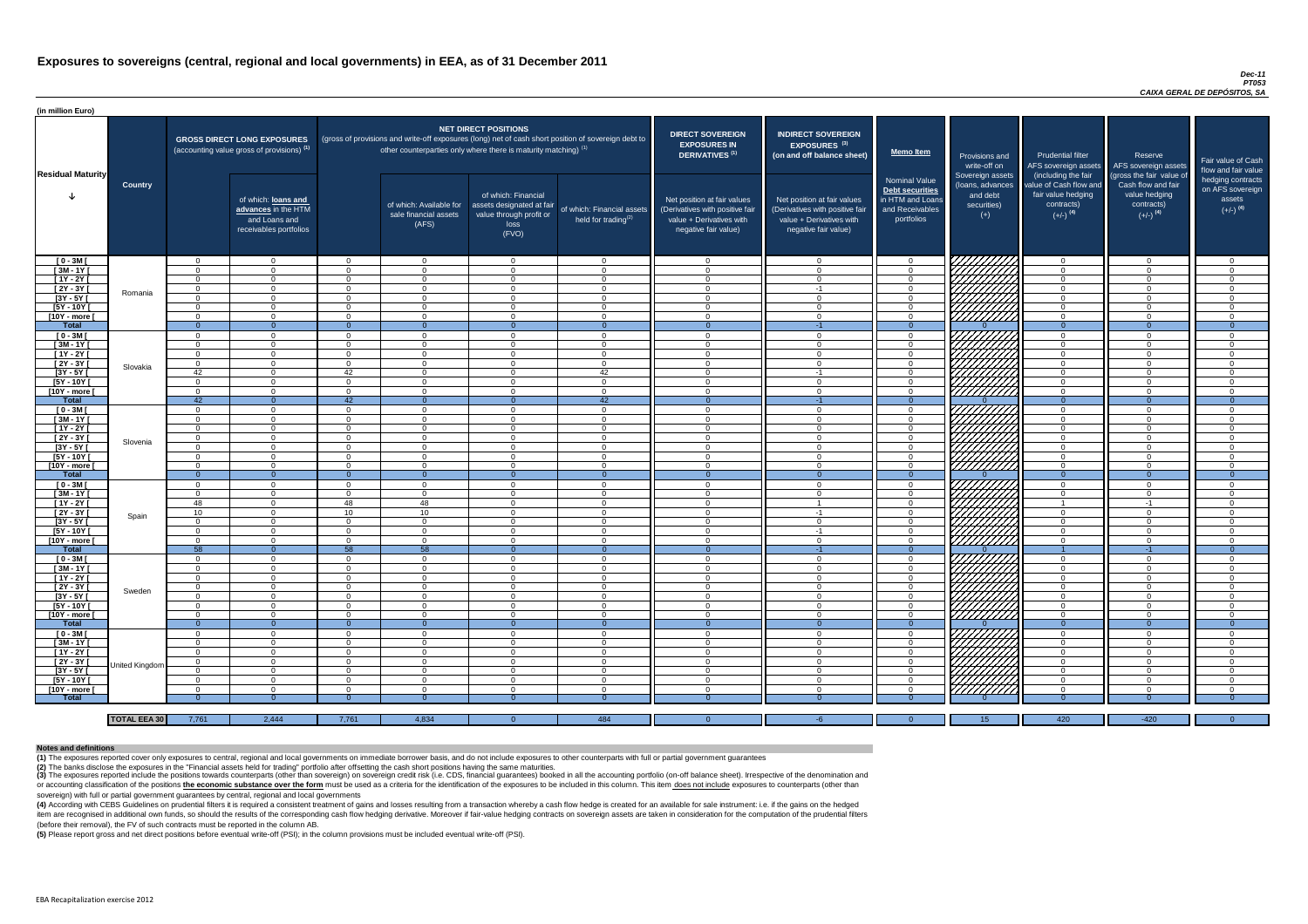| (in million Euro)                                |                |                      |                                                                                       |                            |                                                                   |                                                                                              |                                                                                                     |                                                                                                                    |                                                                                                                    |                                                                                              |                                                                          |                                                                                                             |                                                                                                         |                                                   |
|--------------------------------------------------|----------------|----------------------|---------------------------------------------------------------------------------------|----------------------------|-------------------------------------------------------------------|----------------------------------------------------------------------------------------------|-----------------------------------------------------------------------------------------------------|--------------------------------------------------------------------------------------------------------------------|--------------------------------------------------------------------------------------------------------------------|----------------------------------------------------------------------------------------------|--------------------------------------------------------------------------|-------------------------------------------------------------------------------------------------------------|---------------------------------------------------------------------------------------------------------|---------------------------------------------------|
|                                                  |                |                      | <b>GROSS DIRECT LONG EXPOSURES</b><br>(accounting value gross of provisions) (1)      |                            | other counterparties only where there is maturity matching) $(1)$ | <b>NET DIRECT POSITIONS</b>                                                                  | (gross of provisions and write-off exposures (long) net of cash short position of sovereign debt to | <b>DIRECT SOVEREIGN</b><br><b>EXPOSURES IN</b><br>DERIVATIVES <sup>(1)</sup>                                       | <b>INDIRECT SOVEREIGN</b><br><b>EXPOSURES<sup>(3)</sup></b><br>(on and off balance sheet)                          | <b>Memo Item</b>                                                                             | Provisions and<br>write-off on                                           | <b>Prudential filter</b><br>AFS sovereign assets                                                            | Reserve<br>AFS sovereign assets                                                                         | <b>Fair value</b><br>flow and t                   |
| <b>Residual Maturity</b>                         | <b>Country</b> |                      | of which: loans and<br>advances in the HTM<br>and Loans and<br>receivables portfolios |                            | of which: Available for<br>sale financial assets<br>(AFS)         | of which: Financial<br>assets designated at fair<br>value through profit or<br>loss<br>(FVO) | of which: Financial assets<br>held for trading <sup>(2)</sup>                                       | Net position at fair values<br>(Derivatives with positive fair<br>value + Derivatives with<br>negative fair value) | Net position at fair values<br>(Derivatives with positive fair<br>value + Derivatives with<br>negative fair value) | <b>Nominal Value</b><br>Debt securities<br>in HTM and Loans<br>and Receivables<br>portfolios | Sovereign assets<br>(loans, advances<br>and debt<br>securities)<br>$(+)$ | (including the fair<br>value of Cash flow and<br>fair value hedging<br>contracts)<br>$(+/-)$ <sup>(4)</sup> | (gross the fair value of<br>Cash flow and fair<br>value hedging<br>contracts)<br>$(+/-)$ <sup>(4)</sup> | hedging o<br>on AFS <sub>s</sub><br>ass<br>$(+/-$ |
| $[0 - 3M]$                                       |                | $\Omega$             | $\Omega$                                                                              | $\Omega$                   | $\overline{0}$                                                    | $\Omega$                                                                                     | $\cap$                                                                                              | $\cap$                                                                                                             | $\Omega$                                                                                                           | - 0                                                                                          | 77777777                                                                 | $\Omega$                                                                                                    | $\overline{0}$                                                                                          |                                                   |
| $[3M - 1Y]$<br>$[1Y - 2Y]$                       |                | $\Omega$<br>$\cap$   | $\Omega$<br>$\Omega$                                                                  | $\Omega$<br>$\Omega$       | $\overline{0}$<br>$\overline{0}$                                  | $\Omega$<br>$\Omega$                                                                         |                                                                                                     | $\Omega$                                                                                                           | $\cap$                                                                                                             | $\Omega$<br>$\overline{0}$                                                                   |                                                                          | $\Omega$<br>$\Omega$                                                                                        | $\Omega$<br>$\Omega$                                                                                    |                                                   |
| $[2Y - 3Y]$                                      |                | $\cap$               | $\Omega$                                                                              | $\Omega$                   | $\Omega$                                                          | $\Omega$                                                                                     | $\Omega$                                                                                            | $\Omega$                                                                                                           | $\Omega$                                                                                                           | $\Omega$                                                                                     |                                                                          | $\Omega$                                                                                                    | $\Omega$                                                                                                |                                                   |
| $[3Y - 5Y]$                                      | Austria        | $\overline{ }$       | $\Omega$                                                                              | -                          | $\Omega$                                                          | $\Omega$                                                                                     |                                                                                                     | $\Omega$                                                                                                           | $\cap$                                                                                                             | $\Omega$                                                                                     | <i>Chilli</i> a                                                          | $\Omega$                                                                                                    | $\Omega$                                                                                                |                                                   |
| $[5Y - 10Y]$                                     |                |                      | $\Omega$                                                                              | - റ                        | $\Omega$                                                          | $\Omega$                                                                                     |                                                                                                     |                                                                                                                    |                                                                                                                    | $\Omega$                                                                                     |                                                                          | $\Omega$                                                                                                    | $\Omega$                                                                                                |                                                   |
| [10Y - more [<br><b>Total</b>                    |                |                      | $\Omega$<br>റ                                                                         | $\Omega$                   | $\Omega$<br>$\Omega$                                              | $\Omega$<br>$\Omega$                                                                         |                                                                                                     |                                                                                                                    | $\Omega$                                                                                                           | $\Omega$<br>$\Omega$                                                                         | 777777777                                                                | $\Omega$<br>$\Omega$                                                                                        | $\Omega$<br>$\Omega$                                                                                    |                                                   |
| $[0 - 3M]$                                       |                | $\cap$               | $\Omega$                                                                              | $\Omega$                   | $\Omega$                                                          | $\Omega$                                                                                     | $\Omega$                                                                                            | $\cap$                                                                                                             | $\Omega$                                                                                                           | $\Omega$                                                                                     |                                                                          | $\Omega$                                                                                                    | $\Omega$                                                                                                |                                                   |
| $[3M - 1Y]$                                      |                | $\Omega$             | $\Omega$                                                                              | $\Omega$                   | $\overline{0}$                                                    | $\Omega$                                                                                     | $\Omega$                                                                                            | $\Omega$                                                                                                           | $\cap$                                                                                                             | $\overline{0}$                                                                               | CHHAA                                                                    | $\overline{0}$                                                                                              | $\Omega$                                                                                                |                                                   |
| $[1Y - 2Y]$                                      |                | $\Omega$             | $\Omega$                                                                              | $\Omega$                   | $\Omega$                                                          | $\Omega$                                                                                     | - റ                                                                                                 | $\cap$                                                                                                             | $\Omega$                                                                                                           | $\Omega$                                                                                     |                                                                          | $\overline{0}$                                                                                              | $\Omega$                                                                                                |                                                   |
| $[2Y - 3Y]$<br>$[3Y - 5Y]$                       | Belgium        | 13<br>$\Omega$       | $\Omega$<br>$\Omega$                                                                  | 13<br>$\Omega$             | $\Omega$<br>$\overline{0}$                                        | $\Omega$<br>$\Omega$                                                                         | 13<br>$\Omega$                                                                                      | $\Omega$<br>$\Omega$                                                                                               | $\cap$<br>$\Omega$                                                                                                 | $\Omega$<br>$\overline{0}$                                                                   |                                                                          | $\overline{0}$<br>$\overline{0}$                                                                            | $\Omega$<br>$\Omega$                                                                                    |                                                   |
| $[5Y - 10Y]$                                     |                | $\overline{0}$       | $\Omega$                                                                              | $\Omega$                   | $\overline{0}$                                                    | $\Omega$                                                                                     | $\Omega$                                                                                            | $\cap$                                                                                                             | $\Omega$                                                                                                           | $\Omega$                                                                                     |                                                                          | $\Omega$                                                                                                    | $\overline{0}$                                                                                          |                                                   |
| [10Y - more [                                    |                | $\Omega$             | $\Omega$                                                                              | $\Omega$                   | $\Omega$                                                          | $\Omega$                                                                                     | റ                                                                                                   |                                                                                                                    | $\cap$                                                                                                             | $\Omega$                                                                                     | 777777777                                                                | $\overline{0}$                                                                                              | $\Omega$                                                                                                |                                                   |
| <b>Total</b>                                     |                | 13                   | $\Omega$                                                                              | $\overline{13}$            | $\Omega$                                                          | $\Omega$                                                                                     | 13<br>$\Omega$                                                                                      | $\cap$                                                                                                             |                                                                                                                    | $\Omega$                                                                                     |                                                                          | $\Omega$                                                                                                    | $\Omega$                                                                                                |                                                   |
| $[0 - 3M]$<br>$[3M - 1Y]$                        |                | $\Omega$<br>$\cap$   | $\Omega$<br>$\Omega$                                                                  | $\Omega$<br>$\Omega$       | $\Omega$<br>$\Omega$                                              | $\Omega$<br>$\Omega$                                                                         |                                                                                                     |                                                                                                                    | $\Omega$<br>$\Omega$                                                                                               | $\Omega$<br>$\Omega$                                                                         | <i>הדרדרדר</i> ל                                                         | $\overline{0}$<br>$\Omega$                                                                                  | $\Omega$<br>$\Omega$                                                                                    |                                                   |
| $[1Y - 2Y]$                                      |                | $\cap$               | $\Omega$                                                                              | $\Omega$                   | $\Omega$                                                          | $\Omega$                                                                                     |                                                                                                     |                                                                                                                    |                                                                                                                    | $\Omega$                                                                                     |                                                                          | $\Omega$                                                                                                    | $\Omega$                                                                                                |                                                   |
| $[2Y - 3Y]$                                      | Bulgaria       | $\Omega$             | $\Omega$                                                                              | $\Omega$                   | $\Omega$                                                          | $\Omega$                                                                                     | $\Omega$                                                                                            | $\Omega$                                                                                                           | $\Omega$                                                                                                           | $\Omega$                                                                                     | <i>WAHAA</i>                                                             | $\Omega$                                                                                                    | $\Omega$                                                                                                |                                                   |
| <u>[3Y - 5Y [</u>                                |                |                      |                                                                                       |                            |                                                                   |                                                                                              |                                                                                                     |                                                                                                                    |                                                                                                                    |                                                                                              | VIIIIIII                                                                 |                                                                                                             |                                                                                                         |                                                   |
| $[5Y - 10Y]$<br>$\sqrt{10Y}$ - more $\sqrt{10Y}$ |                | $\cap$<br>$\Omega$   | $\Omega$<br>$\Omega$                                                                  | $\Omega$<br>$\Omega$       | $\overline{0}$<br>$\overline{0}$                                  | $\Omega$<br>$\Omega$                                                                         | $\Omega$                                                                                            | $\Omega$                                                                                                           | $\Omega$<br>$\cap$                                                                                                 | $\Omega$<br>$\Omega$                                                                         | 777777777                                                                | $\overline{0}$<br>$\overline{0}$                                                                            | $\cap$<br>$\Omega$                                                                                      |                                                   |
| <b>Total</b>                                     |                | $\overline{0}$       | $\Omega$                                                                              | - ೧                        | $\Omega$                                                          | - 0                                                                                          | $\Omega$                                                                                            |                                                                                                                    | $-1$                                                                                                               | $\Omega$                                                                                     |                                                                          | $\overline{0}$                                                                                              | $\Omega$                                                                                                |                                                   |
| $[0 - 3M]$                                       |                | $\cap$               | $\Omega$                                                                              | - റ                        | $\overline{0}$                                                    | $\Omega$                                                                                     |                                                                                                     |                                                                                                                    | $\Omega$                                                                                                           | $\Omega$                                                                                     |                                                                          | $\Omega$                                                                                                    | $\Omega$                                                                                                |                                                   |
| $[3M - 1Y]$                                      |                | $\Omega$             | $\overline{0}$                                                                        | $\Omega$                   | $\overline{0}$                                                    | $\overline{0}$                                                                               | $\Omega$<br>$\cap$                                                                                  | $\Omega$<br>$\cap$                                                                                                 | $\Omega$                                                                                                           | $\Omega$                                                                                     |                                                                          | $\overline{0}$                                                                                              | $\Omega$                                                                                                |                                                   |
| $[1Y - 2Y]$<br>$[2Y - 3Y]$                       |                | $\Omega$<br>$\Omega$ | $\Omega$<br>$\Omega$                                                                  | $\Omega$<br>- ೧            | $\Omega$<br>$\overline{0}$                                        | $\Omega$<br>$\Omega$                                                                         |                                                                                                     |                                                                                                                    | $\Omega$<br>$\Omega$                                                                                               | $\Omega$<br>$\Omega$                                                                         |                                                                          | $\overline{0}$<br>$\Omega$                                                                                  | $\Omega$<br>$\Omega$                                                                                    |                                                   |
| $[3Y - 5Y]$                                      | Cyprus         |                      | $\Omega$                                                                              | $\Omega$                   | $\overline{0}$                                                    | $\Omega$                                                                                     |                                                                                                     |                                                                                                                    |                                                                                                                    | $\Omega$                                                                                     |                                                                          | $\Omega$                                                                                                    | $\Omega$                                                                                                |                                                   |
| [5Y - 10Y [                                      |                |                      | $\Omega$                                                                              | - ೧                        | $\overline{0}$                                                    | $\Omega$                                                                                     |                                                                                                     |                                                                                                                    | $\Omega$                                                                                                           | - 0                                                                                          | VIIIIIIIII                                                               | $\Omega$                                                                                                    | $\Omega$                                                                                                |                                                   |
| [10Y - more [<br><b>Total</b>                    |                | $\cap$<br>- 0        | $\Omega$<br>-0                                                                        | - 0<br>$\Omega$            | $\Omega$<br>$\Omega$                                              | $\Omega$                                                                                     | $\cap$                                                                                              |                                                                                                                    | $\Omega$                                                                                                           | $\cap$<br>$\Omega$                                                                           | 77777777                                                                 | $\Omega$<br>$\Omega$                                                                                        | $\Omega$<br>$\Omega$                                                                                    |                                                   |
| $[0 - 3M]$                                       |                | $\cap$               | $\Omega$                                                                              | $\Omega$                   | $\Omega$                                                          | $\Omega$                                                                                     | $\cap$                                                                                              | $\cap$                                                                                                             | $\Omega$                                                                                                           | $\Omega$                                                                                     |                                                                          | $\Omega$                                                                                                    | $\Omega$                                                                                                |                                                   |
| $[3M - 1Y]$                                      |                | $\Omega$             | $\Omega$                                                                              | $\Omega$                   | $\Omega$                                                          | $\Omega$                                                                                     | $\cap$                                                                                              | $\cap$                                                                                                             | $\Omega$                                                                                                           | $\Omega$                                                                                     |                                                                          | $\overline{0}$                                                                                              | $\Omega$                                                                                                |                                                   |
| $[1Y - 2Y]$                                      |                | $\Omega$             | $\Omega$                                                                              | $\Omega$                   | $\overline{0}$                                                    | $\Omega$                                                                                     | $\Omega$                                                                                            | $\Omega$                                                                                                           | $\Omega$                                                                                                           | $\overline{0}$                                                                               |                                                                          | $\Omega$                                                                                                    | $\Omega$                                                                                                |                                                   |
| $\overline{[2Y-3Y]}$                             | Czech Republic | $\Omega$<br>$\Omega$ | $\Omega$<br>$\Omega$                                                                  | $\Omega$<br>$\Omega$       | $\overline{0}$                                                    | $\Omega$<br>$\Omega$                                                                         | $\Omega$<br>$\Omega$                                                                                | $\Omega$<br>$\Omega$                                                                                               | $\Omega$<br>$\Omega$                                                                                               | $\Omega$<br>$\Omega$                                                                         |                                                                          | $\overline{0}$                                                                                              | $\Omega$                                                                                                |                                                   |
| $[3Y - 5Y]$<br>$[5Y - 10Y]$                      |                | $\Omega$             | $\Omega$                                                                              | $\Omega$                   | $\overline{0}$<br>$\overline{0}$                                  | $\Omega$                                                                                     | $\Omega$                                                                                            |                                                                                                                    | $\Omega$                                                                                                           | $\Omega$                                                                                     | HAAA<br>HAAAA                                                            | $\overline{0}$<br>$\Omega$                                                                                  | $\overline{0}$<br>$\Omega$                                                                              |                                                   |
| [10Y - more [                                    |                | $\Omega$             | $\Omega$                                                                              | $\Omega$                   | $\overline{0}$                                                    | $\Omega$                                                                                     | $\Omega$                                                                                            |                                                                                                                    | $\Omega$                                                                                                           | $\Omega$                                                                                     |                                                                          | $\Omega$                                                                                                    | $\Omega$                                                                                                |                                                   |
| <b>Total</b>                                     |                | $\overline{0}$       | $\Omega$                                                                              | $\Omega$                   | $\overline{0}$                                                    |                                                                                              | $\Omega$                                                                                            |                                                                                                                    |                                                                                                                    | $\Omega$                                                                                     |                                                                          | $\overline{0}$                                                                                              | - 0                                                                                                     |                                                   |
| $[0 - 3M]$<br>$3M - 1Y$                          |                | $\Omega$             | $\overline{0}$<br>$\overline{0}$                                                      | $\Omega$<br>$\Omega$       | $\Omega$<br>$\Omega$                                              | $\Omega$<br>-0                                                                               |                                                                                                     |                                                                                                                    | $\Omega$                                                                                                           | $\Omega$<br>$\Omega$                                                                         | 777777777                                                                | $\Omega$<br>$\Omega$                                                                                        | $\Omega$<br>$\Omega$                                                                                    |                                                   |
| $\sqrt{1Y-2Y}$                                   |                |                      | $\overline{0}$                                                                        | - ೧                        | $\overline{0}$                                                    | $\Omega$                                                                                     | $\Omega$                                                                                            |                                                                                                                    | $\Omega$                                                                                                           | $\Omega$                                                                                     |                                                                          | $\Omega$                                                                                                    | $\Omega$                                                                                                |                                                   |
| $\overline{[2Y-3Y]}$                             | Denmark        | $\cap$               | $\Omega$                                                                              | $\Omega$                   | $\Omega$                                                          | $\Omega$                                                                                     |                                                                                                     | $\cap$                                                                                                             | $\cap$                                                                                                             | $\Omega$                                                                                     |                                                                          | $\Omega$                                                                                                    | $\Omega$                                                                                                |                                                   |
| $[3Y - 5Y]$                                      |                | $\Omega$             | $\Omega$                                                                              | $\Omega$                   | $\overline{0}$                                                    | $\Omega$                                                                                     | $\cap$                                                                                              |                                                                                                                    | $\Omega$                                                                                                           | $\Omega$                                                                                     |                                                                          | $\overline{0}$                                                                                              | $\Omega$                                                                                                |                                                   |
| $[5Y - 10Y]$<br>[10Y - more [                    |                | $\Omega$<br>$\Omega$ | $\overline{0}$<br>$\Omega$                                                            | $\Omega$<br>$\Omega$       | $\overline{0}$<br>$\Omega$                                        | $\Omega$<br>$\Omega$                                                                         | $\Omega$<br>$\cap$                                                                                  | $\Omega$<br>$\cap$                                                                                                 | $\Omega$<br>$\cap$                                                                                                 | $\Omega$<br>$\Omega$                                                                         | 7777777777                                                               | $\overline{0}$<br>$\overline{0}$                                                                            | $\Omega$<br>$\Omega$                                                                                    |                                                   |
| <b>Total</b>                                     |                | $\overline{0}$       | $\overline{0}$                                                                        | $\Omega$                   | $\Omega$                                                          | - 0                                                                                          | $\overline{0}$                                                                                      |                                                                                                                    | $\Omega$                                                                                                           | $\overline{0}$                                                                               |                                                                          | $\overline{0}$                                                                                              | $\Omega$                                                                                                |                                                   |
| $[0 - 3M]$                                       |                | $\Omega$             | $\Omega$                                                                              | $\Omega$                   | $\overline{0}$                                                    | $\Omega$                                                                                     | $\Omega$                                                                                            | $\Omega$                                                                                                           | $\Omega$                                                                                                           | $\Omega$                                                                                     | 77777                                                                    | $\overline{0}$                                                                                              | $\Omega$                                                                                                |                                                   |
| $[3M - 1Y]$                                      |                | $\Omega$             | $\Omega$                                                                              | $\Omega$                   | $\Omega$                                                          | $\Omega$                                                                                     | $\Omega$                                                                                            | $\Omega$                                                                                                           | $\Omega$                                                                                                           | $\Omega$                                                                                     |                                                                          | $\Omega$                                                                                                    | $\Omega$                                                                                                |                                                   |
| $[1Y - 2Y]$<br>$\overline{[2Y-3Y]}$              |                | $\cap$<br>$\Omega$   | $\Omega$<br>$\Omega$                                                                  | - റ<br>$\Omega$            | $\overline{0}$<br>$\Omega$                                        | $\Omega$<br>$\Omega$                                                                         |                                                                                                     |                                                                                                                    | $\Omega$<br>$\Omega$                                                                                               | $\Omega$<br>$\overline{0}$                                                                   |                                                                          | $\Omega$<br>$\Omega$                                                                                        | $\Omega$<br>$\Omega$                                                                                    |                                                   |
| $[3Y - 5Y]$                                      | Estonia        | $\cap$               | $\Omega$                                                                              | $\Omega$                   | $\Omega$                                                          | $\Omega$                                                                                     | $\cap$                                                                                              | $\cap$                                                                                                             | $\Omega$                                                                                                           | $\Omega$                                                                                     |                                                                          | $\Omega$                                                                                                    | $\Omega$                                                                                                |                                                   |
| [5Y - 10Y [                                      |                |                      | $\Omega$                                                                              | $\Omega$                   | $\Omega$                                                          | $\Omega$                                                                                     |                                                                                                     |                                                                                                                    | $\Omega$                                                                                                           | $\cap$                                                                                       |                                                                          | $\Omega$                                                                                                    | $\Omega$                                                                                                |                                                   |
| $\sqrt{10Y}$ - more $\sqrt{10Y}$                 |                |                      | $\Omega$                                                                              | $\Omega$                   | $\Omega$                                                          | $\Omega$                                                                                     |                                                                                                     |                                                                                                                    | $\Omega$                                                                                                           | $\Omega$                                                                                     | 77777777                                                                 | $\Omega$                                                                                                    | $\Omega$                                                                                                |                                                   |
| <b>Total</b><br>$[0 - 3M]$                       |                |                      | $\Omega$                                                                              | $\Omega$                   | $\Omega$<br>$\Omega$                                              | $\Omega$                                                                                     |                                                                                                     |                                                                                                                    |                                                                                                                    | $\cap$                                                                                       | V <i>ezizizizm</i>                                                       | $\Omega$<br>$\Omega$                                                                                        | $\Omega$                                                                                                |                                                   |
| $[3M - 1Y]$                                      |                | $\Omega$             | $\overline{0}$                                                                        | $\Omega$                   | $\overline{0}$                                                    | $\overline{0}$                                                                               | $\Omega$                                                                                            | $\Omega$                                                                                                           | $\overline{0}$                                                                                                     | $\overline{0}$                                                                               |                                                                          | $\overline{0}$                                                                                              | $\overline{0}$                                                                                          |                                                   |
| $[1Y - 2Y]$                                      |                | $\Omega$             | $\Omega$                                                                              | $\Omega$                   | $\overline{0}$                                                    | $\Omega$                                                                                     | $\Omega$                                                                                            | $\Omega$                                                                                                           | $\Omega$                                                                                                           | $\overline{0}$                                                                               | <b>Commons</b>                                                           | $\overline{0}$                                                                                              | $\overline{0}$                                                                                          |                                                   |
| $[2Y - 3Y]$                                      | Finland        | $\overline{0}$       | $\overline{0}$                                                                        | $\overline{0}$             | $\overline{0}$                                                    | $\overline{0}$                                                                               | $\Omega$                                                                                            | $\Omega$                                                                                                           | $\overline{0}$                                                                                                     | $\overline{0}$                                                                               |                                                                          | $\overline{0}$                                                                                              | $\overline{0}$                                                                                          |                                                   |
| $[3Y - 5Y]$<br>$[5Y - 10Y]$                      |                | $\Omega$<br>$\Omega$ | $\overline{0}$<br>$\overline{0}$                                                      | $\overline{0}$<br>$\Omega$ | $\overline{0}$<br>$\Omega$                                        | $\overline{0}$<br>$\overline{0}$                                                             | $\Omega$<br>$\Omega$                                                                                | $\Omega$<br>$\Omega$                                                                                               | $\overline{0}$<br>$\overline{0}$                                                                                   | $\overline{0}$<br>$\overline{0}$                                                             |                                                                          | $\overline{0}$<br>$\overline{0}$                                                                            | $\overline{0}$<br>$\overline{0}$                                                                        | $\cap$                                            |
| [10Y - more [                                    |                | $\cap$               | $\Omega$                                                                              | $\Omega$                   | $\Omega$                                                          | $\Omega$                                                                                     | $\cap$                                                                                              | $\Omega$                                                                                                           | $\cap$                                                                                                             | $\Omega$                                                                                     | Hillittin                                                                | $\Omega$                                                                                                    | $\Omega$                                                                                                | $\cap$                                            |
| <b>Total</b>                                     |                | $\Omega$             | $\Omega$                                                                              | -0                         | $\Omega$                                                          | $\Omega$                                                                                     | $\overline{0}$                                                                                      |                                                                                                                    |                                                                                                                    |                                                                                              |                                                                          | $\overline{0}$                                                                                              | - 0                                                                                                     |                                                   |

#### *Jun-12 PT053 CAIXA GERAL DE DEPÓSITOS, SA*

| <b>DIRECT SOVEREIGN</b><br><b>EXPOSURES IN</b><br><b>DERIVATIVES<sup>(1)</sup></b><br>Net position at fair values<br>(Derivatives with positive fair<br>value + Derivatives with<br>negative fair value) | <b>INDIRECT SOVEREIGN</b><br>EXPOSURES <sup>(3)</sup><br>(on and off balance sheet)<br>Net position at fair values<br>(Derivatives with positive fair<br>value + Derivatives with<br>negative fair value) | <b>Memo Item</b><br><b>Nominal Value</b><br>Debt securities<br>in HTM and Loans<br>and Receivables<br>portfolios | Provisions and<br>write-off on<br>Sovereign assets<br>(loans, advances<br>and debt<br>securities)<br>$(+)$ | <b>Prudential filter</b><br>AFS sovereign assets<br>(including the fair<br>value of Cash flow and<br>fair value hedging<br>contracts)<br>$(+/-)$ <sup>(4)</sup> | Reserve<br>AFS sovereign assets<br>(gross the fair value of<br>Cash flow and fair<br>value hedging<br>contracts)<br>$(+/-)$ <sup>(4)</sup> | Fair value of Cash<br>flow and fair value<br>hedging contracts<br>on AFS sovereign<br>assets<br>$(+/-)$ <sup>(4)</sup> |
|----------------------------------------------------------------------------------------------------------------------------------------------------------------------------------------------------------|-----------------------------------------------------------------------------------------------------------------------------------------------------------------------------------------------------------|------------------------------------------------------------------------------------------------------------------|------------------------------------------------------------------------------------------------------------|-----------------------------------------------------------------------------------------------------------------------------------------------------------------|--------------------------------------------------------------------------------------------------------------------------------------------|------------------------------------------------------------------------------------------------------------------------|
| 0                                                                                                                                                                                                        | $\mathbf 0$                                                                                                                                                                                               | $\mathbf 0$                                                                                                      |                                                                                                            | $\mathbf 0$                                                                                                                                                     | $\mathbf 0$                                                                                                                                | 0                                                                                                                      |
| $\mathbf 0$                                                                                                                                                                                              | $\mathbf 0$                                                                                                                                                                                               | $\pmb{0}$                                                                                                        |                                                                                                            | $\mathbf 0$                                                                                                                                                     | $\mathbf 0$                                                                                                                                | 0                                                                                                                      |
| $\mathbf 0$                                                                                                                                                                                              | $\mathbf 0$                                                                                                                                                                                               | $\pmb{0}$                                                                                                        |                                                                                                            | 0                                                                                                                                                               | $\mathbf 0$                                                                                                                                | $\mathbf 0$                                                                                                            |
| $\mathbf 0$                                                                                                                                                                                              | $\mathbf 0$                                                                                                                                                                                               | $\mathbf 0$                                                                                                      |                                                                                                            | 0                                                                                                                                                               | $\mathbf 0$                                                                                                                                | $\mathbf 0$                                                                                                            |
| $\mathbf 0$<br>$\pmb{0}$                                                                                                                                                                                 | $\mathbf 0$<br>$\mathbf 0$                                                                                                                                                                                | $\pmb{0}$<br>$\pmb{0}$                                                                                           |                                                                                                            | 0<br>0                                                                                                                                                          | $\mathbf 0$<br>$\mathbf 0$                                                                                                                 | $\mathbf 0$<br>$\mathbf 0$                                                                                             |
| $\pmb{0}$                                                                                                                                                                                                | $\mathbf 0$                                                                                                                                                                                               | $\pmb{0}$                                                                                                        |                                                                                                            | 0                                                                                                                                                               | $\mathbf 0$                                                                                                                                | $\mathbf 0$                                                                                                            |
| $\overline{0}$                                                                                                                                                                                           | $\overline{0}$                                                                                                                                                                                            | $\overline{0}$                                                                                                   | ∩                                                                                                          | $\overline{0}$                                                                                                                                                  | $\overline{0}$                                                                                                                             | $\overline{0}$                                                                                                         |
| $\mathbf 0$                                                                                                                                                                                              | $\mathbf 0$                                                                                                                                                                                               | $\mathbf 0$                                                                                                      |                                                                                                            | $\mathbf 0$                                                                                                                                                     | $\mathbf 0$                                                                                                                                | $\mathbf 0$                                                                                                            |
| $\mathbf 0$                                                                                                                                                                                              | $\mathbf 0$                                                                                                                                                                                               | $\mathbf 0$                                                                                                      |                                                                                                            | $\mathbf 0$                                                                                                                                                     | $\mathbf 0$                                                                                                                                | $\mathbf 0$                                                                                                            |
| $\mathbf 0$<br>$\pmb{0}$                                                                                                                                                                                 | $\mathbf 0$<br>$\pmb{0}$                                                                                                                                                                                  | $\mathsf 0$<br>$\pmb{0}$                                                                                         |                                                                                                            | $\mathbf 0$<br>$\mathbf 0$                                                                                                                                      | $\mathbf 0$<br>$\mathbf 0$                                                                                                                 | $\mathbf 0$<br>$\pmb{0}$                                                                                               |
| $\mathbf 0$                                                                                                                                                                                              | $\mathbf 0$                                                                                                                                                                                               | $\mathbf 0$                                                                                                      |                                                                                                            | $\mathbf 0$                                                                                                                                                     | $\mathbf 0$                                                                                                                                | $\mathbf 0$                                                                                                            |
| $\mathbf 0$                                                                                                                                                                                              | $\mathbf 0$                                                                                                                                                                                               | $\pmb{0}$                                                                                                        |                                                                                                            | $\mathbf 0$                                                                                                                                                     | $\mathbf 0$                                                                                                                                | $\pmb{0}$                                                                                                              |
| $\mathbf 0$                                                                                                                                                                                              | $\mathbf 0$                                                                                                                                                                                               | $\mathbf 0$                                                                                                      |                                                                                                            | $\mathbf 0$                                                                                                                                                     | $\mathbf 0$                                                                                                                                | $\mathbf 0$                                                                                                            |
| $\mathbf{0}$                                                                                                                                                                                             | $\overline{0}$                                                                                                                                                                                            | $\overline{0}$                                                                                                   | $\Omega$                                                                                                   | $\overline{0}$                                                                                                                                                  | $\overline{0}$                                                                                                                             | $\overline{0}$                                                                                                         |
| 0<br>$\mathbf 0$                                                                                                                                                                                         | 0                                                                                                                                                                                                         | $\mathsf 0$                                                                                                      |                                                                                                            | $\mathbf 0$<br>$\pmb{0}$                                                                                                                                        | 0                                                                                                                                          | $\mathbf 0$<br>$\mathsf 0$                                                                                             |
| $\mathbf 0$                                                                                                                                                                                              | $\mathbf 0$<br>$-1$                                                                                                                                                                                       | $\pmb{0}$<br>$\boldsymbol{0}$                                                                                    |                                                                                                            | $\mathbf 0$                                                                                                                                                     | $\mathbf 0$<br>$\mathbf 0$                                                                                                                 | $\mathbf 0$                                                                                                            |
| $\mathbf 0$                                                                                                                                                                                              | $\mathbf 0$                                                                                                                                                                                               | $\pmb{0}$                                                                                                        |                                                                                                            | $\pmb{0}$                                                                                                                                                       | $\mathbf 0$                                                                                                                                | $\pmb{0}$                                                                                                              |
| $\mathbf 0$                                                                                                                                                                                              | $\mathbf 0$                                                                                                                                                                                               | $\mathbf 0$                                                                                                      |                                                                                                            | $\mathbf 0$                                                                                                                                                     | $\overline{0}$                                                                                                                             | $\mathbf 0$                                                                                                            |
| 0                                                                                                                                                                                                        | 0                                                                                                                                                                                                         | 0                                                                                                                | <u>HHHH</u>                                                                                                | 0                                                                                                                                                               | 0                                                                                                                                          | 0                                                                                                                      |
| 0<br>$\mathbf{0}$                                                                                                                                                                                        | 0<br>$-1$                                                                                                                                                                                                 | 0<br>$\mathbf{0}$                                                                                                | $\mathbf{0}$                                                                                               | $\mathbf{0}$<br>$\overline{0}$                                                                                                                                  | 0<br>$\overline{0}$                                                                                                                        | 0<br>$\mathbf 0$                                                                                                       |
| $\mathbf 0$                                                                                                                                                                                              | 0                                                                                                                                                                                                         | $\pmb{0}$                                                                                                        |                                                                                                            | 0                                                                                                                                                               | $\mathsf 0$                                                                                                                                | 0                                                                                                                      |
| $\mathbf 0$                                                                                                                                                                                              | 0                                                                                                                                                                                                         | $\pmb{0}$                                                                                                        |                                                                                                            | 0                                                                                                                                                               | 0                                                                                                                                          | 0                                                                                                                      |
| 0                                                                                                                                                                                                        | 0                                                                                                                                                                                                         | $\pmb{0}$                                                                                                        |                                                                                                            | 0                                                                                                                                                               | 0                                                                                                                                          | $\mathbf 0$                                                                                                            |
| 0                                                                                                                                                                                                        | 0                                                                                                                                                                                                         | $\pmb{0}$                                                                                                        |                                                                                                            | 0                                                                                                                                                               | 0                                                                                                                                          | $\mathbf 0$                                                                                                            |
| $\mathbf 0$<br>$\mathbf 0$                                                                                                                                                                               | $\mathbf 0$<br>$\mathbf 0$                                                                                                                                                                                | $\mathbf 0$<br>$\pmb{0}$                                                                                         |                                                                                                            | 0<br>$\mathbf 0$                                                                                                                                                | 0<br>$\mathbf 0$                                                                                                                           | 0<br>$\mathbf 0$                                                                                                       |
| $\mathbf 0$                                                                                                                                                                                              | 0                                                                                                                                                                                                         | $\pmb{0}$                                                                                                        |                                                                                                            | 0                                                                                                                                                               | $\mathsf 0$                                                                                                                                | $\mathbf 0$                                                                                                            |
| $\mathbf{0}$                                                                                                                                                                                             | $\overline{0}$                                                                                                                                                                                            | $\overline{0}$                                                                                                   | $\overline{0}$                                                                                             | $\overline{0}$                                                                                                                                                  | $\overline{0}$                                                                                                                             | $\overline{0}$                                                                                                         |
| $\mathbf 0$                                                                                                                                                                                              | 0                                                                                                                                                                                                         | 0                                                                                                                |                                                                                                            | $\mathbf 0$                                                                                                                                                     | $\mathbf 0$                                                                                                                                | $\mathbf 0$                                                                                                            |
| $\mathbf 0$                                                                                                                                                                                              | $\mathbf 0$                                                                                                                                                                                               | $\mathbf 0$                                                                                                      |                                                                                                            | $\mathbf 0$                                                                                                                                                     | $\mathbf 0$                                                                                                                                | $\mathbf 0$                                                                                                            |
| $\mathbf 0$<br>$\mathbf 0$                                                                                                                                                                               | $\mathbf 0$<br>$\mathbf 0$                                                                                                                                                                                | 0<br>$\pmb{0}$                                                                                                   |                                                                                                            | 0<br>$\mathbf 0$                                                                                                                                                | $\mathbf 0$<br>$\mathbf 0$                                                                                                                 | 0<br>$\pmb{0}$                                                                                                         |
| $\mathbf 0$                                                                                                                                                                                              | $\mathbf 0$                                                                                                                                                                                               | $\pmb{0}$                                                                                                        |                                                                                                            | $\mathbf{0}$                                                                                                                                                    | $\mathbf 0$                                                                                                                                | $\pmb{0}$                                                                                                              |
| $\mathbf 0$                                                                                                                                                                                              | $\mathbf 0$                                                                                                                                                                                               | $\mathbf 0$                                                                                                      |                                                                                                            | 0                                                                                                                                                               | $\mathbf 0$                                                                                                                                | $\mathbf 0$                                                                                                            |
| 0                                                                                                                                                                                                        | 0                                                                                                                                                                                                         | 0                                                                                                                |                                                                                                            | $\mathbf 0$                                                                                                                                                     | $\mathbf 0$                                                                                                                                | $\mathbf 0$                                                                                                            |
| $\mathbf{0}$                                                                                                                                                                                             | $\overline{0}$                                                                                                                                                                                            | $\mathbf{0}$                                                                                                     | $\overline{0}$                                                                                             | $\mathbf{0}$                                                                                                                                                    | $\overline{0}$                                                                                                                             | $\mathbf 0$                                                                                                            |
| 0<br>$\mathbf 0$                                                                                                                                                                                         | $\mathbf 0$<br>$\mathbf 0$                                                                                                                                                                                | $\pmb{0}$<br>$\pmb{0}$                                                                                           |                                                                                                            | 0<br>$\mathbf 0$                                                                                                                                                | 0<br>$\mathsf 0$                                                                                                                           | 0<br>0                                                                                                                 |
| $\mathbf 0$                                                                                                                                                                                              | $\mathbf 0$                                                                                                                                                                                               | $\pmb{0}$                                                                                                        |                                                                                                            | $\mathbf 0$                                                                                                                                                     | $\mathbf 0$                                                                                                                                | $\pmb{0}$                                                                                                              |
| $\mathbf 0$                                                                                                                                                                                              | $\mathbf 0$                                                                                                                                                                                               | $\pmb{0}$                                                                                                        |                                                                                                            | $\mathbf 0$                                                                                                                                                     | $\mathsf 0$                                                                                                                                | 0                                                                                                                      |
| $\mathbf 0$                                                                                                                                                                                              | 0                                                                                                                                                                                                         | $\pmb{0}$                                                                                                        |                                                                                                            | $\mathbf 0$                                                                                                                                                     | $\mathbf 0$                                                                                                                                | $\mathbf 0$                                                                                                            |
| 0                                                                                                                                                                                                        | 0                                                                                                                                                                                                         | $\pmb{0}$                                                                                                        |                                                                                                            | $\mathbf 0$                                                                                                                                                     | $\mathbf 0$                                                                                                                                | $\mathbf 0$                                                                                                            |
| $\mathbf 0$<br>$\mathbf{0}$                                                                                                                                                                              | 0<br>$\overline{0}$                                                                                                                                                                                       | 0<br>$\mathbf{0}$                                                                                                | <u> 777 - </u><br>$\overline{0}$                                                                           | 0<br>$\mathbf{0}$                                                                                                                                               | 0<br>$\overline{0}$                                                                                                                        | 0<br>$\mathbf 0$                                                                                                       |
| 0                                                                                                                                                                                                        | 0                                                                                                                                                                                                         | $\mathbf 0$                                                                                                      |                                                                                                            | 0                                                                                                                                                               | 0                                                                                                                                          | $\mathbf 0$                                                                                                            |
| $\mathbf 0$                                                                                                                                                                                              | 0                                                                                                                                                                                                         | $\mathbf 0$                                                                                                      |                                                                                                            | 0                                                                                                                                                               | 0                                                                                                                                          | 0                                                                                                                      |
| 0                                                                                                                                                                                                        | $\mathbf 0$                                                                                                                                                                                               | $\mathbf 0$                                                                                                      |                                                                                                            | 0                                                                                                                                                               | 0                                                                                                                                          | 0                                                                                                                      |
| 0                                                                                                                                                                                                        | 0                                                                                                                                                                                                         | $\mathbf 0$                                                                                                      |                                                                                                            | 0                                                                                                                                                               | 0                                                                                                                                          | 0                                                                                                                      |
| 0<br>$\mathbf 0$                                                                                                                                                                                         | $\mathbf 0$<br>0                                                                                                                                                                                          | 0<br>$\mathbf 0$                                                                                                 |                                                                                                            | 0<br>0                                                                                                                                                          | 0<br>0                                                                                                                                     | 0<br>$\mathbf 0$                                                                                                       |
| $\mathbf 0$                                                                                                                                                                                              | 0                                                                                                                                                                                                         | $\pmb{0}$                                                                                                        |                                                                                                            | 0                                                                                                                                                               | $\mathbf 0$                                                                                                                                | $\mathbf 0$                                                                                                            |
| $\mathbf{0}$                                                                                                                                                                                             | $\overline{0}$                                                                                                                                                                                            | $\overline{0}$                                                                                                   | $\overline{0}$                                                                                             | $\Omega$                                                                                                                                                        | $\overline{0}$                                                                                                                             | $\overline{0}$                                                                                                         |
| $\mathbf 0$                                                                                                                                                                                              | 0                                                                                                                                                                                                         | $\mathbf 0$                                                                                                      |                                                                                                            | 0                                                                                                                                                               | 0                                                                                                                                          | 0                                                                                                                      |
| 0                                                                                                                                                                                                        | $\Omega$                                                                                                                                                                                                  | 0                                                                                                                |                                                                                                            | $\mathbf 0$                                                                                                                                                     | $\mathbf 0$                                                                                                                                | $\overline{0}$                                                                                                         |
| $\mathbf 0$<br>$\mathbf 0$                                                                                                                                                                               | $\mathbf 0$<br>$\mathbf 0$                                                                                                                                                                                | $\mathbf 0$<br>$\mathsf 0$                                                                                       |                                                                                                            | $\mathbf 0$<br>$\overline{0}$                                                                                                                                   | $\mathbf 0$<br>$\overline{0}$                                                                                                              | $\mathbf 0$<br>$\mathbf 0$                                                                                             |
| $\mathbf 0$                                                                                                                                                                                              | $\mathbf 0$                                                                                                                                                                                               | $\mathsf 0$                                                                                                      |                                                                                                            | $\mathbf 0$                                                                                                                                                     | $\overline{0}$                                                                                                                             | $\mathbf 0$                                                                                                            |
| $\mathbf 0$                                                                                                                                                                                              | $\mathbf 0$                                                                                                                                                                                               | $\pmb{0}$                                                                                                        |                                                                                                            | $\mathbf 0$                                                                                                                                                     | $\overline{0}$                                                                                                                             | $\mathbf 0$                                                                                                            |
| $\mathbf 0$                                                                                                                                                                                              | $\mathbf 0$                                                                                                                                                                                               | $\mathsf 0$                                                                                                      |                                                                                                            | $\mathbf 0$                                                                                                                                                     | $\overline{0}$                                                                                                                             | $\mathbf 0$                                                                                                            |
| $\overline{0}$                                                                                                                                                                                           | $\overline{0}$                                                                                                                                                                                            | $\overline{0}$                                                                                                   | $\Omega$                                                                                                   | $\overline{0}$                                                                                                                                                  | $\overline{0}$                                                                                                                             | $\overline{0}$                                                                                                         |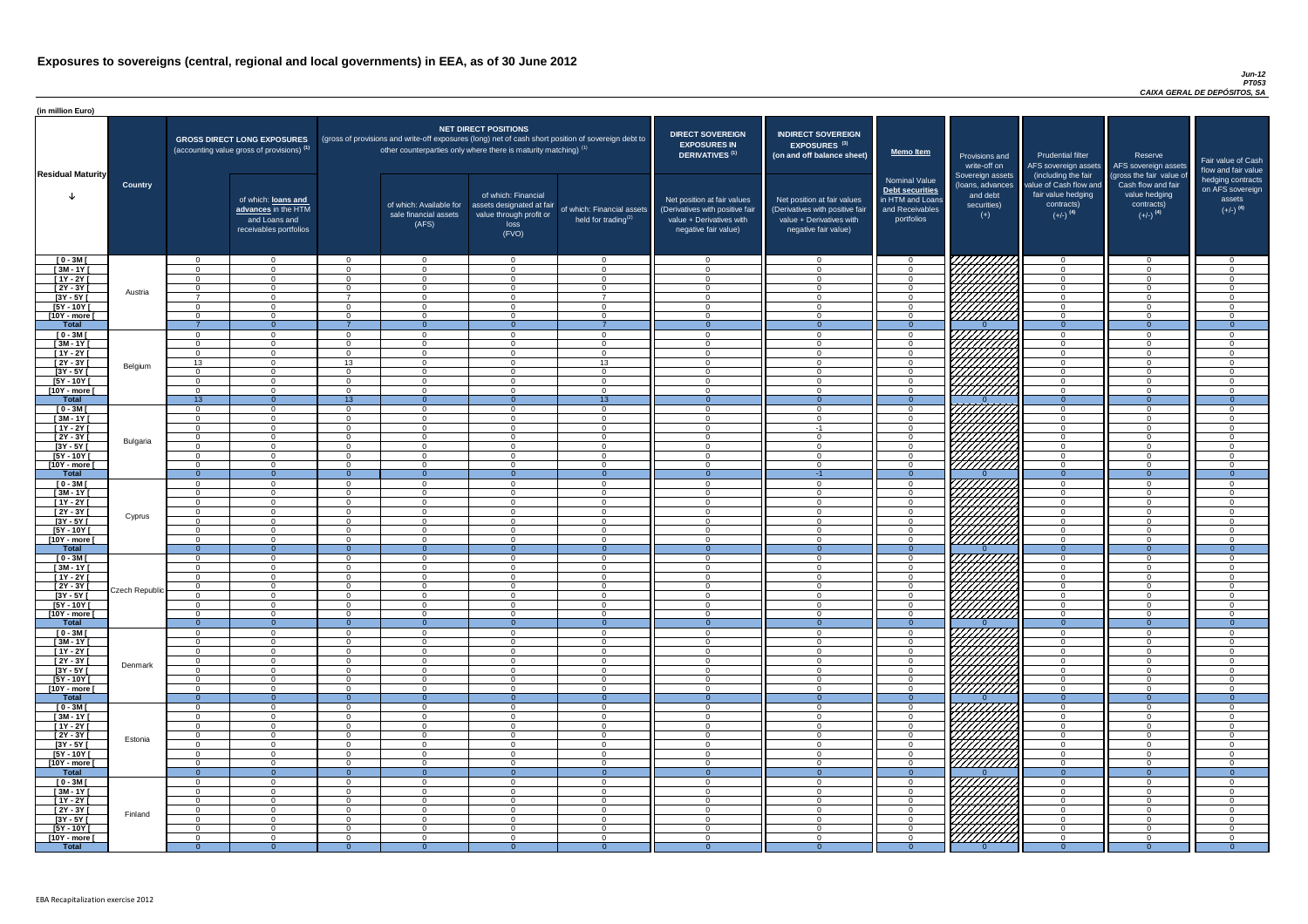#### *Jun-12 PT053 CAIXA GERAL DE DEPÓSITOS, SA*

| (in million Euro)             |                       |                      |                                                                                             |                      |                                                                                                                                                                                   |                                                                                              |                                                      |                                                                                                                    |                                                                                                                    |                                                                                              |                                                                                                   |                                                                                      |                                                                                  |                                                                           |
|-------------------------------|-----------------------|----------------------|---------------------------------------------------------------------------------------------|----------------------|-----------------------------------------------------------------------------------------------------------------------------------------------------------------------------------|----------------------------------------------------------------------------------------------|------------------------------------------------------|--------------------------------------------------------------------------------------------------------------------|--------------------------------------------------------------------------------------------------------------------|----------------------------------------------------------------------------------------------|---------------------------------------------------------------------------------------------------|--------------------------------------------------------------------------------------|----------------------------------------------------------------------------------|---------------------------------------------------------------------------|
| <b>Residual Maturity</b>      |                       |                      | <b>GROSS DIRECT LONG EXPOSURES</b><br>(accounting value gross of provisions) <sup>(1)</sup> |                      | (gross of provisions and write-off exposures (long) net of cash short position of sovereign debt to<br>other counterparties only where there is maturity matching) <sup>(1)</sup> | <b>NET DIRECT POSITIONS</b>                                                                  |                                                      | <b>DIRECT SOVEREIGN</b><br><b>EXPOSURES IN</b><br><b>DERIVATIVES (1)</b>                                           | <b>INDIRECT SOVEREIGN</b><br><b>EXPOSURES<sup>(3)</sup></b><br>(on and off balance sheet)                          | <b>Memo Item</b>                                                                             | Provisions and<br>write-off on                                                                    | <b>Prudential filter</b><br>(including the fair                                      | Reserve<br>AFS sovereign assets AFS sovereign assets<br>(gross the fair value of | Fair value of Cash<br>flow and fair value                                 |
|                               | <b>Country</b>        |                      | of which: loans and<br>advances in the HTM<br>and Loans and<br>receivables portfolios       |                      | of which: Available for<br>sale financial assets<br>(AFS)                                                                                                                         | of which: Financial<br>assets designated at fair<br>value through profit or<br>loss<br>(FVO) | of which: Financial assets<br>held for trading $(2)$ | Net position at fair values<br>(Derivatives with positive fair<br>value + Derivatives with<br>negative fair value) | Net position at fair values<br>(Derivatives with positive fair<br>value + Derivatives with<br>negative fair value) | <b>Nominal Value</b><br>Debt securities<br>in HTM and Loans<br>and Receivables<br>portfolios | Sovereign assets<br>(loans, advances<br>and debt<br>securities)<br>$(+)$                          | value of Cash flow and<br>fair value hedging<br>contracts)<br>$(+/-)$ <sup>(4)</sup> | Cash flow and fair<br>value hedging<br>contracts)<br>$(+/-)$ <sup>(4)</sup>      | hedging contracts<br>on AFS sovereign<br>assets<br>$(+/-)$ <sup>(4)</sup> |
| $[0 - 3M]$                    |                       | . വ                  | $\overline{0}$                                                                              | $\cap$               | $\overline{0}$                                                                                                                                                                    | $\Omega$                                                                                     | $\overline{0}$                                       | റ                                                                                                                  | $\cap$                                                                                                             | $\overline{0}$                                                                               | 7777777777                                                                                        | $\overline{0}$                                                                       | $\Omega$                                                                         | $\cap$                                                                    |
| $[3M - 1Y]$                   |                       |                      | $\overline{0}$                                                                              | ∩                    | $\Omega$                                                                                                                                                                          | $\Omega$                                                                                     | $\overline{0}$                                       | - 0                                                                                                                | $\Omega$                                                                                                           | $\Omega$                                                                                     |                                                                                                   | $\overline{0}$                                                                       | $\Omega$                                                                         | $\Omega$                                                                  |
| $[1Y - 2Y]$<br>$[2Y - 3Y]$    |                       | $\Omega$<br>$\Omega$ | $\Omega$<br>$\Omega$                                                                        | $\Omega$<br>$\Omega$ | $\Omega$<br>$\Omega$                                                                                                                                                              | $\Omega$<br>$\Omega$                                                                         | $\overline{0}$<br>$\overline{0}$                     | $\Omega$<br>$\overline{0}$                                                                                         | $\cap$                                                                                                             | $\Omega$<br>$\Omega$                                                                         |                                                                                                   | $\overline{0}$<br>$\Omega$                                                           | $\Omega$<br>$\Omega$                                                             | $\Omega$<br>- 0                                                           |
| $[3Y - 5Y]$                   | France                | $\Omega$             | $\Omega$                                                                                    | $\cap$               | $\Omega$                                                                                                                                                                          | $\Omega$                                                                                     | $\overline{0}$                                       | $\Omega$                                                                                                           | $\mathcal{D}$                                                                                                      | $\Omega$                                                                                     | HAHA K                                                                                            | $\overline{0}$                                                                       | $\Omega$                                                                         | - 0                                                                       |
| $[5Y - 10Y]$                  |                       | 147                  | $\Omega$                                                                                    | 147                  | $\Omega$                                                                                                                                                                          | $\Omega$                                                                                     | 147                                                  | $\cap$                                                                                                             |                                                                                                                    | $\Omega$                                                                                     |                                                                                                   | $\Omega$                                                                             | $\Omega$                                                                         | $\Omega$                                                                  |
| [10Y - more [                 |                       | 38                   | $\Omega$                                                                                    | 38                   | $\Omega$                                                                                                                                                                          | $\Omega$                                                                                     | 38                                                   | $\cap$                                                                                                             | $\cap$                                                                                                             | $\Omega$                                                                                     |                                                                                                   | $\Omega$                                                                             | $\Omega$                                                                         | - വ                                                                       |
| <b>Total</b>                  |                       | 185                  | $\Omega$                                                                                    | 185                  | $\Omega$                                                                                                                                                                          |                                                                                              | 185                                                  | - റ                                                                                                                |                                                                                                                    | $\Omega$                                                                                     |                                                                                                   | $\Omega$                                                                             | $\Omega$                                                                         | $\overline{0}$                                                            |
| $[0 - 3M]$<br>$[3M - 1Y]$     |                       | $\Omega$<br>$\Omega$ | $\Omega$<br>$\overline{0}$                                                                  | $\cap$<br>$\Omega$   | $\Omega$<br>$\overline{0}$                                                                                                                                                        | $\Omega$<br>$\Omega$                                                                         | $\overline{0}$<br>$\overline{0}$                     | $\cap$<br>$\cap$                                                                                                   | $\Omega$<br>$\Omega$                                                                                               | $\Omega$<br>$\Omega$                                                                         |                                                                                                   | $\Omega$<br>$\overline{0}$                                                           | $\Omega$<br>$\Omega$                                                             | $\cap$<br><b>O</b>                                                        |
| $[1Y - 2Y]$                   |                       | $\Omega$             | $\overline{0}$                                                                              | $\Omega$             | $\Omega$                                                                                                                                                                          | $\Omega$                                                                                     | $\overline{0}$                                       | $\cap$                                                                                                             |                                                                                                                    | $\Omega$                                                                                     |                                                                                                   | $\overline{0}$                                                                       | $\Omega$                                                                         | $\Omega$                                                                  |
| $[2Y - 3Y]$                   |                       | $\Omega$             | $\overline{0}$                                                                              |                      | $\Omega$                                                                                                                                                                          | $\Omega$                                                                                     | $\Omega$                                             | $\cap$                                                                                                             |                                                                                                                    | $\Omega$                                                                                     |                                                                                                   | $\overline{0}$                                                                       | $\Omega$                                                                         | $\cap$                                                                    |
| $[3Y - 5Y]$                   | Germany               |                      | $\overline{0}$                                                                              |                      | $\Omega$                                                                                                                                                                          | $\Omega$                                                                                     | $\Omega$                                             | $\cap$                                                                                                             |                                                                                                                    | $\Omega$                                                                                     |                                                                                                   | $\overline{0}$                                                                       | $\Omega$                                                                         | $\cap$                                                                    |
| $[5Y - 10Y]$                  |                       |                      | $\Omega$                                                                                    |                      | $\Omega$                                                                                                                                                                          | $\Omega$                                                                                     | $\Omega$                                             | $\cap$                                                                                                             |                                                                                                                    | $\Omega$                                                                                     |                                                                                                   | $\Omega$                                                                             | ∩                                                                                | $\Omega$                                                                  |
| [10Y - more [<br><b>Total</b> |                       | 48<br>48             | $\Omega$<br>$\Omega$                                                                        | 48<br>48             | $\Omega$<br>$\Omega$                                                                                                                                                              | $\Omega$<br>$\Omega$                                                                         | 48<br>48                                             | $\cap$<br>- 0                                                                                                      |                                                                                                                    | $\Omega$<br>$\Omega$                                                                         | <u>VIIIIIIII</u>                                                                                  | $\Omega$<br>$\Omega$                                                                 | $\Omega$<br>$\Omega$                                                             | $\Omega$<br>$\overline{0}$                                                |
| $[0 - 3M]$                    |                       | $\cap$               | $\Omega$                                                                                    |                      | $\Omega$                                                                                                                                                                          | $\cap$                                                                                       | $\Omega$                                             | $\cap$                                                                                                             |                                                                                                                    | $\Omega$                                                                                     |                                                                                                   | $\Omega$                                                                             | $\Omega$                                                                         | $\cap$                                                                    |
| $[3M - 1Y]$                   |                       | $\cap$               | $\Omega$                                                                                    |                      | $\Omega$                                                                                                                                                                          | $\Omega$                                                                                     | $\overline{0}$                                       | $\cap$                                                                                                             |                                                                                                                    | $\Omega$                                                                                     |                                                                                                   | $\overline{0}$                                                                       | $\Omega$                                                                         | $\Omega$                                                                  |
| $[1Y - 2Y]$                   |                       | $\cap$               | $\Omega$                                                                                    |                      | $\Omega$                                                                                                                                                                          | $\Omega$                                                                                     | $\overline{0}$                                       | $\cap$                                                                                                             |                                                                                                                    | $\Omega$                                                                                     |                                                                                                   | $\overline{0}$                                                                       | $\Omega$                                                                         | $\cap$                                                                    |
| $\sqrt{2Y-3Y}$                | Greece <sup>(5)</sup> | $\Omega$             | $\Omega$                                                                                    | $\cap$               | $\Omega$                                                                                                                                                                          | $\Omega$                                                                                     | $\Omega$                                             | $\sqrt{ }$                                                                                                         | $\Omega$                                                                                                           | $\overline{0}$                                                                               | <i>VHHHA</i>                                                                                      | $\overline{0}$                                                                       | $\Omega$                                                                         | $\cap$                                                                    |
| [3Y - 5Y<br>$[5Y - 10Y]$      |                       |                      | $\Omega$                                                                                    |                      | $\Omega$                                                                                                                                                                          | $\Omega$                                                                                     | $\Omega$                                             | $\Omega$                                                                                                           |                                                                                                                    | $\overline{0}$                                                                               | <i>UHHH</i> A                                                                                     | $\overline{0}$                                                                       | $\Omega$                                                                         | ി                                                                         |
| [10Y - more [                 |                       |                      | $\Omega$                                                                                    |                      |                                                                                                                                                                                   | $\Omega$                                                                                     | $\Omega$                                             | $\cap$                                                                                                             | $\Omega$                                                                                                           | $\Omega$                                                                                     | 77777777777                                                                                       | $5\overline{)}$                                                                      | $-5$                                                                             | $\cap$                                                                    |
| <b>Total</b>                  |                       |                      | $\Omega$                                                                                    |                      |                                                                                                                                                                                   |                                                                                              | $\Omega$                                             | $\Omega$                                                                                                           |                                                                                                                    | $\Omega$                                                                                     |                                                                                                   | 5                                                                                    | $-5$                                                                             | $\Omega$                                                                  |
| $[0 - 3M]$                    |                       |                      | $\overline{0}$                                                                              | $\Omega$             | $\Omega$                                                                                                                                                                          | $\Omega$                                                                                     | $\overline{0}$                                       | $\cap$                                                                                                             | $\cap$                                                                                                             | $\Omega$                                                                                     |                                                                                                   | $\overline{0}$                                                                       | $\Omega$                                                                         | $\cap$                                                                    |
| $1$ 3M - 1Y                   |                       |                      | $\overline{0}$                                                                              | ∩                    | $\Omega$                                                                                                                                                                          | $\Omega$                                                                                     | $\overline{0}$                                       | - 0                                                                                                                |                                                                                                                    | $\Omega$                                                                                     | 777777777                                                                                         | $\overline{0}$                                                                       | $\Omega$                                                                         | $\cap$                                                                    |
| $[1Y - 2Y]$<br>[2Y - 3Y [     |                       | $\Omega$<br>- 0      | $\overline{0}$<br>$\Omega$                                                                  | $\Omega$<br>$\Omega$ | $\Omega$<br>$\Omega$                                                                                                                                                              | $\Omega$<br>$\Omega$                                                                         | $\overline{0}$<br>$\Omega$                           | - 0<br>- 0                                                                                                         | ∩                                                                                                                  | $\Omega$<br>$\Omega$                                                                         |                                                                                                   | $\overline{0}$<br>$\overline{0}$                                                     | $\Omega$<br>$\Omega$                                                             | $\Omega$<br>ി                                                             |
| $[3Y - 5Y]$                   | Hungary               | $\Omega$             | $\Omega$                                                                                    | $\Omega$             | $\Omega$                                                                                                                                                                          | $\Omega$                                                                                     | $\overline{0}$                                       | $\cap$                                                                                                             | $\cap$                                                                                                             | $\Omega$                                                                                     | ШША.                                                                                              | $\overline{0}$                                                                       | $\Omega$                                                                         | ി                                                                         |
| [5Y - 10Y]                    |                       | $\Omega$             | $\Omega$                                                                                    | $\Omega$             | - 0                                                                                                                                                                               | $\Omega$                                                                                     | $\overline{0}$                                       | $\overline{0}$                                                                                                     | $\Omega$                                                                                                           | $\Omega$                                                                                     | Millith                                                                                           | $\overline{0}$                                                                       | $\Omega$                                                                         | - 0                                                                       |
| [10Y - more [                 |                       | . വ                  | $\Omega$                                                                                    | $\Omega$             | - റ                                                                                                                                                                               | $\Omega$                                                                                     | $\overline{0}$                                       | റ                                                                                                                  | $\cap$                                                                                                             | $\Omega$                                                                                     |                                                                                                   | $\overline{0}$                                                                       | $\cap$                                                                           | റ                                                                         |
| <b>Total</b>                  |                       | $\Omega$             | $\Omega$                                                                                    |                      | - 0                                                                                                                                                                               |                                                                                              |                                                      | - റ                                                                                                                | $\Omega$                                                                                                           | -0                                                                                           |                                                                                                   | $\Omega$                                                                             |                                                                                  |                                                                           |
| $[0 - 3M]$<br>$[3M - 1Y]$     |                       | . റ<br>$\Omega$      | $\overline{0}$<br>$\overline{0}$                                                            | $\Omega$<br>$\Omega$ | $\Omega$<br>$\overline{0}$                                                                                                                                                        | $\Omega$<br>$\Omega$                                                                         | $\overline{0}$<br>$\overline{0}$                     | - 0<br>$\cap$                                                                                                      | $\Omega$                                                                                                           | $\Omega$<br>$\Omega$                                                                         | VIIIIIIII                                                                                         | $\overline{0}$<br>$\overline{0}$                                                     | $\Omega$<br>$\Omega$                                                             | - 0<br>$\Omega$                                                           |
| $[1Y - 2Y]$                   |                       | $\Omega$             | $\overline{0}$                                                                              | $\Omega$             | $\Omega$                                                                                                                                                                          | $\Omega$                                                                                     | $\overline{0}$                                       | $\Omega$                                                                                                           | $\Omega$                                                                                                           | $\Omega$                                                                                     |                                                                                                   | $\overline{0}$                                                                       | $\Omega$                                                                         | $\Omega$                                                                  |
| $[2Y - 3Y]$                   | Iceland               | $\Omega$             | $\overline{0}$                                                                              | $\Omega$             | $\overline{0}$                                                                                                                                                                    | $\Omega$                                                                                     | $\overline{0}$                                       | $\Omega$                                                                                                           | $\cap$                                                                                                             | $\overline{0}$                                                                               | ЧННН                                                                                              | $\overline{0}$                                                                       | $\Omega$                                                                         | $\Omega$                                                                  |
| $[3Y - 5Y]$                   |                       |                      | $\overline{0}$                                                                              | $\Omega$             | $\Omega$                                                                                                                                                                          | $\Omega$                                                                                     | $\Omega$                                             | - വ                                                                                                                |                                                                                                                    | $\Omega$                                                                                     |                                                                                                   | $\overline{0}$                                                                       | $\Omega$                                                                         | ി                                                                         |
| $[5Y - 10Y]$                  |                       | $\Omega$             | $\Omega$<br>$\Omega$                                                                        | $\Omega$<br>$\Omega$ | $\Omega$<br>$\Omega$                                                                                                                                                              | $\Omega$<br>$\Omega$                                                                         | $\Omega$<br>$\Omega$                                 | $\cap$<br>$\cap$                                                                                                   |                                                                                                                    | $\Omega$                                                                                     |                                                                                                   | $\Omega$                                                                             | $\Omega$<br>$\Omega$                                                             | $\sqrt{ }$<br>$\cap$                                                      |
| [10Y - more [<br><b>Total</b> |                       | $\Omega$             | $\theta$                                                                                    | $\Omega$             | $\Omega$                                                                                                                                                                          |                                                                                              | $\Omega$                                             |                                                                                                                    |                                                                                                                    | $\Omega$<br>$\Omega$                                                                         | 77777777                                                                                          | $\Omega$<br>$\Omega$                                                                 | $\Omega$                                                                         | $\Omega$                                                                  |
| $[0 - 3M]$                    |                       |                      | $\Omega$                                                                                    | $\Omega$             | $\Omega$                                                                                                                                                                          | $\Omega$                                                                                     | $\Omega$                                             | റ                                                                                                                  |                                                                                                                    | $\Omega$                                                                                     |                                                                                                   | $\Omega$                                                                             |                                                                                  |                                                                           |
| $[3M - 1Y]$                   |                       | $\Omega$             | $\Omega$                                                                                    | $\Omega$             | $\Omega$                                                                                                                                                                          | $\Omega$                                                                                     | $\overline{0}$                                       | $\cap$                                                                                                             |                                                                                                                    | $\Omega$                                                                                     |                                                                                                   | $\overline{0}$                                                                       | $\Omega$                                                                         | $\Omega$                                                                  |
| $[1Y - 2Y]$                   |                       | $\Omega$             | $\Omega$                                                                                    | $\Omega$             | $\Omega$                                                                                                                                                                          | $\Omega$                                                                                     | $\Omega$                                             | $\cap$<br>$\cap$                                                                                                   |                                                                                                                    | $\Omega$                                                                                     | UMMI                                                                                              | $\Omega$                                                                             | $\Omega$                                                                         | $\Omega$<br>$\Omega$                                                      |
| $[2Y - 3Y]$<br>$[3Y - 5Y]$    | Ireland               | 25<br>$\cap$         | $\overline{0}$<br>$\overline{0}$                                                            | 25<br>$\Omega$       | 25<br>$\Omega$                                                                                                                                                                    | $\Omega$<br>$\Omega$                                                                         | $\Omega$<br>$\Omega$                                 | $\cap$                                                                                                             | $\Omega$                                                                                                           | $\Omega$<br>$\Omega$                                                                         |                                                                                                   | $\overline{0}$                                                                       | $-1$<br>$\Omega$                                                                 | $\Omega$                                                                  |
| $[5Y - 10Y]$                  |                       | $\Omega$             | $\Omega$                                                                                    | $\Omega$             | $\Omega$                                                                                                                                                                          | $\Omega$                                                                                     | $\Omega$                                             | $\cap$                                                                                                             |                                                                                                                    | $\Omega$                                                                                     |                                                                                                   | $\overline{0}$                                                                       | $\Omega$                                                                         | $\Omega$                                                                  |
| [10Y - more [                 |                       | $\Omega$             | $\Omega$                                                                                    | $\Omega$             | $\Omega$                                                                                                                                                                          | $\Omega$                                                                                     | $\Omega$                                             | - 0                                                                                                                | $\Omega$                                                                                                           | $\Omega$                                                                                     | <u>UMMA</u>                                                                                       | $\overline{0}$                                                                       | $\Omega$                                                                         | $\Omega$                                                                  |
| <b>Total</b>                  |                       | $\overline{25}$      | $\Omega$                                                                                    | $\overline{25}$      | 25                                                                                                                                                                                |                                                                                              | $\theta$                                             | $\Omega$                                                                                                           |                                                                                                                    | $\Omega$                                                                                     |                                                                                                   |                                                                                      | -1                                                                               | $\Omega$                                                                  |
| $[0 - 3M]$<br>$[3M-1Y]$       |                       |                      | $\Omega$<br>$\Omega$                                                                        | ∩<br>∩               | $\Omega$<br>$\Omega$                                                                                                                                                              | $\Omega$<br>$\Omega$                                                                         | $\Omega$<br>$\overline{0}$                           | $\cap$<br>$\cap$                                                                                                   |                                                                                                                    | $\Omega$<br>$\Omega$                                                                         |                                                                                                   | $\Omega$<br>$\overline{0}$                                                           | $\Omega$<br>$\Omega$                                                             | $\cap$<br>$\cap$                                                          |
| $[1Y - 2Y]$                   |                       | $\Omega$             | $\mathbf 0$                                                                                 |                      | $\Omega$                                                                                                                                                                          | $\Omega$                                                                                     | $\overline{0}$                                       | $\Omega$                                                                                                           |                                                                                                                    | $\Omega$                                                                                     |                                                                                                   | $\overline{0}$                                                                       | $\Omega$                                                                         | $\Omega$                                                                  |
| $\overline{2Y - 3Y}$          | Italy                 |                      | $\Omega$                                                                                    |                      | - 0                                                                                                                                                                               | $\Omega$                                                                                     | $\Omega$                                             | - 0                                                                                                                |                                                                                                                    | $\Omega$                                                                                     | 7777777777                                                                                        | $\Omega$                                                                             |                                                                                  |                                                                           |
| $[3Y - 5Y]$                   |                       |                      | $\Omega$                                                                                    |                      | $\Omega$                                                                                                                                                                          | $\Omega$                                                                                     | $\Omega$                                             | - 0                                                                                                                |                                                                                                                    | $\Omega$                                                                                     | <i>VIIIIIII</i>                                                                                   | $\overline{0}$                                                                       | $\Omega$                                                                         | ി                                                                         |
| [5Y - 10Y]                    |                       | $\Omega$             | $\Omega$                                                                                    | $\Omega$             | - 0                                                                                                                                                                               | $\Omega$                                                                                     | $\Omega$                                             | - 0                                                                                                                | $\cap$                                                                                                             | $\Omega$                                                                                     |                                                                                                   | $\overline{0}$                                                                       | $\Omega$                                                                         | $\Omega$                                                                  |
| [10Y - more [<br><b>Total</b> |                       | $\Omega$             | $\Omega$<br>$\Omega$                                                                        | $\Omega$             | റ                                                                                                                                                                                 | $\Omega$                                                                                     | $\Omega$<br>$\Omega$                                 | റ                                                                                                                  | $\cap$                                                                                                             | $\Omega$                                                                                     | 777777777                                                                                         | $\Omega$<br>$\Omega$                                                                 | $\Omega$                                                                         | $\cap$<br>- 0                                                             |
| $[0 - 3M]$                    |                       | $\cap$               | $\Omega$                                                                                    | $\cap$               | $\Omega$                                                                                                                                                                          | $\Omega$                                                                                     | $\Omega$                                             | റ                                                                                                                  |                                                                                                                    | $\Omega$                                                                                     | VIIIIIIIII                                                                                        | $\Omega$                                                                             | $\cap$                                                                           |                                                                           |
| $[3M - 1Y]$                   |                       | <u>__</u>            | $\overline{0}$                                                                              | $\Omega$             | $\overline{0}$                                                                                                                                                                    | $\overline{0}$                                                                               | $\overline{0}$                                       | - 0                                                                                                                | $\Omega$                                                                                                           | $\Omega$                                                                                     |                                                                                                   | $\overline{0}$                                                                       | - 0                                                                              | - 0                                                                       |
| $[1Y - 2Y]$                   |                       | $\Omega$             | $\overline{0}$                                                                              | $\Omega$             | $\overline{0}$                                                                                                                                                                    | $\overline{0}$                                                                               | $\overline{0}$                                       | $\Omega$                                                                                                           | $-2$                                                                                                               | $\overline{0}$                                                                               |                                                                                                   | $\overline{0}$                                                                       | $\Omega$                                                                         | - 0                                                                       |
| $[2Y - 3Y]$                   | Latvia                | $\overline{0}$       | $\overline{0}$                                                                              | $\overline{0}$       | $\overline{0}$                                                                                                                                                                    | $\overline{0}$                                                                               | $\overline{0}$                                       | $\overline{0}$                                                                                                     | $\Omega$                                                                                                           | $\Omega$                                                                                     |                                                                                                   | $\overline{0}$                                                                       | $\overline{0}$                                                                   | $\overline{0}$                                                            |
| $[3Y - 5Y]$<br>[5Y - 10Y [    |                       | <u>n</u><br>$\Omega$ | $\overline{0}$<br>$\overline{0}$                                                            | $\Omega$<br>$\Omega$ | $\overline{0}$<br>$\Omega$                                                                                                                                                        | $\overline{0}$<br>$\overline{0}$                                                             | $\overline{0}$<br>$\overline{0}$                     | - 0<br>$\Omega$                                                                                                    | - വ<br>$\cap$                                                                                                      | $\Omega$<br>$\Omega$                                                                         | $\begin{matrix} \mathbb{Z} \mathbb{Z} \mathbb{Z} \ \mathbb{Z} \mathbb{Z} \mathbb{Z} \end{matrix}$ | $\overline{0}$<br>$\Omega$                                                           | $\Omega$<br>$\Omega$                                                             | - 0<br>$\Omega$                                                           |
| [10Y - more [                 |                       | $\Omega$             | $\overline{0}$                                                                              | $\Omega$             | $\Omega$                                                                                                                                                                          | $\overline{0}$                                                                               | $\Omega$                                             | - 0                                                                                                                | $\cap$                                                                                                             | $\Omega$                                                                                     |                                                                                                   | $\Omega$                                                                             | $\Omega$                                                                         | $\Omega$                                                                  |
| <b>Total</b>                  |                       | $\Omega$             | $\Omega$                                                                                    |                      |                                                                                                                                                                                   |                                                                                              | $\Omega$                                             |                                                                                                                    | $-2$                                                                                                               | $\Omega$                                                                                     |                                                                                                   | $\Omega$                                                                             |                                                                                  | $\Omega$                                                                  |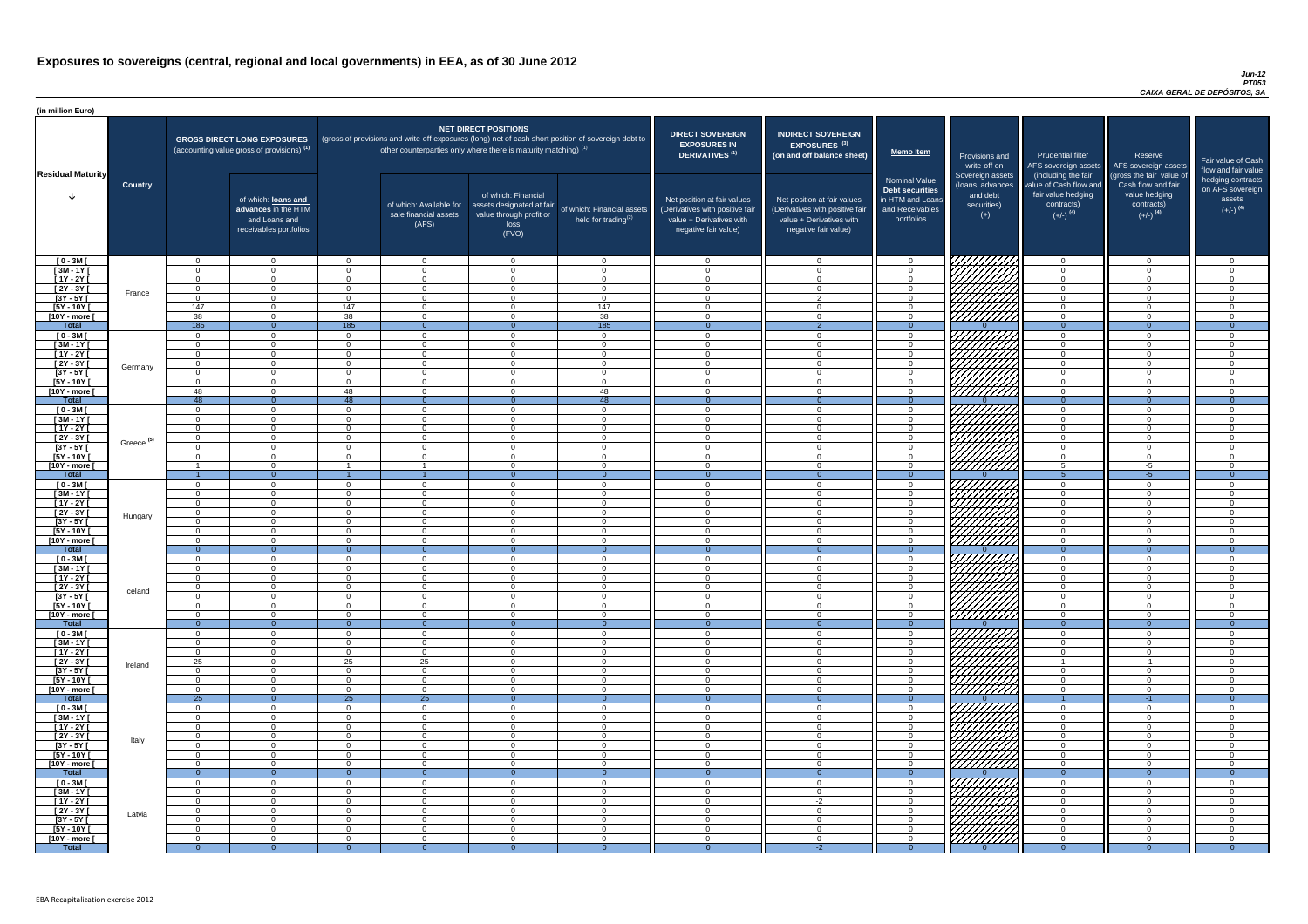#### *Jun-12 PT053 CAIXA GERAL DE DEPÓSITOS, SA*

| <b>DIRECT SOVEREIGN</b><br><b>EXPOSURES IN</b><br><b>DERIVATIVES<sup>(1)</sup></b><br>Net position at fair values<br>(Derivatives with positive fair<br>value + Derivatives with<br>negative fair value) | <b>INDIRECT SOVEREIGN</b><br>EXPOSURES <sup>(3)</sup><br>(on and off balance sheet)<br>Net position at fair values<br>(Derivatives with positive fair<br>value + Derivatives with<br>negative fair value) | <b>Memo Item</b><br><b>Nominal Value</b><br>Debt securities<br>in HTM and Loans<br>and Receivables<br>portfolios | Provisions and<br>write-off on<br>Sovereign assets<br>(loans, advances<br>and debt<br>securities)<br>$(+)$ | <b>Prudential filter</b><br>AFS sovereign assets<br>(including the fair<br>value of Cash flow and<br>fair value hedging<br>contracts)<br>$(+/-)$ <sup>(4)</sup> | Reserve<br>AFS sovereign assets<br>(gross the fair value of<br>Cash flow and fair<br>value hedging<br>contracts)<br>$(+/-)$ <sup>(4)</sup> | Fair value of Cash<br>flow and fair value<br>hedging contracts<br>on AFS sovereign<br>assets<br>$(+/-)$ <sup>(4)</sup> |
|----------------------------------------------------------------------------------------------------------------------------------------------------------------------------------------------------------|-----------------------------------------------------------------------------------------------------------------------------------------------------------------------------------------------------------|------------------------------------------------------------------------------------------------------------------|------------------------------------------------------------------------------------------------------------|-----------------------------------------------------------------------------------------------------------------------------------------------------------------|--------------------------------------------------------------------------------------------------------------------------------------------|------------------------------------------------------------------------------------------------------------------------|
| 0                                                                                                                                                                                                        | $\mathbf 0$                                                                                                                                                                                               | $\mathbf 0$                                                                                                      |                                                                                                            | $\mathbf 0$                                                                                                                                                     | 0                                                                                                                                          | 0                                                                                                                      |
| $\mathbf 0$                                                                                                                                                                                              | $\mathbf 0$                                                                                                                                                                                               | $\mathbf 0$                                                                                                      |                                                                                                            | 0                                                                                                                                                               | $\mathbf 0$                                                                                                                                | 0                                                                                                                      |
| $\mathbf 0$                                                                                                                                                                                              | $\mathbf 0$                                                                                                                                                                                               | $\mathbf 0$                                                                                                      |                                                                                                            | 0                                                                                                                                                               | $\pmb{0}$                                                                                                                                  | 0                                                                                                                      |
| $\pmb{0}$                                                                                                                                                                                                | $\mathbf 0$                                                                                                                                                                                               | $\mathbf 0$                                                                                                      |                                                                                                            | 0                                                                                                                                                               | $\mathbf 0$                                                                                                                                | 0                                                                                                                      |
| $\mathbf 0$<br>$\mathbf 0$                                                                                                                                                                               | $\mathbf 0$<br>$\mathbf 0$                                                                                                                                                                                | $\mathbf 0$<br>$\mathbf 0$                                                                                       |                                                                                                            | $\mathbf 0$<br>$\mathbf 0$                                                                                                                                      | $\mathbf 0$<br>$\mathbf 0$                                                                                                                 | 0<br>0                                                                                                                 |
| $\mathbf 0$                                                                                                                                                                                              | $\pmb{0}$                                                                                                                                                                                                 | $\mathbf 0$                                                                                                      |                                                                                                            | $\pmb{0}$                                                                                                                                                       | $\mathbf 0$                                                                                                                                | 0                                                                                                                      |
| $\overline{0}$                                                                                                                                                                                           | $\overline{0}$                                                                                                                                                                                            | $\overline{0}$                                                                                                   | $\Omega$                                                                                                   | $\overline{0}$                                                                                                                                                  | $\overline{0}$                                                                                                                             | $\overline{0}$                                                                                                         |
| $\mathbf 0$                                                                                                                                                                                              | $\mathbf 0$                                                                                                                                                                                               | $\mathbf 0$                                                                                                      |                                                                                                            | $\mathbf 0$                                                                                                                                                     | $\mathbf 0$                                                                                                                                | 0                                                                                                                      |
| $\mathbf 0$<br>$\mathbf 0$                                                                                                                                                                               | $\mathbf 0$                                                                                                                                                                                               | $\mathbf 0$<br>$\mathbf 0$                                                                                       |                                                                                                            | $\mathbf 0$<br>$\mathbf 0$                                                                                                                                      | $\mathbf 0$<br>$\mathbf 0$                                                                                                                 | 0<br>0                                                                                                                 |
| $\mathbf 0$                                                                                                                                                                                              | $\mathbf 0$<br>$\mathbf 0$                                                                                                                                                                                | $\mathbf 0$                                                                                                      |                                                                                                            | $\mathbf 0$                                                                                                                                                     | $\mathbf 0$                                                                                                                                | 0                                                                                                                      |
| $\mathbf 0$                                                                                                                                                                                              | $\mathbf 0$                                                                                                                                                                                               | $\mathbf 0$                                                                                                      |                                                                                                            | $\mathbf 0$                                                                                                                                                     | $\mathbf 0$                                                                                                                                | 0                                                                                                                      |
| $\mathbf 0$                                                                                                                                                                                              | $\mathbf 0$                                                                                                                                                                                               | $\mathbf 0$                                                                                                      |                                                                                                            | $\mathbf 0$                                                                                                                                                     | $\overline{0}$                                                                                                                             | $\mathbf 0$                                                                                                            |
| $\mathbf 0$                                                                                                                                                                                              | $\mathbf 0$                                                                                                                                                                                               | $\boldsymbol{0}$                                                                                                 |                                                                                                            | $\mathbf 0$                                                                                                                                                     | $\mathbf 0$                                                                                                                                | 0                                                                                                                      |
| $\mathbf{0}$<br>$\mathbf 0$                                                                                                                                                                              | $\overline{0}$<br>$\mathbf 0$                                                                                                                                                                             | $\overline{0}$<br>$\mathbf 0$                                                                                    | ∩                                                                                                          | $\overline{0}$<br>$\mathbf 0$                                                                                                                                   | $\overline{0}$<br>0                                                                                                                        | $\overline{0}$<br>0                                                                                                    |
| $\mathbf 0$                                                                                                                                                                                              | $\mathbf 0$                                                                                                                                                                                               | $\mathbf 0$                                                                                                      |                                                                                                            | $\mathbf 0$                                                                                                                                                     | $\mathbf 0$                                                                                                                                | 0                                                                                                                      |
| $\mathbf 0$                                                                                                                                                                                              | $\mathbf 0$                                                                                                                                                                                               | $\mathbf 0$                                                                                                      |                                                                                                            | $\mathbf 0$                                                                                                                                                     | $\mathbf 0$                                                                                                                                | 0                                                                                                                      |
| $\mathbf 0$                                                                                                                                                                                              | $\mathbf 0$                                                                                                                                                                                               | $\mathbf 0$                                                                                                      |                                                                                                            | $\mathbf 0$                                                                                                                                                     | 0                                                                                                                                          | 0                                                                                                                      |
| $\mathbf 0$<br>0                                                                                                                                                                                         | $\mathbf 0$<br>0                                                                                                                                                                                          | $\mathbf 0$<br>0                                                                                                 |                                                                                                            | $\mathbf 0$<br>0                                                                                                                                                | $\mathbf 0$<br>0                                                                                                                           | $\mathbf 0$<br>0                                                                                                       |
| 0                                                                                                                                                                                                        | 0                                                                                                                                                                                                         | 0                                                                                                                |                                                                                                            | $\Omega$                                                                                                                                                        | $\mathbf{0}$                                                                                                                               | 0                                                                                                                      |
| $\mathbf{0}$                                                                                                                                                                                             | $\overline{0}$                                                                                                                                                                                            | $\overline{0}$                                                                                                   | $\overline{0}$                                                                                             | $\overline{0}$                                                                                                                                                  | $\overline{0}$                                                                                                                             | $\overline{0}$                                                                                                         |
| 0                                                                                                                                                                                                        | $\mathbf 0$                                                                                                                                                                                               | $\mathbf 0$                                                                                                      |                                                                                                            | 0                                                                                                                                                               | 0                                                                                                                                          | 0                                                                                                                      |
| 0<br>0                                                                                                                                                                                                   | 0<br>0                                                                                                                                                                                                    | 0<br>$\mathbf 0$                                                                                                 |                                                                                                            | 0<br>0                                                                                                                                                          | $\mathbf{0}$<br>0                                                                                                                          | 0<br>0                                                                                                                 |
| $\mathbf 0$                                                                                                                                                                                              | $\mathbf 0$                                                                                                                                                                                               | $\mathbf 0$                                                                                                      |                                                                                                            | $\mathbf 0$                                                                                                                                                     | $\mathbf 0$                                                                                                                                | 0                                                                                                                      |
| $\mathbf 0$                                                                                                                                                                                              | 0                                                                                                                                                                                                         | $\mathbf 0$                                                                                                      |                                                                                                            | $\mathbf 0$                                                                                                                                                     | $\mathbf 0$                                                                                                                                | 0                                                                                                                      |
| $\mathbf 0$                                                                                                                                                                                              | $\mathbf 0$                                                                                                                                                                                               | $\mathbf 0$                                                                                                      |                                                                                                            | $\mathbf 0$                                                                                                                                                     | $\overline{0}$                                                                                                                             | 0                                                                                                                      |
| $\boldsymbol{0}$<br>$\mathbf{0}$                                                                                                                                                                         | $\mathbf 0$<br>$\overline{0}$                                                                                                                                                                             | $\mathbf 0$<br>$\overline{0}$                                                                                    | $\overline{0}$                                                                                             | $\mathbf 0$<br>$\overline{0}$                                                                                                                                   | $\pmb{0}$<br>$\overline{0}$                                                                                                                | 0<br>$\overline{0}$                                                                                                    |
| $\mathbf 0$                                                                                                                                                                                              | 0                                                                                                                                                                                                         | $\mathbf 0$                                                                                                      |                                                                                                            | $\mathbf 0$                                                                                                                                                     | 0                                                                                                                                          | 0                                                                                                                      |
| $\mathbf 0$                                                                                                                                                                                              | $\pmb{0}$                                                                                                                                                                                                 | $\mathbf 0$                                                                                                      |                                                                                                            | $\pmb{0}$                                                                                                                                                       | $\mathbf 0$                                                                                                                                | 0                                                                                                                      |
| $\mathbf 0$                                                                                                                                                                                              | $\mathbf 0$                                                                                                                                                                                               | $\mathbf 0$                                                                                                      |                                                                                                            | $\mathbf 0$                                                                                                                                                     | $\mathbf 0$                                                                                                                                | 0                                                                                                                      |
| $\mathbf 0$<br>0                                                                                                                                                                                         | $\mathbf 0$<br>0                                                                                                                                                                                          | $\mathbf 0$<br>$\mathbf 0$                                                                                       |                                                                                                            | $\mathbf 0$<br>$\mathbf 0$                                                                                                                                      | 0<br>0                                                                                                                                     | 0<br>0                                                                                                                 |
| 0                                                                                                                                                                                                        | 0                                                                                                                                                                                                         | $\mathbf 0$                                                                                                      |                                                                                                            | 0                                                                                                                                                               | 0                                                                                                                                          | 0                                                                                                                      |
| 0                                                                                                                                                                                                        | $\mathbf 0$                                                                                                                                                                                               | $\mathbf 0$                                                                                                      |                                                                                                            | 0                                                                                                                                                               | $\mathbf 0$                                                                                                                                | 0                                                                                                                      |
| $\mathbf{0}$                                                                                                                                                                                             | $\overline{0}$                                                                                                                                                                                            | $\overline{0}$                                                                                                   | $\overline{0}$                                                                                             | $\overline{0}$                                                                                                                                                  | $\overline{0}$                                                                                                                             | $\overline{0}$                                                                                                         |
| 0<br>$\mathbf 0$                                                                                                                                                                                         | $\mathbf 0$<br>$\mathbf 0$                                                                                                                                                                                | $\mathbf 0$<br>$\mathbf 0$                                                                                       |                                                                                                            | 0<br>0                                                                                                                                                          | 0<br>0                                                                                                                                     | 0<br>0                                                                                                                 |
| 0                                                                                                                                                                                                        | 0                                                                                                                                                                                                         | $\mathbf 0$                                                                                                      |                                                                                                            | $\mathbf 0$                                                                                                                                                     | 0                                                                                                                                          | 0                                                                                                                      |
| 0                                                                                                                                                                                                        | 0                                                                                                                                                                                                         | $\mathbf 0$                                                                                                      |                                                                                                            | 0                                                                                                                                                               | 0                                                                                                                                          | 0                                                                                                                      |
| 0                                                                                                                                                                                                        | 0                                                                                                                                                                                                         | $\mathbf 0$                                                                                                      |                                                                                                            | $\mathbf 0$                                                                                                                                                     | 0                                                                                                                                          | 0                                                                                                                      |
| $\mathbf 0$<br>0                                                                                                                                                                                         | $\mathbf 0$<br>0                                                                                                                                                                                          | $\mathbf 0$<br>$\mathbf 0$                                                                                       |                                                                                                            | $\mathbf 0$<br>$\mathbf 0$                                                                                                                                      | $\mathbf 0$<br>0                                                                                                                           | 0<br>0                                                                                                                 |
| $\mathbf{0}$                                                                                                                                                                                             | $\overline{0}$                                                                                                                                                                                            | $\overline{0}$                                                                                                   | $\overline{0}$                                                                                             | $\Omega$                                                                                                                                                        | $\overline{0}$                                                                                                                             | $\overline{0}$                                                                                                         |
| $\mathbf 0$                                                                                                                                                                                              | $\mathbf 0$                                                                                                                                                                                               | $\mathbf 0$                                                                                                      |                                                                                                            | 0                                                                                                                                                               | 0                                                                                                                                          | 0                                                                                                                      |
| 0                                                                                                                                                                                                        | 0                                                                                                                                                                                                         | $\mathbf 0$                                                                                                      |                                                                                                            | 0                                                                                                                                                               | $\mathbf{0}$                                                                                                                               | 0                                                                                                                      |
| 0                                                                                                                                                                                                        | $\mathbf 0$                                                                                                                                                                                               | $\mathbf 0$                                                                                                      |                                                                                                            | 0                                                                                                                                                               | $\mathbf{0}$                                                                                                                               | 0                                                                                                                      |
| $\mathbf 0$<br>$\mathbf 0$                                                                                                                                                                               | $\mathbf 0$<br>0                                                                                                                                                                                          | $\mathbf 0$<br>$\mathbf 0$                                                                                       |                                                                                                            | 0<br>0                                                                                                                                                          | $\mathbf 0$<br>$\mathbf 0$                                                                                                                 | 0<br>0                                                                                                                 |
| $\mathbf 0$                                                                                                                                                                                              | 0                                                                                                                                                                                                         | $\mathbf 0$                                                                                                      |                                                                                                            | $\mathbf 0$                                                                                                                                                     | $\mathbf 0$                                                                                                                                | 0                                                                                                                      |
| 0                                                                                                                                                                                                        | 0                                                                                                                                                                                                         | $\mathbf 0$                                                                                                      | $Z\!Z$                                                                                                     | 0                                                                                                                                                               | $\mathbf 0$                                                                                                                                | 0                                                                                                                      |
| $\overline{0}$                                                                                                                                                                                           | $\overline{0}$                                                                                                                                                                                            | $\overline{0}$                                                                                                   | $\theta$                                                                                                   | $\overline{0}$                                                                                                                                                  | $\overline{0}$                                                                                                                             | $\overline{0}$                                                                                                         |
| 0<br>$\Omega$                                                                                                                                                                                            | 0<br>$\Omega$                                                                                                                                                                                             | 70<br>$\overline{46}$                                                                                            |                                                                                                            | 0<br>$\Omega$                                                                                                                                                   | 0<br>$\Omega$                                                                                                                              | 0<br>0                                                                                                                 |
| $\mathbf 0$                                                                                                                                                                                              | $-1$                                                                                                                                                                                                      | 75                                                                                                               |                                                                                                            | $-10$                                                                                                                                                           | 10                                                                                                                                         | 0                                                                                                                      |
| $\mathbf 0$                                                                                                                                                                                              | $\mathbf 0$                                                                                                                                                                                               | 98                                                                                                               |                                                                                                            | $-12$                                                                                                                                                           | 12                                                                                                                                         | $\overline{0}$                                                                                                         |
| $\mathsf{O}\xspace$                                                                                                                                                                                      | $\mathbf 0$                                                                                                                                                                                               | 113                                                                                                              |                                                                                                            | $\overline{28}$                                                                                                                                                 | $-28$                                                                                                                                      | $\overline{0}$                                                                                                         |
| $\mathsf{O}\xspace$<br>$\mathsf 0$                                                                                                                                                                       | $\mathbf 0$<br>$\overline{0}$                                                                                                                                                                             | 950<br>937                                                                                                       |                                                                                                            | 90<br>$\mathbf{3}$                                                                                                                                              | $-90$<br>$-3$                                                                                                                              | $\overline{0}$<br>0                                                                                                    |
| $\overline{0}$                                                                                                                                                                                           | $-1$                                                                                                                                                                                                      | 2,290                                                                                                            | $\Omega$                                                                                                   | 100                                                                                                                                                             | $-100$                                                                                                                                     | $\overline{0}$                                                                                                         |

| (in million Euro)                |                |                                                                                             |                                                                                       |                                                                                                                                                                                                            |                                                           |                                                                                              |                                                               |                                                                                                                    |                                                                                                                    |                                                                                                     |                                                                          |                                                                                                             |                                                                                                         |                                                   |
|----------------------------------|----------------|---------------------------------------------------------------------------------------------|---------------------------------------------------------------------------------------|------------------------------------------------------------------------------------------------------------------------------------------------------------------------------------------------------------|-----------------------------------------------------------|----------------------------------------------------------------------------------------------|---------------------------------------------------------------|--------------------------------------------------------------------------------------------------------------------|--------------------------------------------------------------------------------------------------------------------|-----------------------------------------------------------------------------------------------------|--------------------------------------------------------------------------|-------------------------------------------------------------------------------------------------------------|---------------------------------------------------------------------------------------------------------|---------------------------------------------------|
| <b>Residual Maturity</b>         | <b>Country</b> | <b>GROSS DIRECT LONG EXPOSURES</b><br>(accounting value gross of provisions) <sup>(1)</sup> |                                                                                       | <b>NET DIRECT POSITIONS</b><br>(gross of provisions and write-off exposures (long) net of cash short position of sovereign debt to<br>other counterparties only where there is maturity matching) $^{(1)}$ |                                                           |                                                                                              |                                                               | <b>DIRECT SOVEREIGN</b><br><b>EXPOSURES IN</b><br>DERIVATIVES <sup>(1)</sup>                                       | <b>INDIRECT SOVEREIGN</b><br><b>EXPOSURES<sup>(3)</sup></b><br>(on and off balance sheet)                          | <b>Memo Item</b>                                                                                    | Provisions and<br>write-off on                                           | <b>Prudential filter</b><br>AFS sovereign assets                                                            | Reserve<br>AFS sovereign assets                                                                         | Fair value<br>flow and f                          |
|                                  |                |                                                                                             | of which: loans and<br>advances in the HTM<br>and Loans and<br>receivables portfolios |                                                                                                                                                                                                            | of which: Available for<br>sale financial assets<br>(AFS) | of which: Financial<br>assets designated at fair<br>value through profit or<br>loss<br>(FVO) | of which: Financial assets<br>held for trading <sup>(2)</sup> | Net position at fair values<br>(Derivatives with positive fair<br>value + Derivatives with<br>negative fair value) | Net position at fair values<br>(Derivatives with positive fair<br>value + Derivatives with<br>negative fair value) | <b>Nominal Value</b><br><b>Debt securities</b><br>in HTM and Loans<br>and Receivables<br>portfolios | Sovereign assets<br>(loans, advances<br>and debt<br>securities)<br>$(+)$ | (including the fair<br>value of Cash flow and<br>fair value hedging<br>contracts)<br>$(+/-)$ <sup>(4)</sup> | (gross the fair value of<br>Cash flow and fair<br>value hedging<br>contracts)<br>$(+/-)$ <sup>(4)</sup> | hedging o<br>on AFS <sub>s</sub><br>ass<br>$(+/-$ |
| $[0 - 3M]$                       |                | $\Omega$                                                                                    | $\Omega$                                                                              | $\Omega$                                                                                                                                                                                                   | $\overline{0}$                                            | $\overline{0}$                                                                               | $\cap$                                                        | $\cap$                                                                                                             | $\overline{0}$                                                                                                     | $\overline{0}$                                                                                      | 7777777777                                                               | $\overline{0}$                                                                                              | $\Omega$                                                                                                |                                                   |
| $[3M - 1Y]$                      |                | $\Omega$                                                                                    | . റ                                                                                   | $\Omega$                                                                                                                                                                                                   | $\overline{0}$                                            | $\Omega$                                                                                     | $\cap$                                                        |                                                                                                                    | $\Omega$                                                                                                           | $\Omega$                                                                                            |                                                                          | $\Omega$                                                                                                    | $\Omega$                                                                                                |                                                   |
| $[1Y - 2Y]$                      |                | $\Omega$                                                                                    | $\cap$<br>$\Omega$                                                                    | $\Omega$<br>$\Omega$                                                                                                                                                                                       | $\overline{0}$                                            | $\Omega$                                                                                     | $\cap$<br>$\Omega$                                            | $\Omega$                                                                                                           | $\Omega$<br>$\Omega$                                                                                               | $\Omega$                                                                                            |                                                                          | $\Omega$<br>$\Omega$                                                                                        | $\Omega$<br>$\Omega$                                                                                    |                                                   |
| $\boxed{2Y - 3Y}$<br>$[3Y - 5Y]$ | Liechtenstein  | $\Omega$<br>$\Omega$                                                                        | $\cap$                                                                                | $\Omega$                                                                                                                                                                                                   | $\overline{0}$<br>$\Omega$                                | $\Omega$<br>$\Omega$                                                                         | $\cap$                                                        | $\cap$                                                                                                             | - റ                                                                                                                | $\Omega$<br>$\Omega$                                                                                |                                                                          | $\Omega$                                                                                                    | $\Omega$                                                                                                |                                                   |
| $[5Y - 10Y]$                     |                | $\Omega$                                                                                    | $\cap$                                                                                | $\Omega$                                                                                                                                                                                                   | $\overline{0}$                                            | $\Omega$                                                                                     | $\cap$                                                        | $\Omega$                                                                                                           | $\cap$                                                                                                             | $\Omega$                                                                                            |                                                                          | $\overline{0}$                                                                                              | $\Omega$                                                                                                |                                                   |
| [10Y - more [                    |                | $\Omega$                                                                                    | $\Omega$                                                                              | $\Omega$                                                                                                                                                                                                   | $\overline{0}$                                            | $\Omega$                                                                                     | $\Omega$                                                      | $\Omega$                                                                                                           | $\cap$                                                                                                             | $\overline{0}$                                                                                      | ШША<br>ШШША                                                              | $\overline{0}$                                                                                              | $\Omega$                                                                                                |                                                   |
| <b>Total</b>                     |                | $\Omega$                                                                                    |                                                                                       | - വ                                                                                                                                                                                                        | $\Omega$                                                  | $\cap$                                                                                       | $\Omega$                                                      |                                                                                                                    |                                                                                                                    | $\Omega$                                                                                            |                                                                          | $\Omega$                                                                                                    | $\Omega$                                                                                                |                                                   |
| $[0 - 3M]$                       |                | $\Omega$                                                                                    | $\Omega$                                                                              | $\Omega$                                                                                                                                                                                                   | $\overline{0}$                                            | $\Omega$                                                                                     | $\Omega$                                                      | $\Omega$                                                                                                           | $\Omega$                                                                                                           | $\Omega$                                                                                            | 17777777                                                                 | $\Omega$                                                                                                    | $\Omega$                                                                                                |                                                   |
| $[3M - 1Y]$                      |                | $\Omega$                                                                                    | $\Omega$<br>$\cap$                                                                    | $\Omega$                                                                                                                                                                                                   | $\overline{0}$                                            | $\Omega$                                                                                     | $\Omega$<br>$\Omega$                                          |                                                                                                                    | $\Omega$<br>$\Omega$                                                                                               | $\overline{0}$                                                                                      |                                                                          | $\overline{0}$                                                                                              | $\overline{0}$                                                                                          |                                                   |
| $[1Y - 2Y]$<br>$[2Y - 3Y]$       |                | $\Omega$<br>$\Omega$                                                                        | $\cap$                                                                                | $\Omega$<br>$\Omega$                                                                                                                                                                                       | $\overline{0}$<br>$\Omega$                                | $\Omega$<br>$\Omega$                                                                         | $\sqrt{ }$                                                    | $\Omega$                                                                                                           | $\Omega$                                                                                                           | $\Omega$<br>$\Omega$                                                                                |                                                                          | $\overline{0}$<br>$\Omega$                                                                                  | $\Omega$<br>$\Omega$                                                                                    |                                                   |
| $[3Y - 5Y]$                      | Lithuania      | $\Omega$                                                                                    |                                                                                       | $\Omega$                                                                                                                                                                                                   | $\overline{0}$                                            | $\Omega$                                                                                     |                                                               |                                                                                                                    | $\Omega$                                                                                                           | $\Omega$                                                                                            | 777777777                                                                | $\Omega$                                                                                                    | $\Omega$                                                                                                |                                                   |
| $[5Y - 10Y]$                     |                | $\Omega$                                                                                    |                                                                                       | $\Omega$                                                                                                                                                                                                   | $\overline{0}$                                            | $\Omega$                                                                                     |                                                               |                                                                                                                    | $\Omega$                                                                                                           | $\Omega$                                                                                            | 777777777                                                                | $\Omega$                                                                                                    | $\Omega$                                                                                                |                                                   |
| [10Y - more [                    |                | $\cap$                                                                                      | $\cap$                                                                                | $\Omega$                                                                                                                                                                                                   | $\Omega$                                                  | $\Omega$                                                                                     |                                                               |                                                                                                                    | $\cap$                                                                                                             | $\Omega$                                                                                            | 777777777                                                                | $\Omega$                                                                                                    | $\Omega$                                                                                                |                                                   |
| <b>Total</b>                     |                | $\overline{0}$                                                                              |                                                                                       | $\Omega$                                                                                                                                                                                                   | $\Omega$                                                  | - റ                                                                                          | - 0                                                           |                                                                                                                    | $\Omega$                                                                                                           | $\Omega$                                                                                            |                                                                          | $\Omega$                                                                                                    | $\Omega$                                                                                                |                                                   |
| $[0 - 3M]$                       |                | $\Omega$<br>$\Omega$                                                                        | $\cap$<br>$\cap$                                                                      | $\Omega$<br>$\Omega$                                                                                                                                                                                       | $\Omega$<br>$\Omega$                                      | $\Omega$<br>$\Omega$                                                                         |                                                               | $\Omega$                                                                                                           | $\cap$<br>$\Omega$                                                                                                 | $\Omega$<br>$\Omega$                                                                                | 777777777                                                                | $\Omega$<br>$\overline{0}$                                                                                  | $\Omega$<br>$\Omega$                                                                                    |                                                   |
| $[3M-1Y]$<br>$[1Y - 2Y]$         |                | $\Omega$                                                                                    | $\Omega$                                                                              | $\Omega$                                                                                                                                                                                                   | $\Omega$                                                  | $\Omega$                                                                                     |                                                               | $\Omega$                                                                                                           | $\Omega$                                                                                                           | . റ                                                                                                 |                                                                          | $\Omega$                                                                                                    | $\Omega$                                                                                                |                                                   |
| $[2Y - 3Y]$                      |                | $\Omega$                                                                                    | $\cap$                                                                                | $\Omega$                                                                                                                                                                                                   | $\Omega$                                                  | $\Omega$                                                                                     |                                                               | $\Omega$                                                                                                           | $\Omega$                                                                                                           | $\Omega$                                                                                            | $\mathbb{Z}$                                                             | $\Omega$                                                                                                    | $\Omega$                                                                                                |                                                   |
| $[3Y - 5Y]$                      | Luxembourg     |                                                                                             |                                                                                       |                                                                                                                                                                                                            |                                                           |                                                                                              |                                                               |                                                                                                                    |                                                                                                                    |                                                                                                     |                                                                          |                                                                                                             |                                                                                                         |                                                   |
| $[5Y - 10Y]$                     |                | $\Omega$                                                                                    | $\cap$                                                                                | $\Omega$                                                                                                                                                                                                   | $\Omega$                                                  | $\Omega$                                                                                     |                                                               |                                                                                                                    | $\Omega$                                                                                                           | $\Omega$                                                                                            | 444411<br>KZ,                                                            | $\Omega$                                                                                                    | $\Omega$                                                                                                |                                                   |
| [10Y - more ]<br><b>Total</b>    |                | $\Omega$<br>$\Omega$                                                                        |                                                                                       | $\Omega$<br>$\Omega$                                                                                                                                                                                       | $\Omega$<br>$\Omega$                                      | $\Omega$                                                                                     | $\Omega$                                                      |                                                                                                                    |                                                                                                                    | $\Omega$<br>$\Omega$                                                                                | 777777777                                                                | $\Omega$<br>$\Omega$                                                                                        | $\Omega$<br>$\Omega$                                                                                    |                                                   |
| $[0 - 3M]$                       |                | $\Omega$                                                                                    | $\cap$                                                                                | $\Omega$                                                                                                                                                                                                   | $\Omega$                                                  | $\Omega$                                                                                     |                                                               |                                                                                                                    | $\Omega$                                                                                                           | $\Omega$                                                                                            |                                                                          | $\Omega$                                                                                                    | - 0                                                                                                     |                                                   |
| $[3M - 1Y]$                      |                |                                                                                             |                                                                                       | $\Omega$                                                                                                                                                                                                   | $\Omega$                                                  | $\Omega$                                                                                     |                                                               |                                                                                                                    | $\Omega$                                                                                                           | $\Omega$                                                                                            | VIIIIIIIII                                                               | $\Omega$                                                                                                    | $\Omega$                                                                                                |                                                   |
| $[1Y - 2Y]$                      |                | $\Omega$                                                                                    |                                                                                       | $\Omega$                                                                                                                                                                                                   | $\overline{0}$                                            | $\Omega$                                                                                     |                                                               |                                                                                                                    | $\Omega$                                                                                                           | $\Omega$                                                                                            | レプアプア                                                                    | $\Omega$                                                                                                    | $\Omega$                                                                                                |                                                   |
| [2Y - 3Y [                       | Malta          | $\Omega$                                                                                    | $\cap$                                                                                | - 0                                                                                                                                                                                                        | $\overline{0}$                                            | $\Omega$                                                                                     | $\cap$                                                        | $\cap$                                                                                                             | $\Omega$                                                                                                           | $\Omega$                                                                                            |                                                                          | $\Omega$                                                                                                    | $\Omega$                                                                                                |                                                   |
| $[3Y - 5Y]$                      |                | $\Omega$<br>$\Omega$                                                                        | $\cap$<br>$\cap$                                                                      | $\Omega$                                                                                                                                                                                                   | $\Omega$                                                  | $\Omega$<br>$\Omega$                                                                         | $\cap$<br>$\Omega$                                            | $\Omega$                                                                                                           | $\Omega$<br>$\Omega$                                                                                               | $\Omega$                                                                                            |                                                                          | $\Omega$<br>$\Omega$                                                                                        | $\Omega$<br>$\Omega$                                                                                    |                                                   |
| $[5Y - 10Y]$<br>[10Y - more [    |                | $\Omega$                                                                                    | $\cap$                                                                                | $\Omega$<br>$\Omega$                                                                                                                                                                                       | $\overline{0}$<br>$\Omega$                                | $\Omega$                                                                                     | $\cap$                                                        | $\Omega$                                                                                                           | $\Omega$                                                                                                           | $\overline{0}$<br>$\Omega$                                                                          | r <i>ttiiiii</i>                                                         | $\overline{0}$                                                                                              | $\Omega$                                                                                                |                                                   |
| <b>Total</b>                     |                | $\overline{0}$                                                                              |                                                                                       | $\Omega$                                                                                                                                                                                                   | $\Omega$                                                  | $\Omega$                                                                                     | $\Omega$                                                      |                                                                                                                    |                                                                                                                    | $\Omega$                                                                                            |                                                                          | $\Omega$                                                                                                    | $\Omega$                                                                                                |                                                   |
| $[0 - 3M]$                       |                | $\Omega$                                                                                    | $\Omega$                                                                              | $\Omega$                                                                                                                                                                                                   | $\overline{0}$                                            | $\Omega$                                                                                     | $\Omega$                                                      | ∩                                                                                                                  | $\Omega$                                                                                                           | $\overline{0}$                                                                                      |                                                                          | $\Omega$                                                                                                    | $\Omega$                                                                                                |                                                   |
| $[3M - 1Y]$                      |                | $\Omega$                                                                                    | . റ                                                                                   | $\Omega$                                                                                                                                                                                                   | $\overline{0}$                                            | $\Omega$                                                                                     | $\Omega$                                                      | $\cap$                                                                                                             | $\Omega$                                                                                                           | $\Omega$                                                                                            |                                                                          | $\Omega$                                                                                                    | $\Omega$                                                                                                |                                                   |
| $[1Y - 2Y]$<br>$[2Y - 3Y]$       |                | $\Omega$<br>$\overline{0}$                                                                  | $\Omega$<br>$\Omega$                                                                  | $\Omega$<br>$\Omega$                                                                                                                                                                                       | $\overline{0}$                                            | $\Omega$                                                                                     | $\cap$                                                        |                                                                                                                    | $\Omega$<br>$\Omega$                                                                                               | $\Omega$<br>$\overline{0}$                                                                          |                                                                          | $\overline{0}$<br>$\overline{0}$                                                                            | $\Omega$<br>$\overline{0}$                                                                              |                                                   |
| $[3Y - 5Y]$                      | Netherlands    | $\Omega$                                                                                    | $\Omega$                                                                              | $\Omega$                                                                                                                                                                                                   | $\overline{0}$<br>$\Omega$                                | $\Omega$<br>$\Omega$                                                                         |                                                               |                                                                                                                    | $\Omega$                                                                                                           | $\Omega$                                                                                            |                                                                          | $\Omega$                                                                                                    | $\Omega$                                                                                                |                                                   |
| $[5Y - 10Y]$                     |                | $\Omega$                                                                                    | $\Omega$                                                                              | $\Omega$                                                                                                                                                                                                   | $\overline{0}$                                            | $\Omega$                                                                                     |                                                               |                                                                                                                    | $\Omega$                                                                                                           | $\cap$                                                                                              |                                                                          | $\Omega$                                                                                                    | $\Omega$                                                                                                |                                                   |
| [10Y - more [                    |                | $\Omega$                                                                                    | $\Omega$                                                                              | $\Omega$                                                                                                                                                                                                   | $\overline{0}$                                            | $\Omega$                                                                                     | $\cap$                                                        |                                                                                                                    | $\Omega$                                                                                                           | $\Omega$                                                                                            | /////////                                                                | $\Omega$                                                                                                    | $\Omega$                                                                                                |                                                   |
| <b>Total</b>                     |                | $\overline{0}$                                                                              | -0                                                                                    | $\Omega$                                                                                                                                                                                                   | $\Omega$                                                  | -0                                                                                           | - 0                                                           |                                                                                                                    |                                                                                                                    | $\Omega$                                                                                            |                                                                          | $\overline{0}$                                                                                              | $\Omega$                                                                                                |                                                   |
| $[0 - 3M]$<br>$[3M - 1Y]$        |                | $\cap$<br>$\Omega$                                                                          | റ<br>. റ                                                                              | - 0<br>$\Omega$                                                                                                                                                                                            | $\Omega$                                                  | $\Omega$<br>$\Omega$                                                                         | $\cap$                                                        | $\Omega$                                                                                                           | $\Omega$<br>$\cap$                                                                                                 | $\Omega$<br>$\Omega$                                                                                |                                                                          | $\Omega$<br>$\overline{0}$                                                                                  | $\Omega$<br>$\Omega$                                                                                    |                                                   |
| $[1Y - 2Y]$                      | Norway         | $\Omega$                                                                                    | $\Omega$                                                                              | $\Omega$                                                                                                                                                                                                   | $\overline{0}$<br>$\overline{0}$                          | $\Omega$                                                                                     | $\cap$                                                        | $\Omega$                                                                                                           | $\Omega$                                                                                                           | $\Omega$                                                                                            |                                                                          | $\overline{0}$                                                                                              | $\Omega$                                                                                                |                                                   |
| $[2Y - 3Y]$                      |                | $\Omega$                                                                                    | $\Omega$                                                                              | $\Omega$                                                                                                                                                                                                   | $\Omega$                                                  | $\Omega$                                                                                     | $\Omega$                                                      | $\Omega$                                                                                                           | $\Omega$                                                                                                           | $\Omega$                                                                                            |                                                                          | $\overline{0}$                                                                                              | $\Omega$                                                                                                |                                                   |
| $[3Y - 5Y]$                      |                | $\Omega$                                                                                    | . റ                                                                                   | $\Omega$                                                                                                                                                                                                   | $\overline{0}$                                            | $\Omega$                                                                                     | $\cap$                                                        | $\cap$                                                                                                             | $\Omega$                                                                                                           | $\Omega$                                                                                            |                                                                          | $\Omega$                                                                                                    | $\Omega$                                                                                                |                                                   |
| $[5Y - 10Y]$                     |                | $\Omega$                                                                                    | $\cap$                                                                                | $\Omega$                                                                                                                                                                                                   | $\overline{0}$                                            | $\Omega$                                                                                     | $\cap$                                                        | $\Omega$                                                                                                           | $\Omega$                                                                                                           | $\Omega$                                                                                            | 777777777                                                                | $\Omega$                                                                                                    | $\Omega$                                                                                                |                                                   |
| [10Y - more [<br><b>Total</b>    |                | $\Omega$<br>$\overline{0}$                                                                  | $\cap$                                                                                | $\Omega$<br>- 0                                                                                                                                                                                            | $\Omega$<br>$\Omega$                                      | $\Omega$                                                                                     | $\sqrt{ }$<br>- 0                                             |                                                                                                                    | $\Omega$                                                                                                           | $\Omega$<br>$\Omega$                                                                                | <u>V//////////</u>                                                       | $\Omega$<br>$\Omega$                                                                                        | $\Omega$<br>$\Omega$                                                                                    |                                                   |
| $[0 - 3M]$                       |                | $\Omega$                                                                                    |                                                                                       | -C                                                                                                                                                                                                         | $\Omega$                                                  | $\Omega$                                                                                     |                                                               |                                                                                                                    | $\Omega$                                                                                                           | $\Omega$                                                                                            |                                                                          | $\Omega$                                                                                                    | $\Omega$                                                                                                |                                                   |
| $[3M - 1Y]$                      |                | $\Omega$                                                                                    | $\Omega$                                                                              | $\Omega$                                                                                                                                                                                                   | $\overline{0}$                                            | $\Omega$                                                                                     |                                                               |                                                                                                                    | $\Omega$                                                                                                           | $\Omega$                                                                                            |                                                                          | $\Omega$                                                                                                    | $\Omega$                                                                                                |                                                   |
| $[1Y - 2Y]$                      |                | $\Omega$                                                                                    | $\cap$                                                                                | $\Omega$                                                                                                                                                                                                   | $\overline{0}$                                            | $\Omega$                                                                                     | $\cap$                                                        |                                                                                                                    | $\Omega$                                                                                                           | $\Omega$                                                                                            |                                                                          | $\Omega$                                                                                                    | $\Omega$                                                                                                |                                                   |
| $\overline{2Y - 3Y}$             | Poland         | $\Omega$                                                                                    | $\Omega$                                                                              | - 0                                                                                                                                                                                                        | $\overline{0}$                                            | $\Omega$                                                                                     | $\cap$                                                        |                                                                                                                    | $\Omega$                                                                                                           | $\Omega$                                                                                            |                                                                          | $\Omega$                                                                                                    | $\Omega$                                                                                                |                                                   |
| $[3Y - 5Y]$<br>$[5Y - 10Y]$      |                | $\Omega$<br>$\Omega$                                                                        | $\cap$<br>$\cap$                                                                      | - 0<br>$\Omega$                                                                                                                                                                                            | $\Omega$<br>$\Omega$                                      | $\Omega$<br>$\Omega$                                                                         | $\Omega$<br>$\cap$                                            | ∩                                                                                                                  | $\Omega$<br>$\Omega$                                                                                               | $\Omega$<br>$\Omega$                                                                                |                                                                          | $\Omega$<br>$\Omega$                                                                                        | $\Omega$<br>$\Omega$                                                                                    |                                                   |
| [10Y - more [                    |                | $\Omega$                                                                                    | $\cap$                                                                                | $\Omega$                                                                                                                                                                                                   | $\Omega$                                                  | $\cap$                                                                                       | $\Omega$                                                      |                                                                                                                    | $\Omega$                                                                                                           | $\Omega$                                                                                            | /////////                                                                | $\Omega$                                                                                                    | $\Omega$                                                                                                |                                                   |
| <b>Total</b>                     |                | $\Omega$                                                                                    |                                                                                       | - വ                                                                                                                                                                                                        | $\Omega$                                                  |                                                                                              | $\Omega$                                                      |                                                                                                                    |                                                                                                                    | $\Omega$                                                                                            |                                                                          | $\Omega$                                                                                                    | - 0                                                                                                     |                                                   |
| $[0 - 3M]$                       |                | 70                                                                                          | 70                                                                                    | 70                                                                                                                                                                                                         | $\Omega$                                                  | $\Omega$                                                                                     |                                                               |                                                                                                                    | $\Omega$                                                                                                           | 70                                                                                                  | <i>77777777</i> 7                                                        | $\Omega$                                                                                                    | $\Omega$                                                                                                |                                                   |
| $[3M - 1Y]$                      |                | 46                                                                                          | 46                                                                                    | 46                                                                                                                                                                                                         | $\overline{0}$                                            | $\overline{0}$                                                                               | - 0                                                           |                                                                                                                    | $\Omega$                                                                                                           | 46                                                                                                  | <i>Willim</i>                                                            | $\overline{0}$                                                                                              | $\overline{0}$                                                                                          |                                                   |
| $[1Y - 2Y]$                      |                | 3,167                                                                                       | 75                                                                                    | 3,167                                                                                                                                                                                                      | 3,001                                                     | $\overline{0}$                                                                               | 91                                                            |                                                                                                                    | $-1$                                                                                                               | 75                                                                                                  |                                                                          | $-10$                                                                                                       | 10                                                                                                      |                                                   |
| $[2Y - 3Y]$                      | Portugal       | 1,562<br>1,273                                                                              | 98<br>113                                                                             | 1,562<br>1,273                                                                                                                                                                                             | 1,428                                                     | $\overline{0}$<br>$\Omega$                                                                   | 36                                                            | $\Omega$                                                                                                           | $\Omega$<br>$\Omega$                                                                                               | 98<br>113                                                                                           |                                                                          | $-12$<br>28                                                                                                 | 12<br>$-28$                                                                                             |                                                   |
| $[3Y - 5Y]$<br>$[5Y - 10Y]$      |                | 1,225                                                                                       | 950                                                                                   | 1,225                                                                                                                                                                                                      | 1,148<br>261                                              | $\overline{0}$                                                                               | 11<br>14                                                      |                                                                                                                    | $\Omega$                                                                                                           | 950                                                                                                 | HAAAN<br>HAAAN                                                           | 90                                                                                                          | $-90$                                                                                                   |                                                   |
| [10Y - more [                    |                | 945                                                                                         | 937                                                                                   | 945                                                                                                                                                                                                        | $\overline{7}$                                            | $\Omega$                                                                                     | - 0                                                           |                                                                                                                    | $\Omega$                                                                                                           | 937                                                                                                 | 7777777777                                                               | $\mathbf{3}$                                                                                                | $-3$                                                                                                    |                                                   |
| <b>Total</b>                     |                | 8,287                                                                                       | 2,290                                                                                 | 8,287                                                                                                                                                                                                      | 5,845                                                     | $\Omega$                                                                                     | 153                                                           |                                                                                                                    | $-1$                                                                                                               | 2,290                                                                                               |                                                                          | 100                                                                                                         | $-100$                                                                                                  |                                                   |